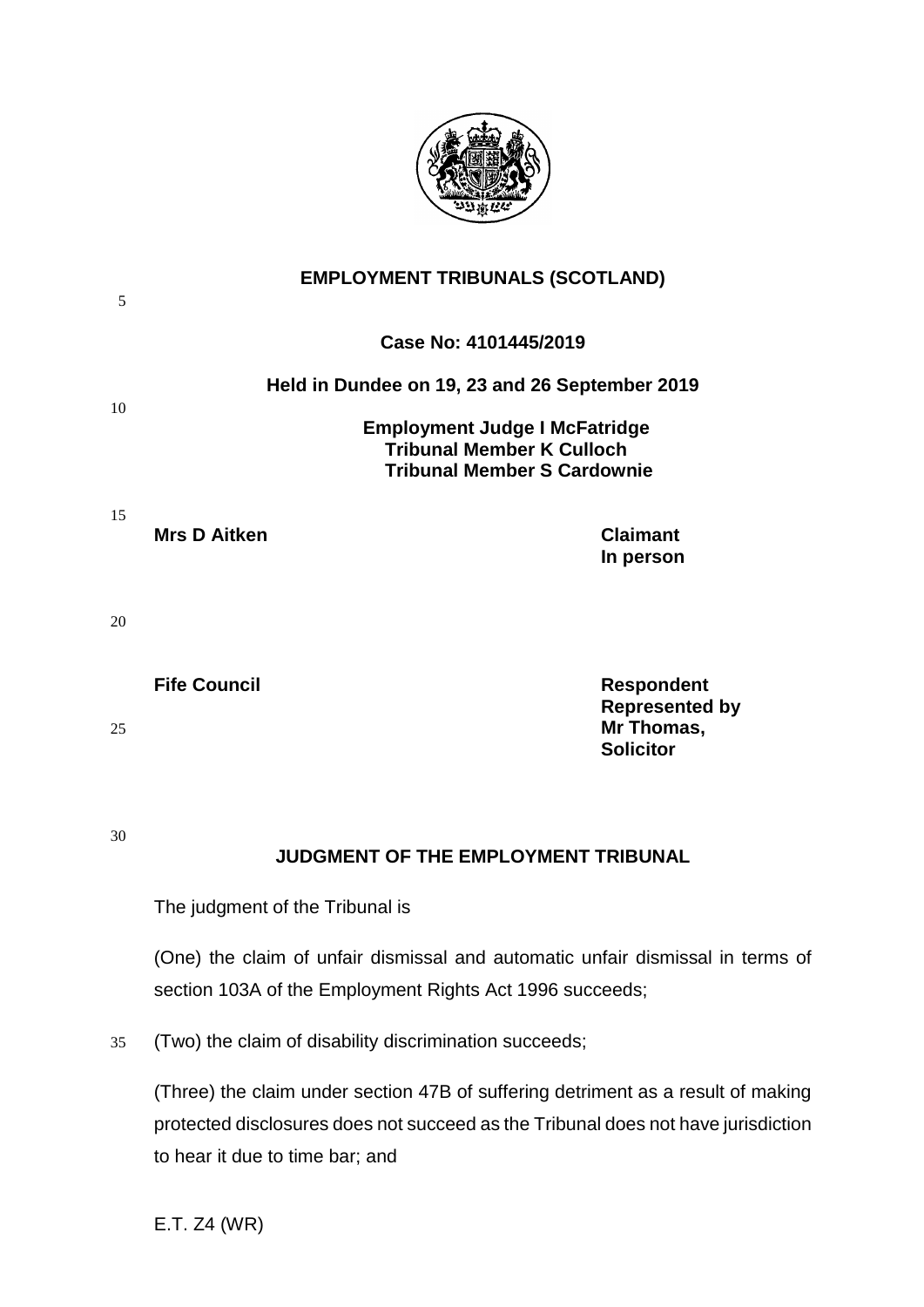(Four) the remedy to which the claimant is entitled shall be decided at a future hearing.

The above judgement was issued on 17 October 2019 without reasons and I indicated that the reasons would be provided in due course. The reasons are now 5 given below.

## **REASONS**

1. The claimant submitted a claim to the Tribunal in which she claimed that 10 she had been unfairly dismissed by the respondent. She also claimed that she had been unlawfully discriminated against on grounds of disability. The claimant also sought to claim that she had suffered a detriment on the ground of having made a protected disclosure and that her dismissal was automatically unfair since the sole or principal reason for her dismissal 15 was that she had made protected disclosures. The case was subject to a degree of case management and following a preliminary hearing on 17 May 2019 the claimant was permitted to provide further and better particulars of her claims in an e-mail dated 18 April 2019. The respondent submitted a response in which they denied the claims. They did not 20 accept that the claimant was disabled in terms of the Act. A final hearing was fixed and took place over three days in September 2019. At the hearing evidence was led on behalf of the respondent from Lynne Porter an Education Manager with the respondent who had made the decision to dismiss the claimant and Kirsty McElroy an HR Business Partner with the 25 respondent who gave evidence in relation to having overseen the HR Business Partner who supported the respondent's managers during the various processes which pre-dated the claimant's dismissal including a grievance process which took place in early 2017. The claimant gave evidence on her own behalf and led evidence from Mrs P MacLean a 30 former Pupil Support Assistant with the respondent who gave evidence regarding various incidents which took place at the school at which the claimant worked during the period from January 2016 to July 2017. For reasons of availability Mrs MacLean's evidence was interposed between that of the two respondent's witnesses. It should also be noted that the 35 claimant gave her evidence with the aid of a "summary" document which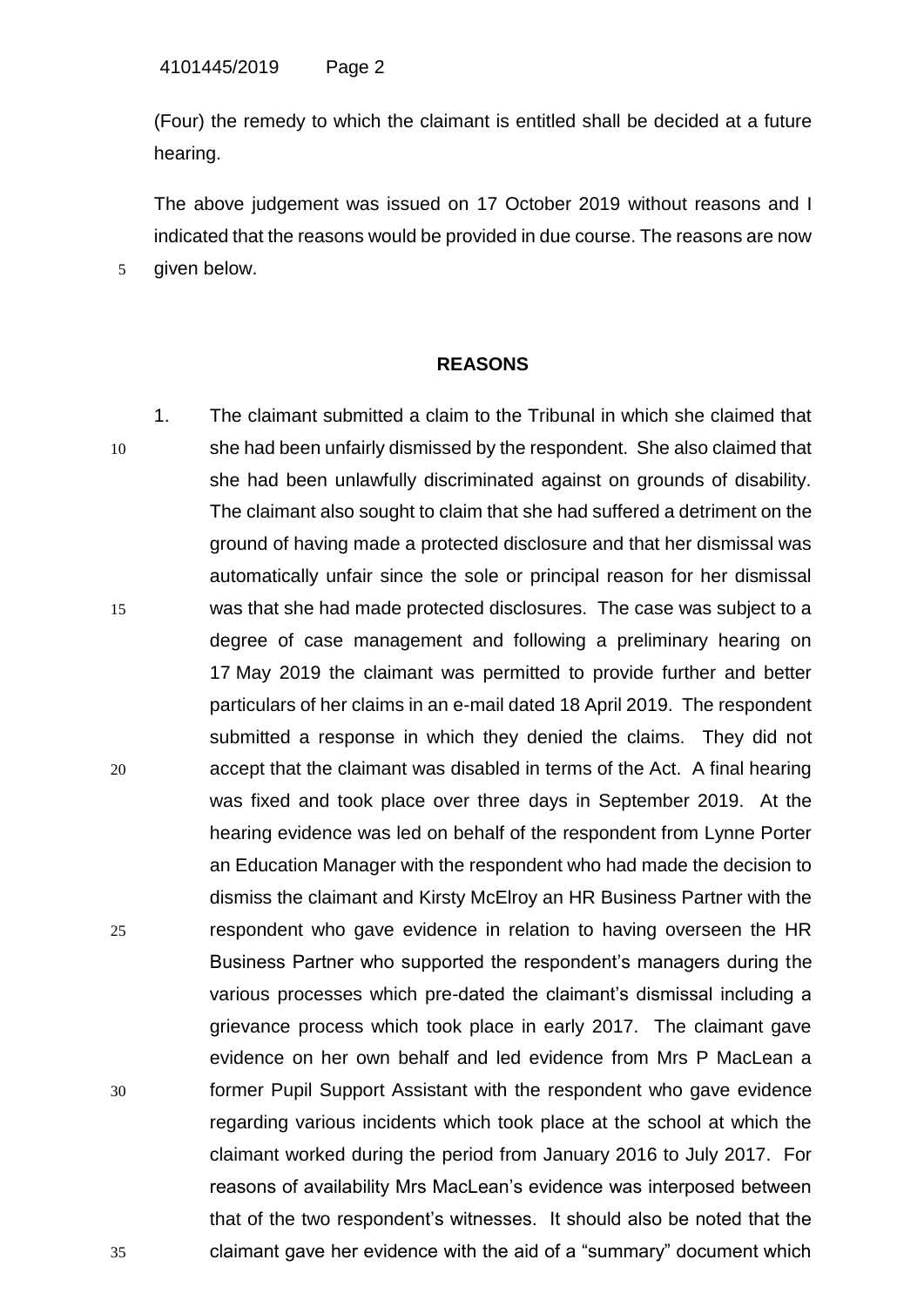she had produced in advance of the hearing and provided to the respondent. The respondent had no objection to her evidence being given with the assistance of this document. The parties lodged a joint bundle of productions. On the basis of the evidence and the productions the 5 Tribunal found the following essential matters to be proved or agreed.

# **Findings in fact**

- 2. The claimant commenced employment with the respondent in or about 2004. She was employed as an Early Years Officer. As such she worked directly with pre-school age children usually in a nursery or early years 10 department attached to a primary school. Prior to commencing work the claimant had completed a two year course at college in order to train herself for the position of Early Years Officer. Initially the claimant worked at a nursery school attached to a primary school at Auchtermuchty. The claimant worked at Auchtermuchty for the first four years of her 15 employment. An incident took place where the claimant believed that a teacher had behaved inappropriately and pushed a child. The following day the child's mother had come to school complaining that the child had been up all night complaining that they did not wish to attend nursery. The claimant's position is that the teacher involved said nothing to the mother 20 about the incident which had taken place the day before and that shortly after this she suggested to the claimant and others that they also should not mention it. The teacher told her that as long as everyone was singing from the same hymn sheet there should be no problems. The claimant was concerned about this and reported the matter to Ralph Donaldson an 25 Education Manager with the respondent. Discussions took place and the claimant was asked if it would suit her to move schools and move to Newburgh which was the village where she lived. The claimant considered that a move to Newburgh would suit her and agreed to this. The claimant started working at Newburgh in or about 2008. The claimant 30 had no difficulties whatsoever in her employment at Newburgh from then until various events which took place in the early part of 2017.
	- 3. In or about January 2015 the claimant was diagnosed with cancer. She required an operation which took place in March of 2015. The operation was successful and the cancer has not recurred. During this period the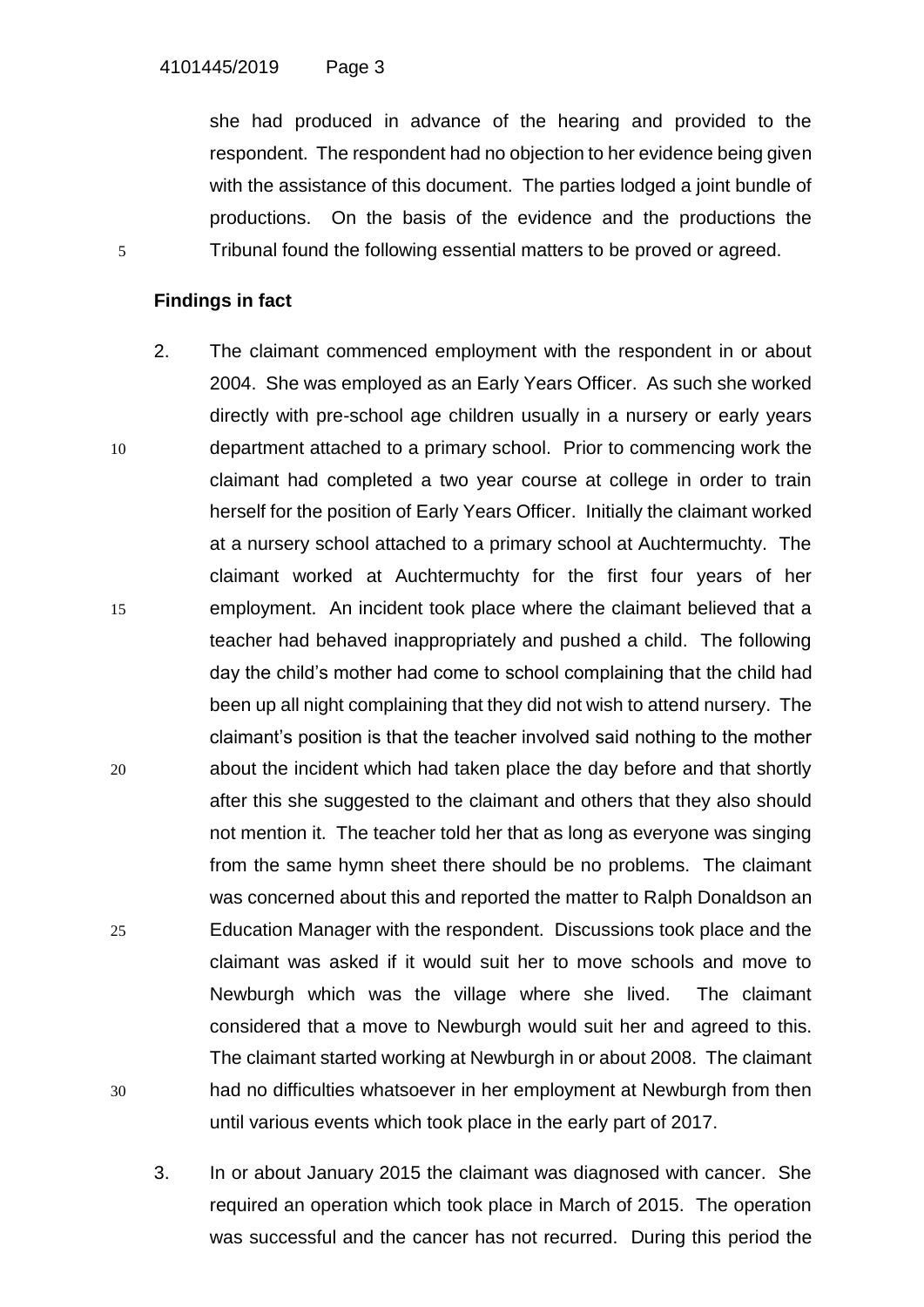claimant was able to minimise the time taken off work and returned to work as soon as she was able to after her operation. The only other time she had off was for follow up appointments.

- 4. The claimant felt she had made a good recovery but in or about November 5 2015 she began to experience symptoms relating to her mental wellbeing. She felt weepy and overemotional. She consulted her GP who diagnosed her with depression. Initially she sought to avoid taking medication but in December 2015 she agreed to be prescribed anti-depressants. She advised the head teacher of the school and the nursery teacher in charge 10 of the nursery section about this diagnosis.
	- 5. Despite the anti-depressants the claimant still felt emotionally fragile and found herself becoming upset on occasions when there was no reason for this.
- 6. A number of changes also took place in her working environment over this 15 period. Previously the respondent had a nursery teacher based at the school who was in charge of the nursery. This was in addition to the head teacher based at the adjoining primary school. At around this time the respondent decided to dispense with having a dedicated nursery teacher at the school and instead appointed someone as a Peripatetic Nursery 20 Teacher who would be in charge of a number of early years' units attached to a number of primary schools. As a result of this, the Early Years Officers and Support Workers did not have anyone in charge of them on a day to day basis and there was no day to day supervision. In addition other members of staff had joined the claimant at the nursery. In October 2015 25 FF who was a sister-in-law of CW the other early years worker joined the team. FF advised the claimant that she was a close friend of CW. In June 2016 a new Support Assistant joined the team. This was CD. She was employed to look after a particular pupil, who had cerebral palsy, on a one to one basis. The claimant was concerned that no interview process took 30 place. It was her understanding that CD was a friend of the head teacher and that the head teacher had simply appointed her to the position without any competitive process. She was also concerned that looking after a child with cerebral palsy required manual handling skills. She was concerned that CD had not been sent on any manual handling training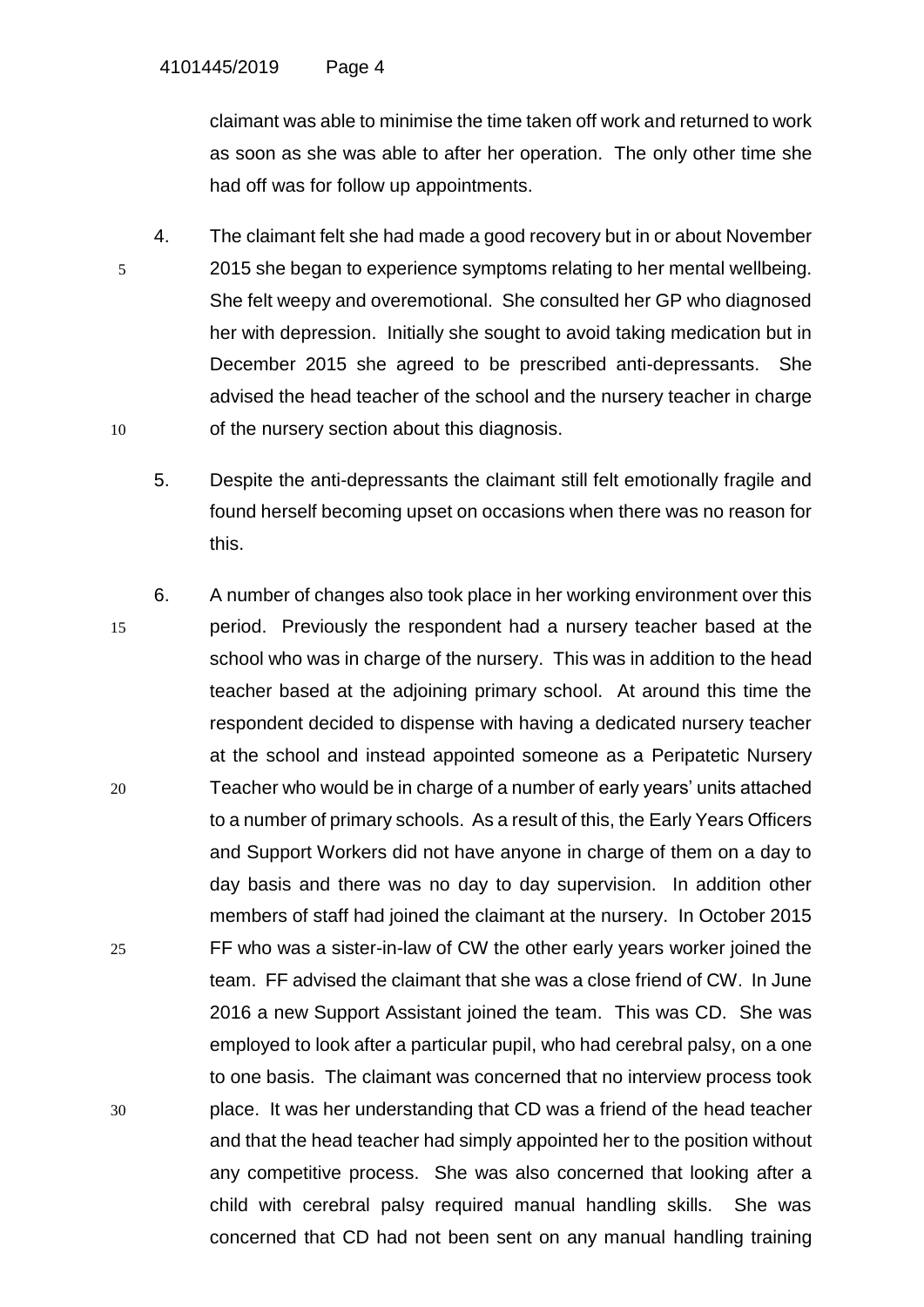since she was aware from her own training that this was something which could be important.

- 7. At some point in 2015 the claimant became concerned about the fact that there was no heating in the room which the children were expected to use 5 for changing at the unit. It had been decided that the children were to use a disused toilet. The claimant was concerned that this room was too cold for the children to change in. The claimant raised the matter on various occasions with the head teacher and with the nursery teacher but nothing was done. The claimant then reported the issue to the Care Inspectorate 10 who contacted the respondent. The respondent arranged for an electric heater to be placed in the changing rooms within a day or so of the Care Inspectorate contacting them about the matter. Following this the head teacher of the primary school (SM) told the claimant that if her (SM's) line manager found out that it was the claimant who had reported the matter 15 to the Care Commission then the claimant would be in deep trouble. The claimant felt that this incident affected her relationship with the head teacher which up to then had been reasonably good. From this time on the claimant reported a number of matters to the head teacher where she felt that practice was not as it should be. The claimant felt that the head 20 teacher came to view her as a nuisance. The claimant mentioned these various issues at review meetings but noted that they were never written down.
- 8. During the course of the academic year 2016/2017 the claimant decided that she would wish to start working part time. She discussed the matter 25 with FF who she understood was looking for a full time position. At that time FF was working part time. Discussions took place and it was agreed between the claimant and her head teacher that the claimant would return to work on a part time basis working 50 per cent hours after the end of the summer holidays in 2017. Although this had been agreed no formal steps 30 had been taken to implement it before events overcame the matter.
	- 9. The claimant came to believe that the head teacher saw her as a troublemaker. The claimant raised safety issues. She spoke up about having all four areas of the nursery open all day, even on a Friday when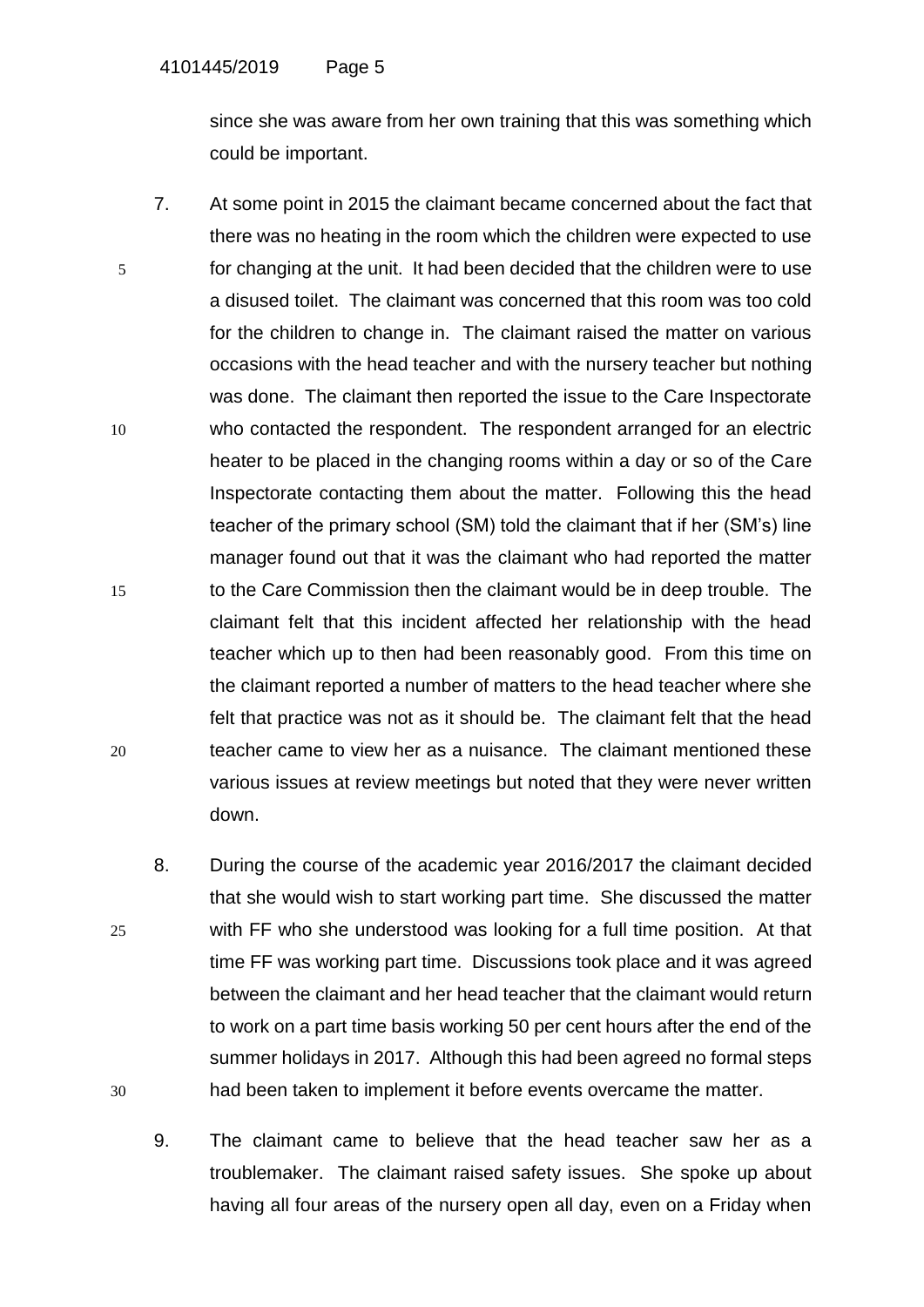there were only two staff. She raised this particular issue with Ann McGrath in March 2017.

- 10. Prior to the summer of 2016 the claimant had generally got on very well with her colleagues. There had been a good atmosphere in the nursery. 5 Following the change in management and the fact that there was no longer a nursery teacher in charge, friction started to develop between the staff. The claimant and Ms MacLean's view was that there was a clique involving four staff led by CW who saw herself as being in charge. The other three started to take instructions from CW. The claimant, who was 10 the same status as CW, did not consider this to be reasonable. She complained to the head teacher on numerous occasions about this. Nothing happened. As a result of this, relationships between the six people working in the nursery began to break down. The claimant was singled out and not involved in discussion or meetings.
- 15 11. A particular source of tension arose over the child CD was employed to look after. The claimant was aware from her knowledge that it is important that a child with that particular illness carries out any exercises they are prescribed on a regular daily basis. She was aware that the child's physiotherapist had prescribed certain exercises. The claimant's 20 understanding was that if these exercises were not done on a regular basis then the child's development and future ability to cope with his illness could be compromised. The claimant asked the physiotherapist how often the child should be doing exercises. When told that the child should be doing these exercises daily the claimant mentioned that CW was not in 25 fact doing these exercises daily. The claimant sought to escalate matters with the head teacher. This led to a further breakdown in relationships. The claimant considered that her fellow workers would behave in petty ways such as by removing articles she was planning to work with.
- 12. In or about March 2017 an incident took place involving the child looked 30 after by CD. The claimant was working at one end of the nursery and noticed the child playing unattended in another part of the nursery. The claimant's understanding was that the child was supposed to be attended at all times by CD. The child fell over and hurt himself. There was some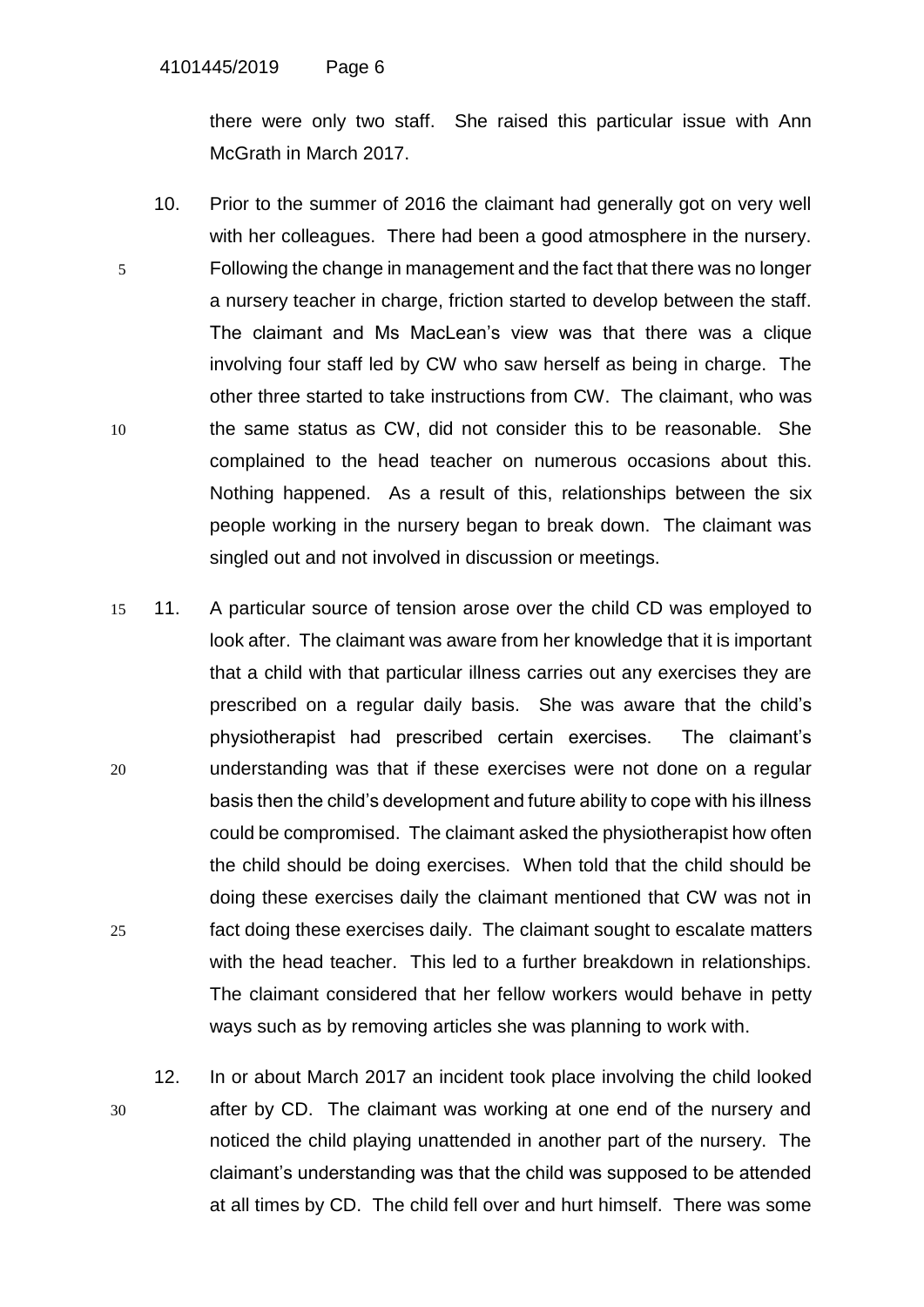mild bruising to his head. As soon as the child fell over and started crying CD rushed in to the room and dealt with him.

- 13. The incident happened in the morning. The child was due to be picked up at lunchtime. The child's mother did not attend to pick him up but had 5 arranged for one of her friends to do this. Whilst the friend was picking up the child the claimant spoke to the mother's friend. The claimant asked her if she knew that the child had "had a bump" that day. The mother's friend said that she was not aware of this. The claimant then volunteered to the child's mother's friend that if she wished she could get the accident 10 book simply to see what was recorded. The claimant went to get the accident book and showed it to the mother's friend. Both found that there was no entry in the accident book. The child then left with the mother's friend. The claimant considered that there had been a serious failure to follow the proper process and that the child's health and safety could have 15 been compromised by the failure to record the incident as well as by the fact that CD had not been in attendance with the child at the time the child fell.
	- 14. Later that afternoon the child's mother came to the nursery to pick up her other children. The claimant discussed the incident with her.
- 20 15. The claimant sought to raise the matter with the head teacher but the incident had occurred on the Thursday and the head teacher was unavailable on both the Thursday and Friday. On the Monday morning the claimant asked if she could speak to the head teacher. This was immediately after the Monday morning staff meeting. She asked if she 25 could have a word about the incident that happened with (child's name). The head teacher was extremely short and abrupt with the claimant. She told her that the incident was done and finished and that it had been dealt with.
- 16. Subsequently, the head teacher called the claimant over at break time. 30 The head teacher said that she was extremely angry with the claimant for "telephoning mum", the claimant indicated she had not telephoned the child's mother. A week or so after this the claimant decided to report matters to the regulatory authorities. She first of all telephoned the SSSC. She gave them details of the incident. They told her that she should phone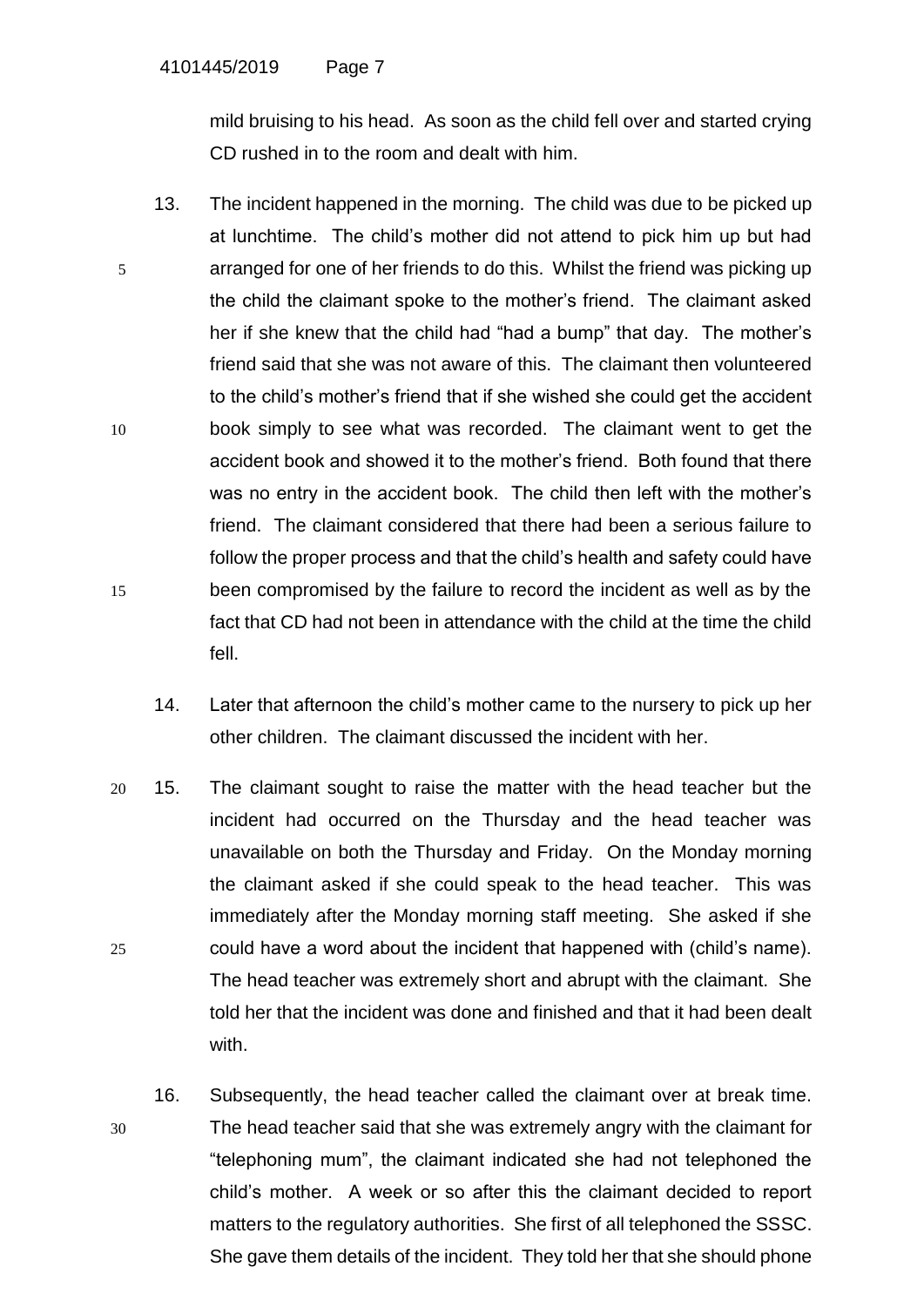the Care Inspectorate. She telephoned the Care Inspectorate and reported the matter to them. There was subsequently an investigation involving the SSSC. The respondent's position was that they looked into the matter but decided that nothing occurred that would present the 5 Council with risk and the SSSC were happy with matters. Mrs Price of the respondent was involved in the SSSC investigation.

- 17. Following this incident the claimant felt relations with her colleagues reached a new low. There were a number of incidents where she felt the four were ostracising her. She decided that she would raise a formal 10 grievance. The claimant first of all contacted the respondent's HR department by telephone. She advised them of her concerns. They advised her that she required to lodge her grievance in writing. The claimant was sent a grievance form for completion. Whilst the claimant was in the course of completing this form she was advised that a grievance 15 had been raised against her by the four members of staff with whom she was having a difficulty. The claimant then lodged her grievance.
- 18. The respondent advised the other four members of staff of the claimant's grievance. On the day that they did this all four members of staff called in sick leaving the claimant and one other member of staff to deal with all the 20 children in the nursery on their own. The claimant considered this was a deliberate act showing collusion amongst the four employees.
	- 19. A copy of the claimant's grievance was not lodged. A copy of the grievance outcome was not lodged.
- 20. The respondent appointed someone to investigate the grievance. This 25 person would not make the decision on the grievance. The investigator would attend the grievance hearing and speak to their investigation report.
- 21. A copy of the investigation report in relation to the grievance was not lodged. The only document which was lodged in relation to the grievance was a letter dated 9 April 2018 from Shelagh McLean the respondent's 30 Head of Education and Children's Services to the claimant dated 9 April 2018 which indicates that Ms McLean was responding to the claimant in relation to an e-mail she had sent requesting a review of her grievance and the decision of the service not to progress to stage 2. This was lodged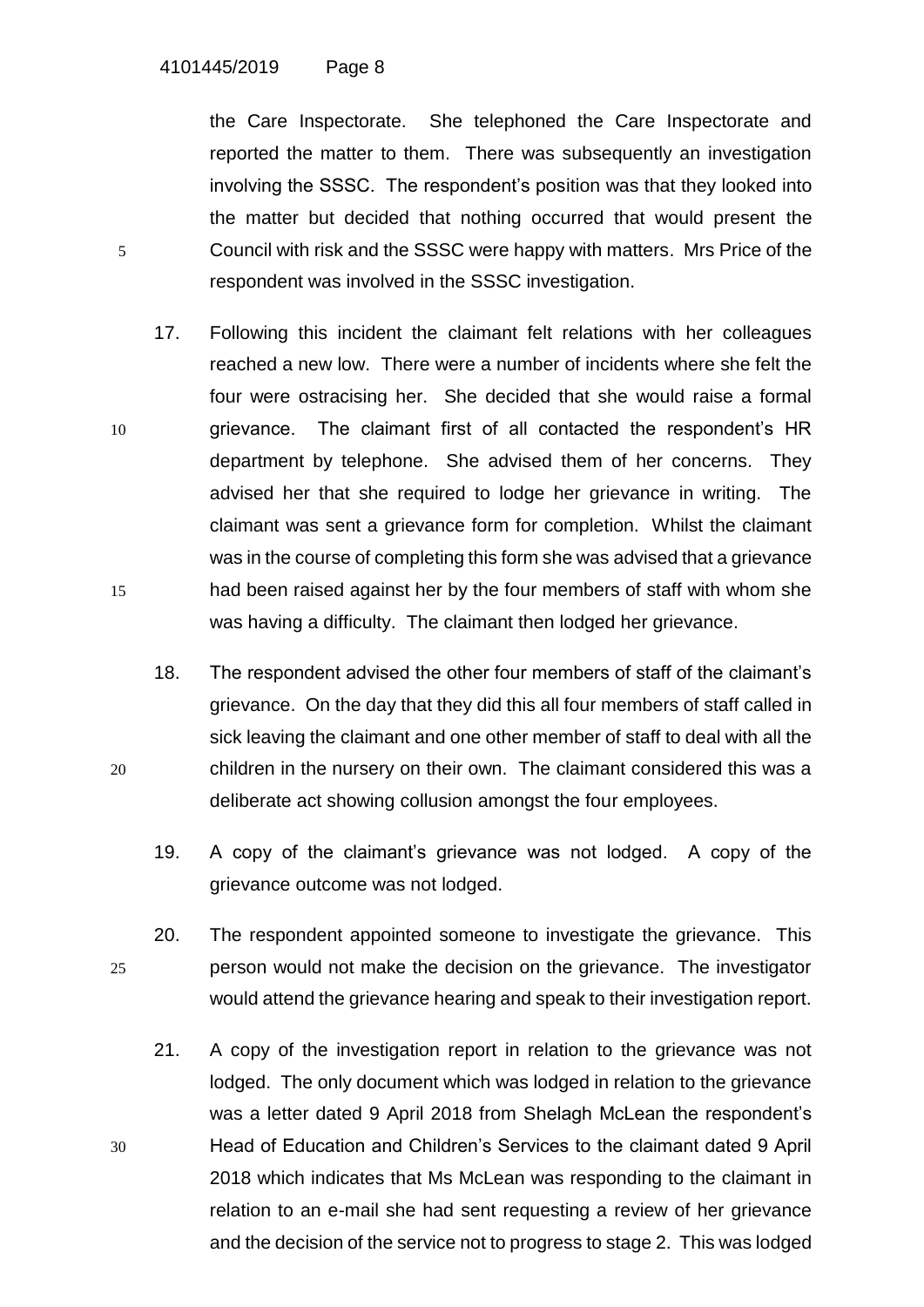by the claimant (C3/1-C3/7, p55-61). This sets out Ms McLean's understanding of the history of the grievance (p58). This states

"……

You attended at a meeting with your Headteacher, where she advised 5 that a grievance had been raised against you by a number of colleagues within the nursery at Newburgh PS. This grievance was raised individually, by all of the group, on 8<sup>th</sup> March 2017. All parts were advised by letter, dated  $17<sup>th</sup>$  March, that this grievance would be investigated by EA and that EA would be in touch directly.

10 This letter was issued within 10 working days of receipt of the grievance.

The investigating officer held initial meetings with the complainants and yourself to hear the issues identified in the grievance against you. These meetings were organised as soon as possible i.e. initial 15 investigatory meetings were held with the complainants on 22/23 March and again within 10 working days of receipt of the grievance. You submitted a grievance form, dated 16<sup>th</sup> March 2017, against a number of your colleagues, including the Headteacher. Once your grievance form was received, and it was evident that the two 20 grievances were intrinsically linked, additional investigatory meetings were held, with each individual, to explore the issues you had raised also, in order that both Grievances could be responded to through the one investigation.

The Easter holiday period meant that the further meetings took place 25 as soon as possible following the break, with meetings taking place on 27<sup>th</sup> April 2017. Whilst I appreciate the fact that this was not within 10 days of receipt of your grievance I believe that the timescale for carrying out the investigatory meetings was entirely reasonable given the complexity of the issues being considered.

 $30$  The investigation report was then completed by  $10<sup>th</sup>$  May and forwarded to the nominated officer, Jackie Funnell (JF). This was within 10 working days of completing the investigatory interviews. Jackie then made arrangements for the Grievance Hearing to take place on 31<sup>st</sup> May.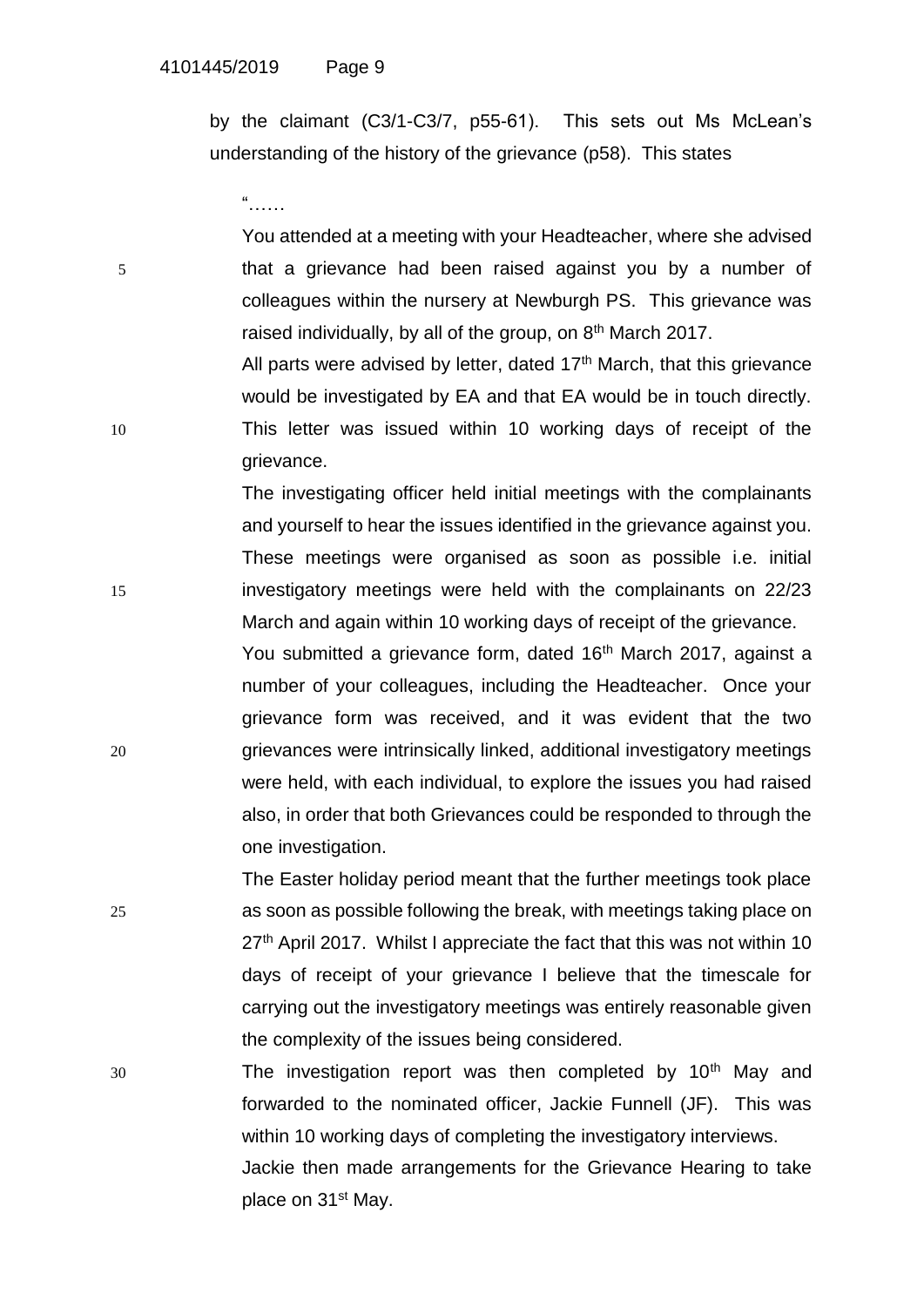All parties were invited to meetings on  $7<sup>th</sup>$  June to be advised of the outcome of the hearing, with this outcome being confirmed in writing in a letter dated  $12<sup>th</sup>$  June. The meetings and the confirmation in writing took place within 10 working days of the Grievance Hearing. 5 Your letter confirmed that the outcome would be reviewed within 3 months of the date of the hearing and this date was set for  $6<sup>th</sup>$ September, however my understanding is that you have not returned to work and therefore this review has not been possible, to date."

22. From this the Tribunal was satisfied that the respondent had investigated 10 the grievance by interviewing the head teacher together with the other four individuals against whom the claimant had submitted a grievance. The only people who appeared to have been interviewed were therefore the targets of the grievance. There was one other person who was employed at the nursery and was neither the claimant nor one of the group of four 15 who had complained about the claimant or who the claimant had complained about. This was Ms Pauline MacLean who was employed as a PSA at the Newburgh Nursery. Ms MacLean gave evidence to the Tribunal. The claimant considered that Ms MacLean was a key witness since she was the only person who was to any extent an independent third 20 party. The claimant became aware that the investigator had not spoken to Ms MacLean and in advance of the grievance hearing to which she was invited to attend on 31 May the claimant obtained a written statement from Ms MacLean. This statement was handed over to JF at the grievance hearing. This statement was lodged (C4/1-C4/2, p63-64). It is as well to 25 set it out in full.

## "29th May, 2017

I am writing this statement on behalf of Diane Aitken regarding the grievance against her from EYO's and one PSA who she works with in Newburgh Nursery.

30 In the 1½ years I have worked in Newburgh Nursery with Diane I have never seen her do anything untoward, against colleague, child or parent. I know Diane to be a very caring kind person who is professional and passionate about her work and safety of the children at all times.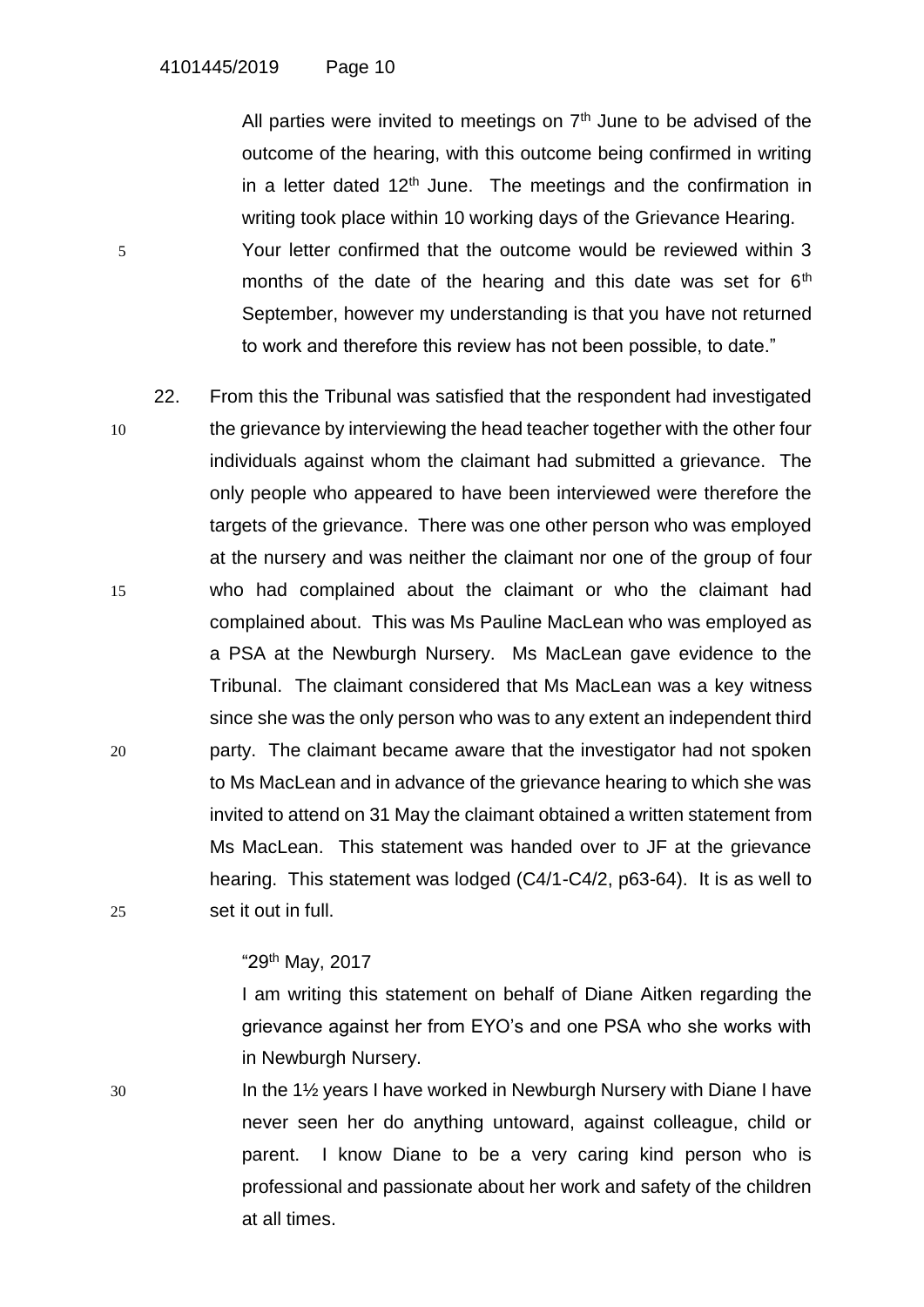I have witnessed Diane being ignored, the other staff at the nursery not coming up for their lunch to the staff room when I ask them why not, they made up excuses at this time it was unknown to Diane a grievance was on its way. When they had a meeting at lunch on a 5 Monday Diane didn't attend and she advised them not to do it over lunch they went ahead. They did not relate to Diane any changes or discussion they had talked about until Diane questioned them about what's happening they just said that is what we decided and it went ahead anyway, this is not teamwork. They are full of their own 10 importance I feel this is due to no continuity of a Nursery Teacher on a weekly basis too many Chiefs and not treating everyone as an equal as I have found out in the past.

I have witnessed change, moving items around and out of Nursery with no team discussion. What they have accused Diane of sitting and 15 writing etc they are all guilty of doing and find I am appalled at their complaints it's laughable. As for Catherine having worked with Diane for many years and when I started in Nursery laughs and jokes were flying it was a great place to work they were like two old girls having a banter, having invites to Catherine's house we all met for lunch on an 20 in-service day etc. So when I heard Catherine had a grievance I was utterly shocked and disgusted that she said was terrified of Diane it is uncomprehendable, fabrication.

I feel this grievance only came to light due to CD being questioned and reported about her conduct with the child she worked with on a 25 one to one basis, amongst other things she had took upon herself to do without consulting others. Diane reported CD due to health and safety issues which should be abided by at all times especially when you are working as a PSA like myself on a one to one child who has special support needs.

30 I have witnessed 2 work colleagues arranging in front of me about a night out for everyone in nursery except Diane and myself. There is definitely favouritism in nursery since the grievance came to light members of staff higher up the chain coming in checking Rachel's ok any problems let me know etc, not once did I see them ask Diane if 35 she was ok, for them to be professional teachers they have treated Diane badly in all aspects.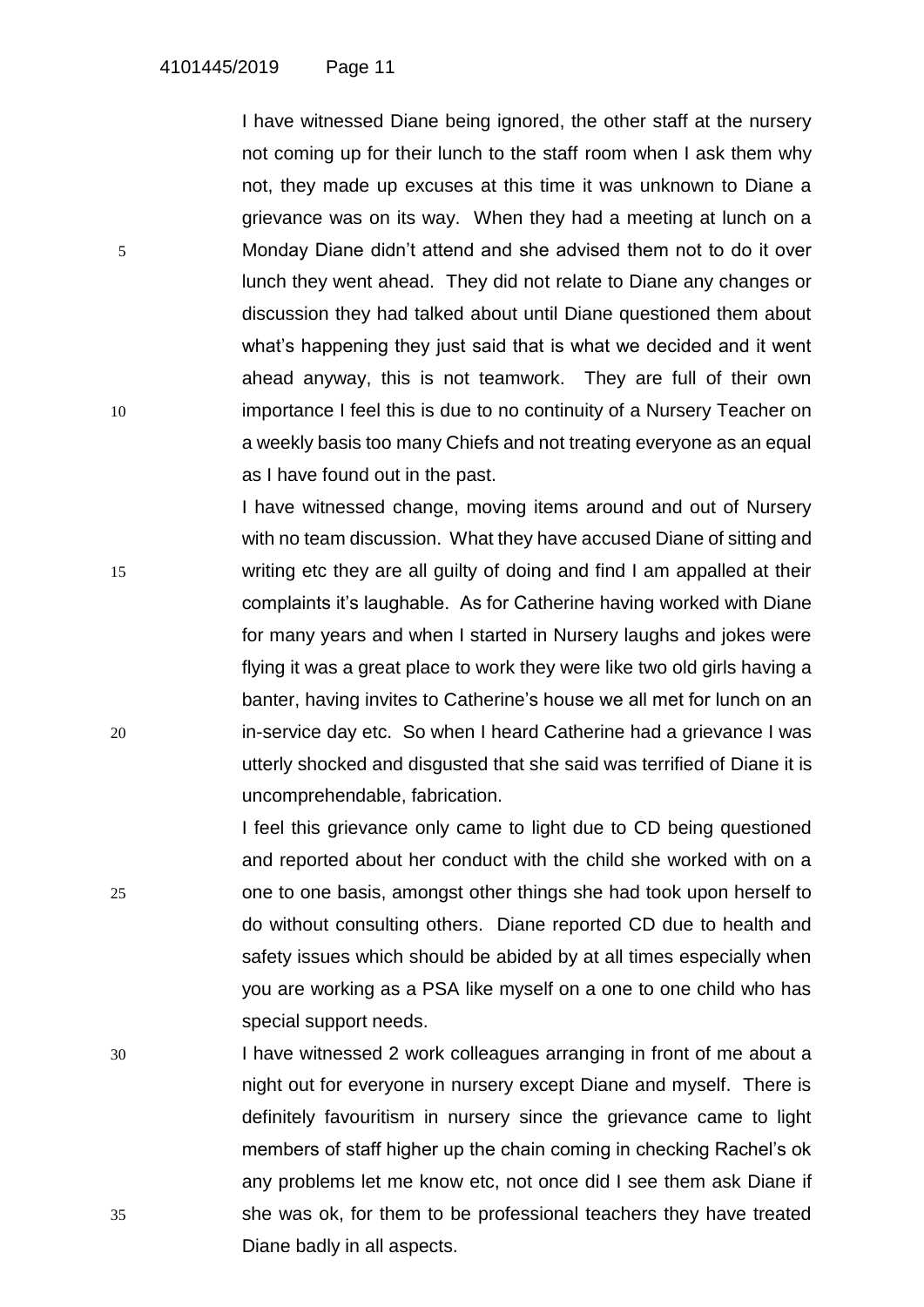This grievance should never have got to the level it has they are all adults and should have been dealt with by the Head Teacher in the proper manner.

For these 4 colleagues to paint the picture of Diane as a poisoness 5 terrifying person that children don't want to be around is disgusting beyond words. This pure fabrication I feel they have collaborated together on this due to CD being reported on, they all complained at the same time a bit strange in my book.

- These four think they are victims no they have victimized Diane 4 10 against 1, how Diane came into work knowing what they all had done to her I was surprised. They have ganged up on Diane due to her passion for health and safety and loving her job working with Children. She cares 100% and will fight and support any needs or care these children need on a support level whatever the support may be.
- 15 Paperwork and faffing around looking important is not engaging with children they need you.

I have not lied in my statement I believe everything I have stated to be truthful. I don't fabricate and will not stand by and see victimization and injustice being done."

- 20 23. Despite the fact that this letter was handed to JF at the grievance hearing JF did not contact Ms MacLean after the hearing to investigate the matter further. At no point did the respondent contact Ms MacLean to make any further enquiries regarding her statement.
	- 24. The respondent's grievance procedure was not lodged.
- 25 25. The letter from Ms McLean referred to above (C3) states on page 57

"Outcomes can include:

- Taking no action.
- Taking action to try and cease the unacceptable behaviour.
- Obtaining an apology from the individual/s subject to the 30 grievance being raised.
	- Training and development for certain employees.
	- Counselling for one or both parties.
	- Preparing a plan of action for change, with review periods.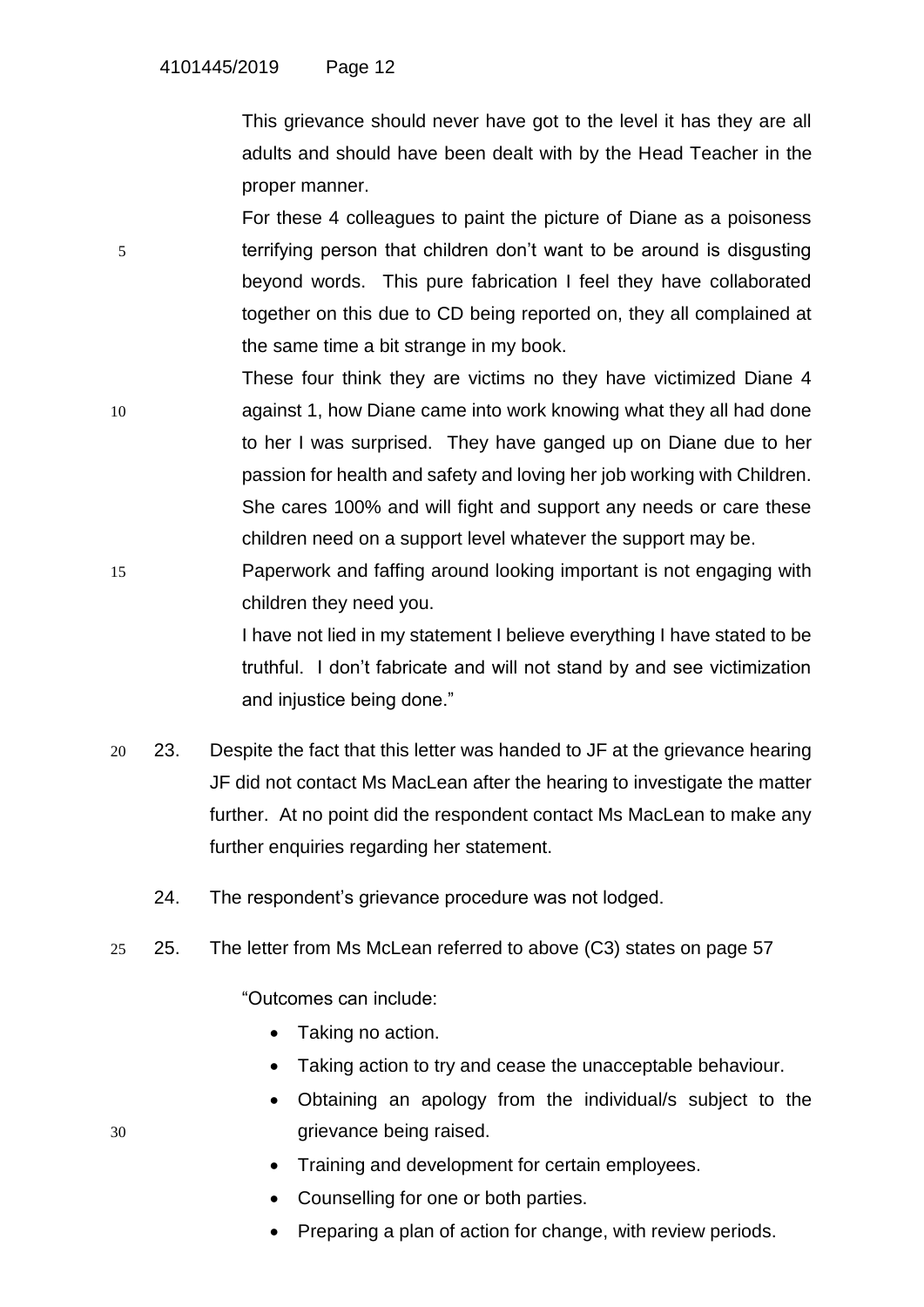- Referring the matter for consideration under the disciplinary procedure.
- Moving an employee or employees to another workplace, post or Service."
- 5 Ms Mclean's letter goes on to state

"The outcome, as determined by the nominated officer, was a decision to move you to another workplace, post or Service. While mediation, and preparing an action plan for change, may have been an option if all parties agreed, a number of parties were not in a position to 10 progress with this option and therefore the outcome of mediation could indeed have been the same as the direct decision taken by the nominated officer.

It is clear, from the paperwork, that the evidence presented supported the fact that the behaviour you asserted in your grievance was not 15 corroborated. Therefore, to support you and our other employees involved in this case the most reasonable solution, which was operationally viable, was to move you to another post, to allow you to work with another team."

- 26. The claimant was extremely upset when told that she would have to move. 20 She returned to work one day. All of the other four members of staff were huddled in a room with the nursery teacher. The claimant felt intimidated. The claimant was extremely distressed and spoke to her GP who advised that she needed time away from work in order to allow her health to settle. The claimant then went off sick.
- 25 27. The claimant required to up her dose of anti-depressants from 50mg of Sertraline to 150mg. She found that she had serious trouble sleeping. She found it difficult to concentrate. She had difficulty trusting people. She stopped going out of her house. She had difficulty in speaking to her family about the issues. She found it hard to say that she was being 30 compulsorily moved. She required to attend her GP and felt her GP was supportive. She was prescribed Diazepam to get through difficult meetings. She found herself feeling suicidal and discussed this with her GP. Generally she ceased to interact or take any part in social activities.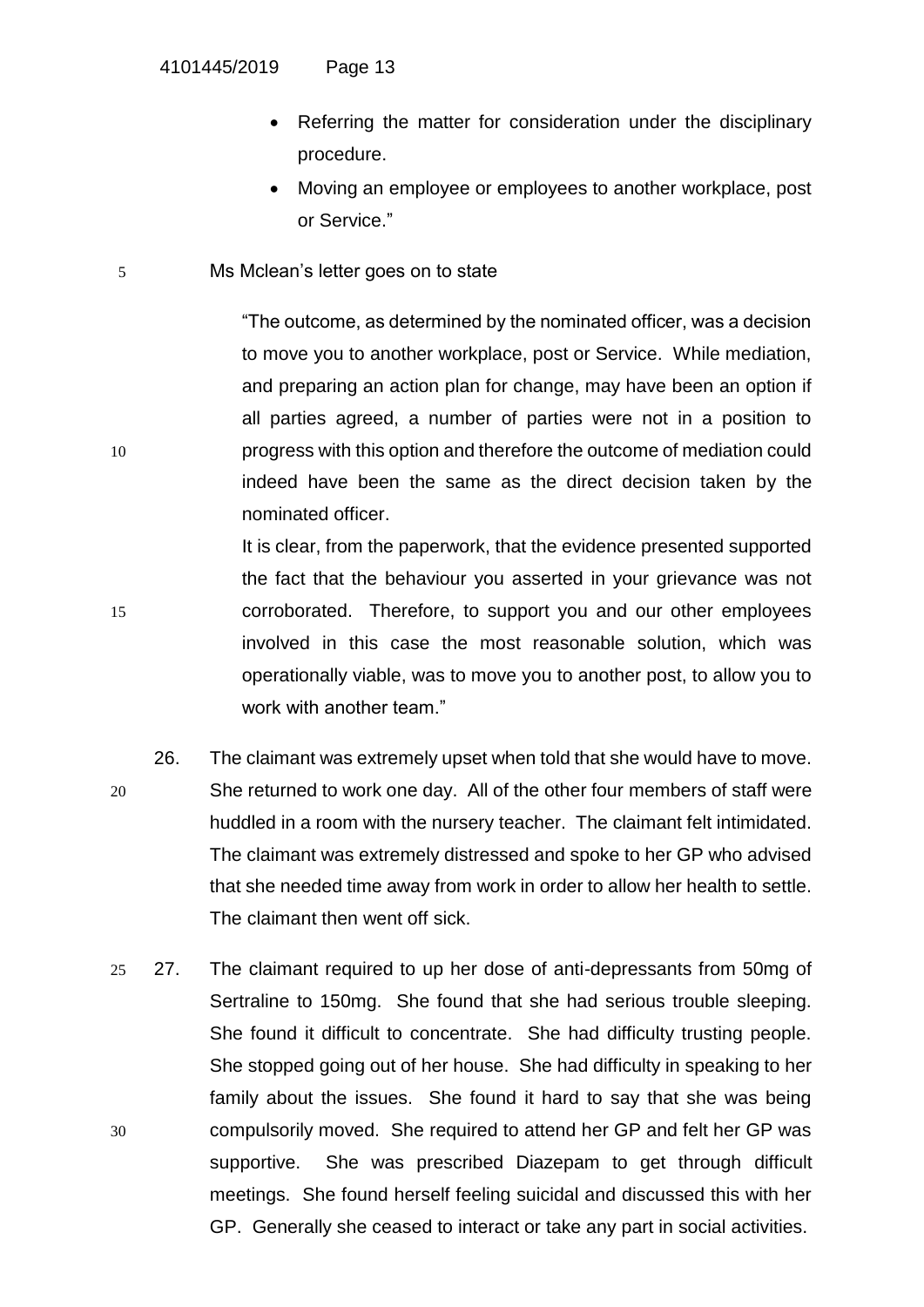4101445/2019 Page 14

28. The claimant decided to put in a grievance about AC and JW. She put in a further grievance against them. She was then called in to another meeting with JF on 22 June. The claimant attended this meeting with her union representative. She was told that if she proceeded with the 5 grievance then she would face disciplinary action. The claimant felt victimised by this. The claimant was told that any issues she had with CW and AC could be dealt with at her stage 2 appeal.

29. The claimant lodged a stage 2 appeal against the outcome of the grievance. This was acknowledged to the claimant in a letter dated 10 15 August 2017 (C1). The letter stated

> "I can confirm that I have reviewed your grievance and your concerns detailed on the Stage 1 form.

However, as you have already raised a grievance against Catherine, along with four colleagues, we are going to incorporate this new 15 grievance with your request to process to stage 2. We have passed this grievance onto Jacqueline Price, head of Service to review along with your stage 2 form. ...."

30. In the meantime however, on 14 August 2017 Ms Price had written to the claimant in relation to her stage 2. The letter was lodged (C2, p53). This 20 stated

> "Following the outcome of the Stage 1 Grievance Hearing, you have requested that your grievance be considered at the next stage. This has been forwarded to me by Derek Brown, to review in line with the Grievance Procedure.

- 25 As you will be aware, for your grievance to progress to stage 2 at least one of the following criteria must be met and be relevant:
	- Information provided by the employee was not taken into consideration or
- The findings of the hearing were not consistent or supported by 30 the information provided.

The purpose of the review is to assess whether or not the grievance can be considered competent or not.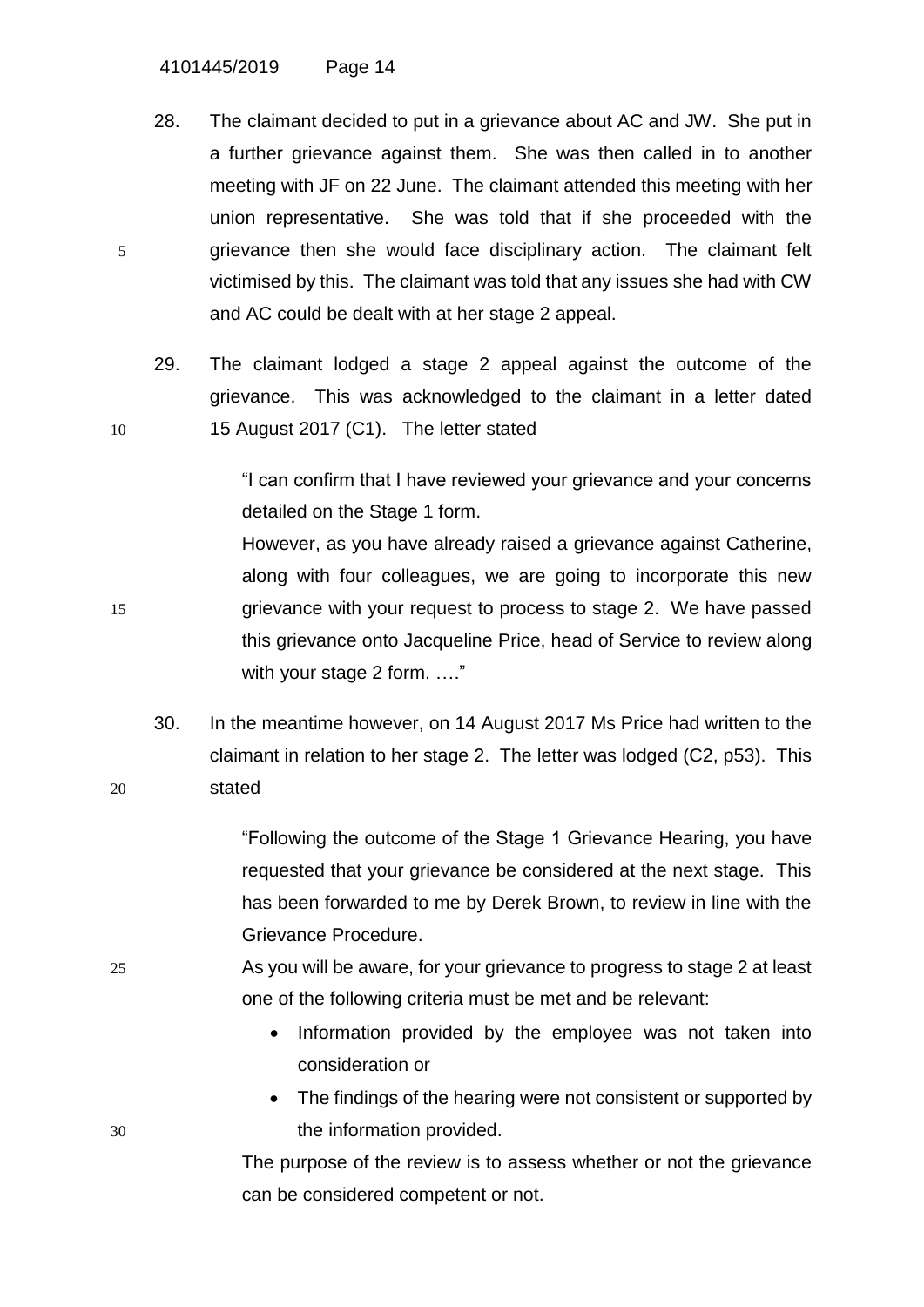On your form you have indicated that you feel the outcome of stage 1 was based on intentionally misleading statements provided by those interviewed. You have suggested that you have evidence that the statements provided were 'lies'.

5 You haven't supplied any details to justify your view with the grievance. In order for me to be able consider the competency you need to provide more details. For example, what statements do you believe were lies and what evidence can you provide to substantiate your opinion, including where necessary times, dates, comments and 10 actions.

In addition to this, I have been given a grievance that you have raised against CW and I have been asked to incorporate this with your stage 2 request as your concerns are similar in nature to those raised during stage 1. Again, I would kindly ask you to provide more details about 15 these concerns and provide evidence to substantiate your opinion. …."

The claimant was advised to provide this information by 28 August. The claimant duly did so. Neither the claimant's original letter of appeal nor the additional documents which she provided were lodged with the 20 Tribunal. As noted above a letter was lodged from Ms Shelagh McLean the respondent's Head of Education and Children's Services setting out the respondent's position which was sent to the claimant on 9 April 2018. In relation to stage 2 stating

"The Stage Two Form should be submitted to a more senior manager 25 who will then pass it to another manager at the same or more senior level for review (this manager will normally be out with the Section/Service involved in the grievance). A decision will be made by the more senior manager within 5 working days. If this manager decides that Stage Two should proceed, the Form will be handed back 30 to the manager hearing Stage Two.

> Your stage two form is dated 14<sup>th</sup> June and was forwarded to Derek Brown, the appropriate more senior manager.

You were provided with an initial response on 27<sup>th</sup> June, indicating that a decision would be provided following the summer break and this 35 decision was subsequently confirmed to you by letter, dated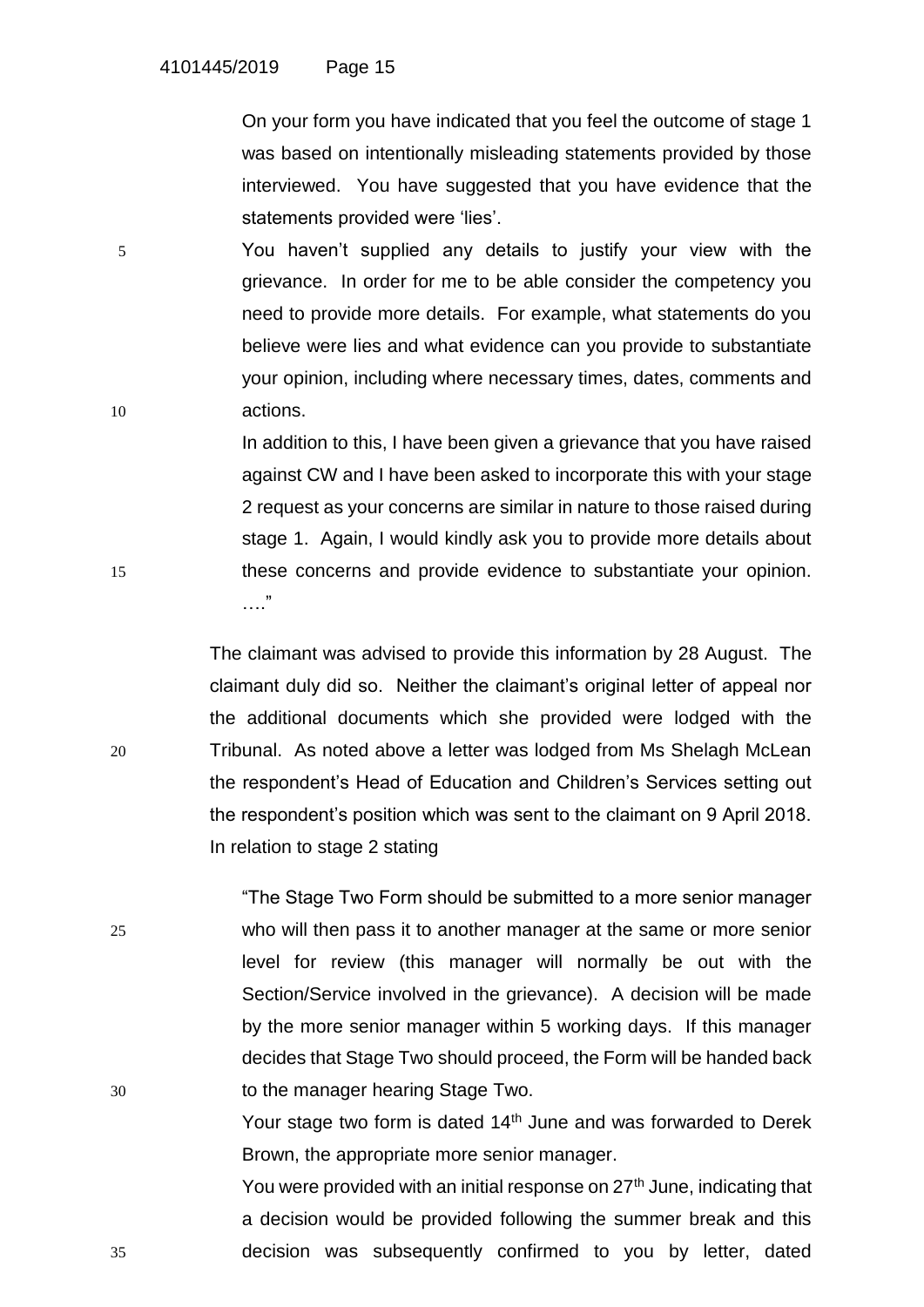25 August. The form had been reviewed by Jacqueline Price whose conclusion was that the grievance should not move forward to a Stage Two hearing as neither of the required criteria were met. You communicated with Jacqueline Price, by email, dated 29<sup>th</sup> August, 5 asking for further information and this email was responded to on 31 August.

> Again, I am satisfied, having reviewed all of the information, that the principles of the grievance procedure have been met."

- 31. The respondent did not ever return to work. During her absence the 10 claimant was provided with a list of potential alternative schools where she could work. The final list she was offered was lodged by the claimant (AC4 - claimant's additional list no. 4). This list includes locations which were offered at various times over the course of the claimant's absence. There were positions available at Crail, Kennoway, Kirkcaldy West, Lawhead, 15 Lynburn, Markinch, McLean, Mountfleurie, Pitreavie and Torryburn. The closest of these involved the claimant in a 28-mile journey there and back. The furthest away involved a journey of around 70 miles. The claimant does not drive. None of these locations were served by public transport which the claimant could use to attend work.
- 20 32. Although the claimant had been working full time hours at Newburgh and although nothing had been done formally in relation to her request that she start working part time hours after the holidays, her sick pay was immediately cut so that it would be based on her working part time hours. The claimant challenged this decision. Her pay was eventually restored 25 before the claimant went on to nil pay in or about February.
	- 33. The respondent has an Attendance Management Policy which was lodged (p89-102).
- 34. The claimant was required to attend various meetings. She broke down on each occasion she required to attend. The claimant began to develop 30 an anxiety for whenever the postman came. She felt that she was broken. Prior to this period of ill health the claimant had almost 100% attendance. She was crying on a daily basis and extremely weepy. She suffered from low mood. The claimant did not have any hobbies prior to becoming ill but did socialise. She stopped socialising entirely after she went on sickness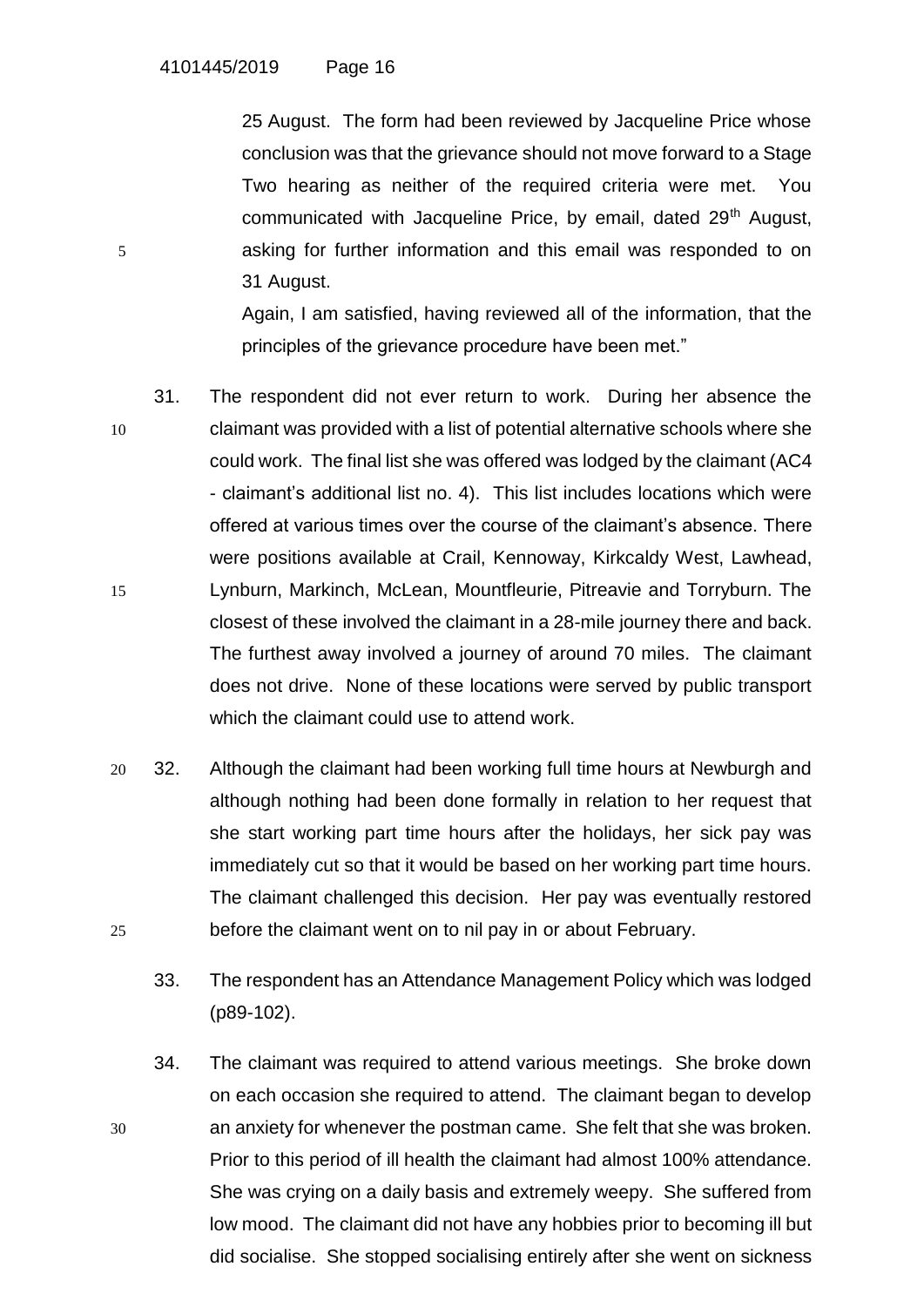absence. She found herself unable to watch television because she couldn't focus on the programmes. The claimant wished to be alone all the time. The claimant felt aggrieved that she had not been shown the statements of the people who had put in a grievance against her. There 5 had been some reference at the grievance to a complaint from a third party. The claimant was unaware as to who this third party was. She tried to obtain this information from the Council but the Council refused to give it to her. This caused the claimant a great deal of anxiety

- 35. The claimant had an absence management meeting with Jane Mason in 10 or about October 2017. She raised again the fact that the grievance process has not been dealt with properly. Ms Mason suggested a meeting with Derek Brown another Head of Service. The claimant was told Ms Mason was spending some time trying to set up this meeting with Mr Brown. The claimant was then advised that the meeting would not 15 happen.
- 36. The claimant was called for an attendance review meeting on 23 November 2017. A note of this meeting was produced (p103). The claimant's position which the Tribunal accepted was that these minutes did not accurately show what was discussed at this meeting. The 20 claimant's position is that many more things were discussed than are set out in the minutes. In any event the minutes confirm that at that stage the claimant remained on the same medication, had been reviewed, and that the GP felt she was doing well. She was looking for a phased return to work, that an OH referral could be progressed and if occupational health 25 recommended CBT (cognitive behavioural therapy) then this could be progressed. It is noted that the claimant felt that she had not been supported by this service during her absence. The minute then goes on to state
- "● Advised post at Newburgh is unavailable as outcome from 30 grievance was that Diane would be moved from Newburgh.
	- Wants to RTW on a full time basis
	- Was given the choice of: Pitteuchar East or Leuchars as these were the only full time positions available – Rimbleton was also offered but 20 hours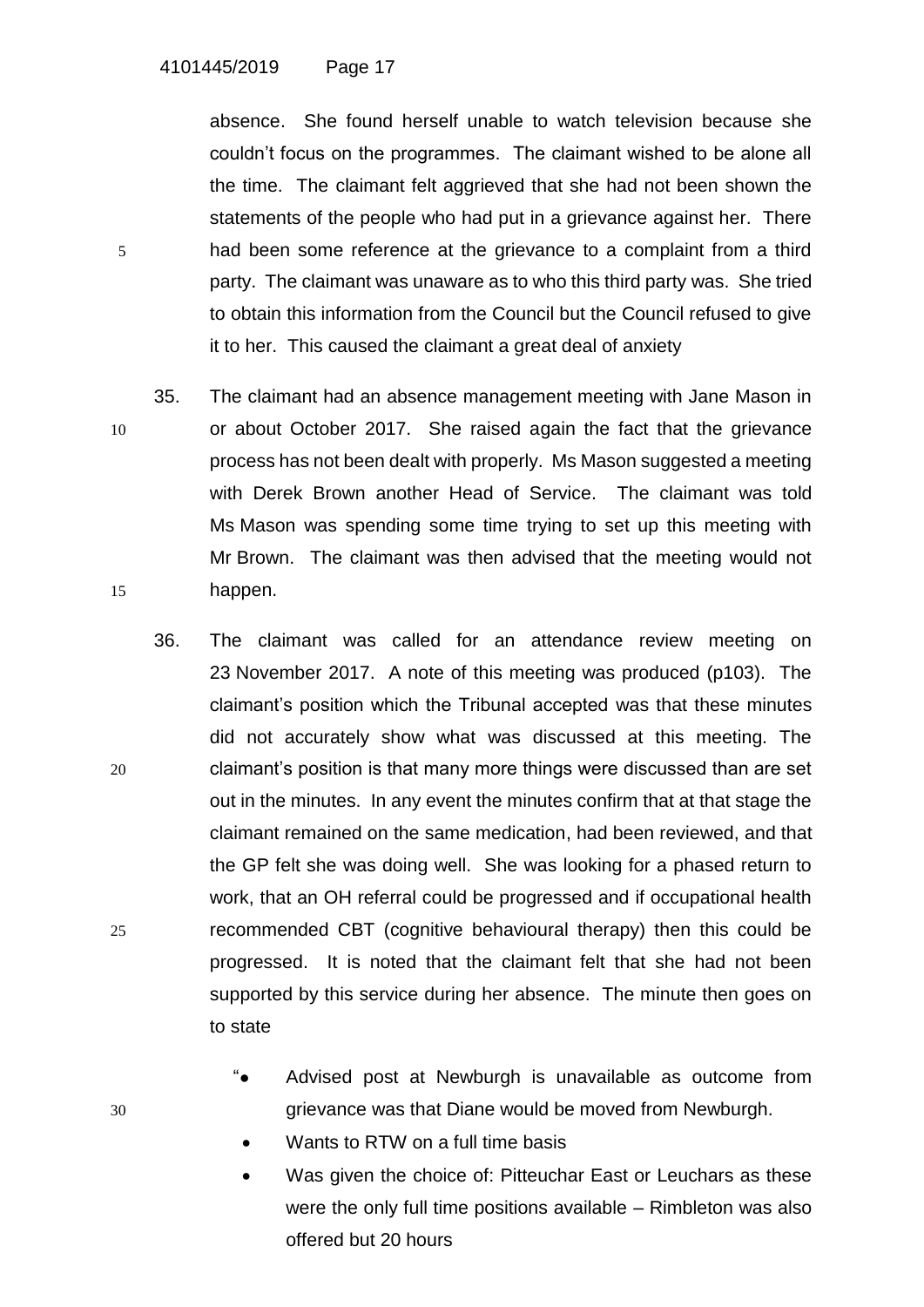If no RTW indicated by Diane or via OH, service will progress with capability"

Pitteuchar is some 15 miles from Newburgh and Leuchars is 18 miles from Newburgh. There is no regular bus service which the claimant could use 5 to either location.

37. Despite the fact that the letter which was sent to the claimant had indicated that the decision to move her from Newburgh would be reviewed in September there was no attempt at this meeting to review the decision or indeed any suggestion that the decision could be reviewed. By this stage, 10 two of the four individuals who had raised grievances against the claimant at Newburgh had left.

- 38. In 2017 the respondent operated an e-matching service for employees doing jobs such as the claimant's. This was an electronic system, whereby existing employees could enter their details on a database 15 indicating if they were looking for other jobs and what criteria would suit them. The idea was that the respondent continually had vacancies appearing in jobs in areas like Early Years. It was felt that this would be a more cost effective way of matching existing employees to vacancies rather than requiring to go through an internal advertising process and 20 each employee having to resubmit their details each time. The e-matching process was not a particular success and was discontinued after 2017. Whilst the process was ongoing however the remaining two members of staff at Newburgh had completed e-matching indicating that they would be happy to move to jobs at other schools. Accordingly, by November 2017 25 the situation was that the respondent had made a decision in response to the claimant's grievance that the claimant would not be permitted to return to Newburgh. Of the four individuals who had submitted a grievance about the claimant, two had left and two had indicated that they would be happy to be moved to other roles by completing the e-matching process.
- 30 39. The claimant attended a further occupational health consultation on 21 December 2017. The report was lodged (p105-106). At 'current issues' it stated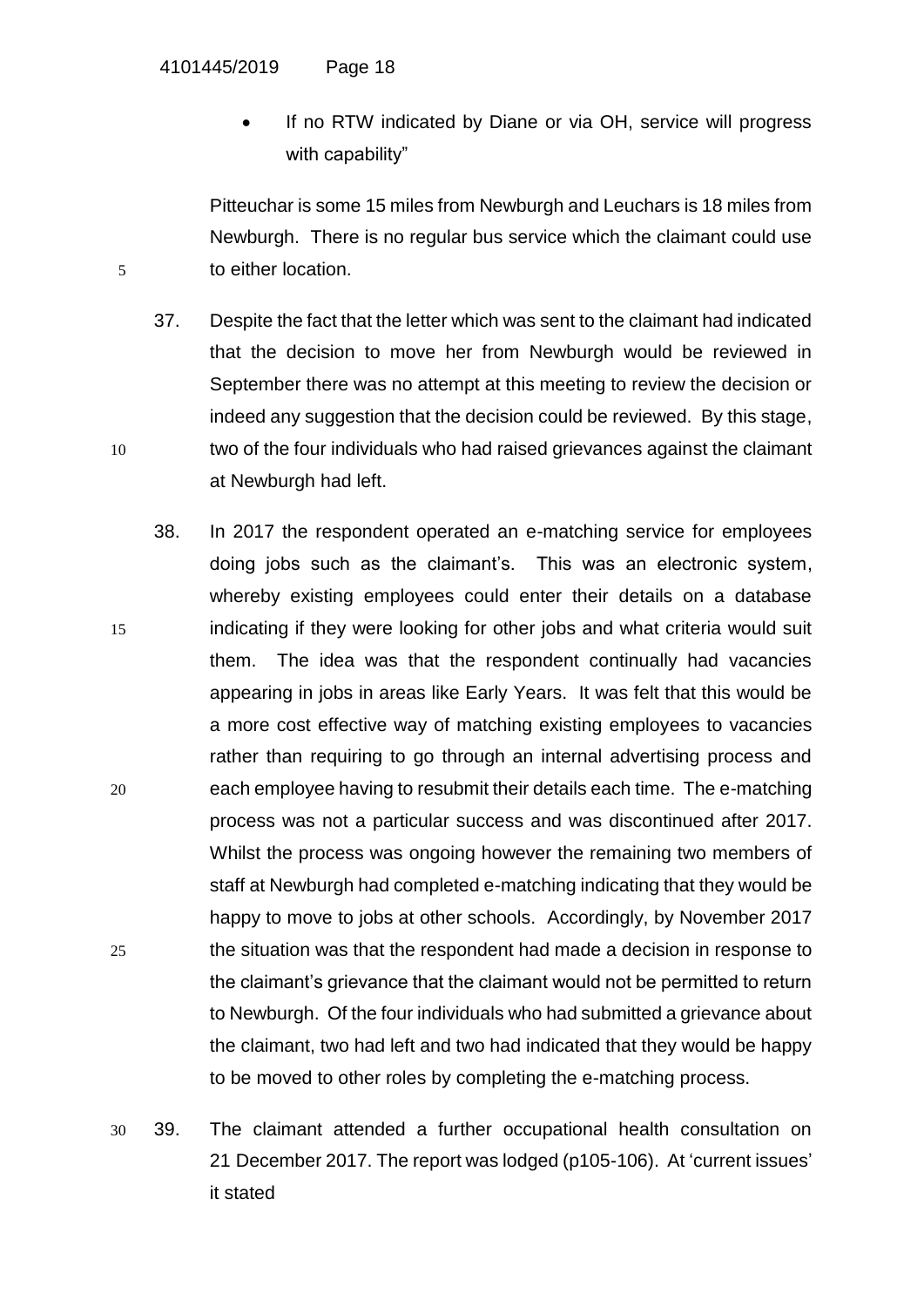"Mrs. Aitken is currently absent from work in relation to perceived work stress.

She was diagnosed with skin cancer in 2015 and following surgery has been well with 3 monthly monitoring by her Specialist. In relation 5 to her diagnosis Mrs. Aitken's mental health was affected resulting in increased levels of anxiety and depression. She has been receiving medication since this time and again managing well.

Mrs. Aitken informs me of an incident at work resulting in grievances and a conclusion that she would be moved schools. Mrs. Aitken 10 strongly disagrees with this decision and is keen to resolve the situation at work enabling her to return.

She has, as a result continued to experience increased levels of anxiety, low mood, sleep disturbance, emotional upset, concentration difficulties and fatigue for which she has received some on line 15 psychological support.

> We have discussed additional therapy and a referral to the works counselling is now advised as well as additional support from her GP which she plans to pursue.

We did discuss the decision of moving to another school however Mrs. 20 Aitken feels that this is not a decision she wants to consider.

## **OH Opinion.**

Based on the history and information provided to me during the consultation and the information you provided in the referral, I can now give my opinion in response to the questions asked in the referral.

25 What is the employees current fitness for work? Based on my assessment of this lady today and with the medical evidence available to me it is my opinion that she is currently unfit for work in relation to heightened levels of anxiety and depression exacerbated by work issues.

30 Likely date of return to work? Once a resolve/compromise can be found to Mrs. Aitken's perceived work stress then a return to work with support is likely.

What effect will this condition have on the employee's ability to carry out her duties? Mrs. Aitken is currently physically fit for work. With a 35 resolve to her perceived work stress and additional psychological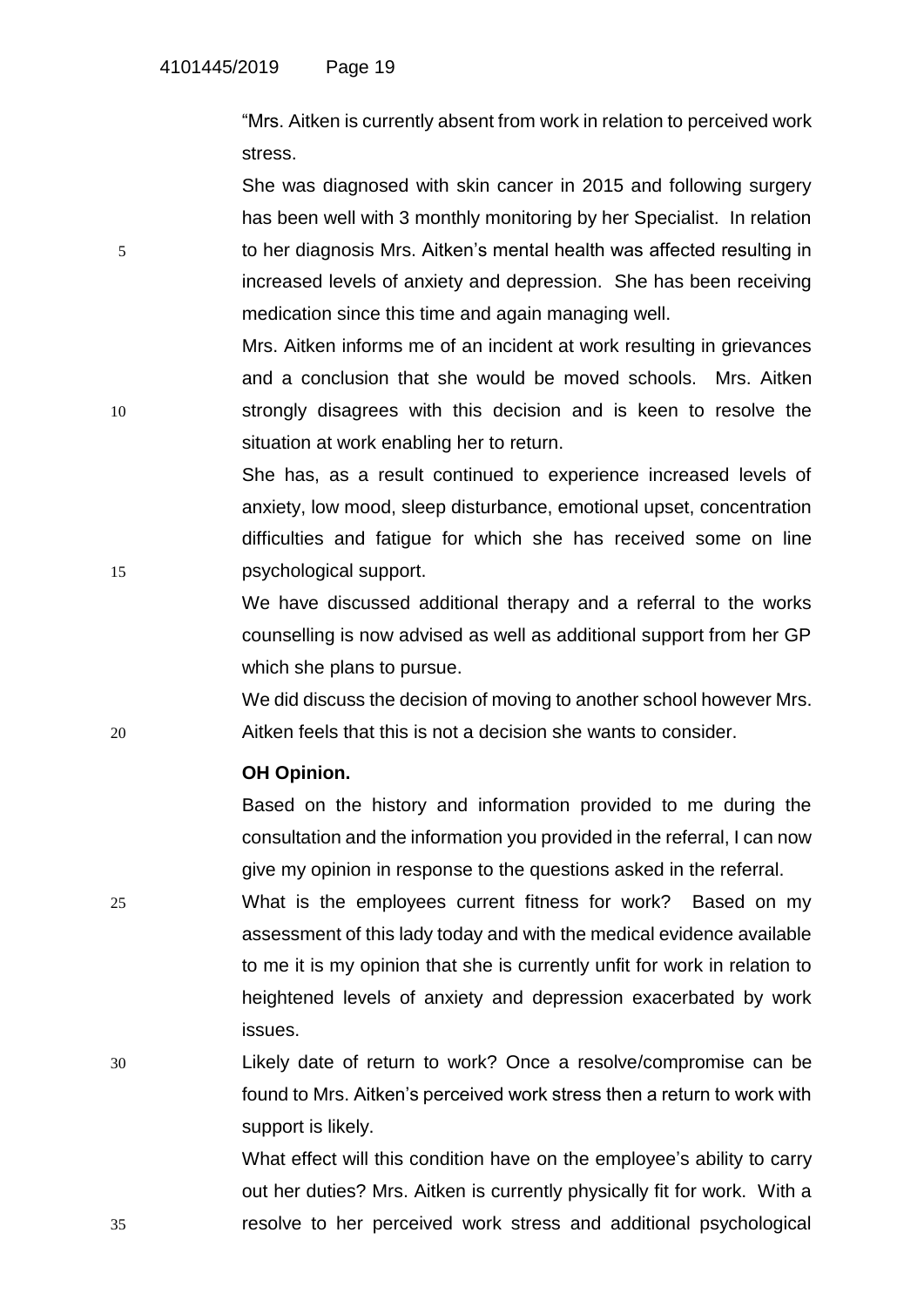support it is the medical expectation that she will be fit to undertake her current role.

Are there any modifications/adjustments which would alleviate the condition or aid rehabilitation? In view of the nature of her symptoms 5 I would suggest that management consider a 4 week phased return plan ideally working 50% of her working hours for 2 weeks followed by 75% of her hours in weeks 3 and 4 returning to full hours by week 5. Regular communication with her manager is also advised for the first several weeks in order to monitor her progress in rebuilding her 10 confidence and stamina whilst at work.

> Are there any particular duties the employee cannot do? Mrs. Aitken is expected to be fit for full duties on her return to work.

Is the condition likely to re-occur in the future? Although Mrs. Aitken does have an underlying condition of depression and anxiety treated 15 with medication since her cancer diagnosis she has in the past managed this very well. With a resolve to her perceived work stress and additional psychological support she is again expected to regain good health.

## **Equality Act 2010**

20 A Disability Checklist has been completed today which indicates it is likely this individual would be considered to have a disability in relation to her mental health for the purposes of UK disability discrimination legislation. This is however a legal decision and best practice would require a discussion of reasonable adjustments prior to making 25 deployment or employment decisions.

> Please note this individual is considered to have an 'automatic' disability for the purposes of UK disability discrimination legislation in relation to her cancer diagnosis.

### **Management Advice**

30 In view of the nature of her symptoms I would suggest that management consider a 4 week phased return plan ideally working 50% of her working hours for 2 weeks followed by 75% of her hours in weeks 3 and 4 returning to full hours by week 5. Regular communication with her manager is also advised for the first several 35 weeks in order to monitor her progress in rebuilding her confidence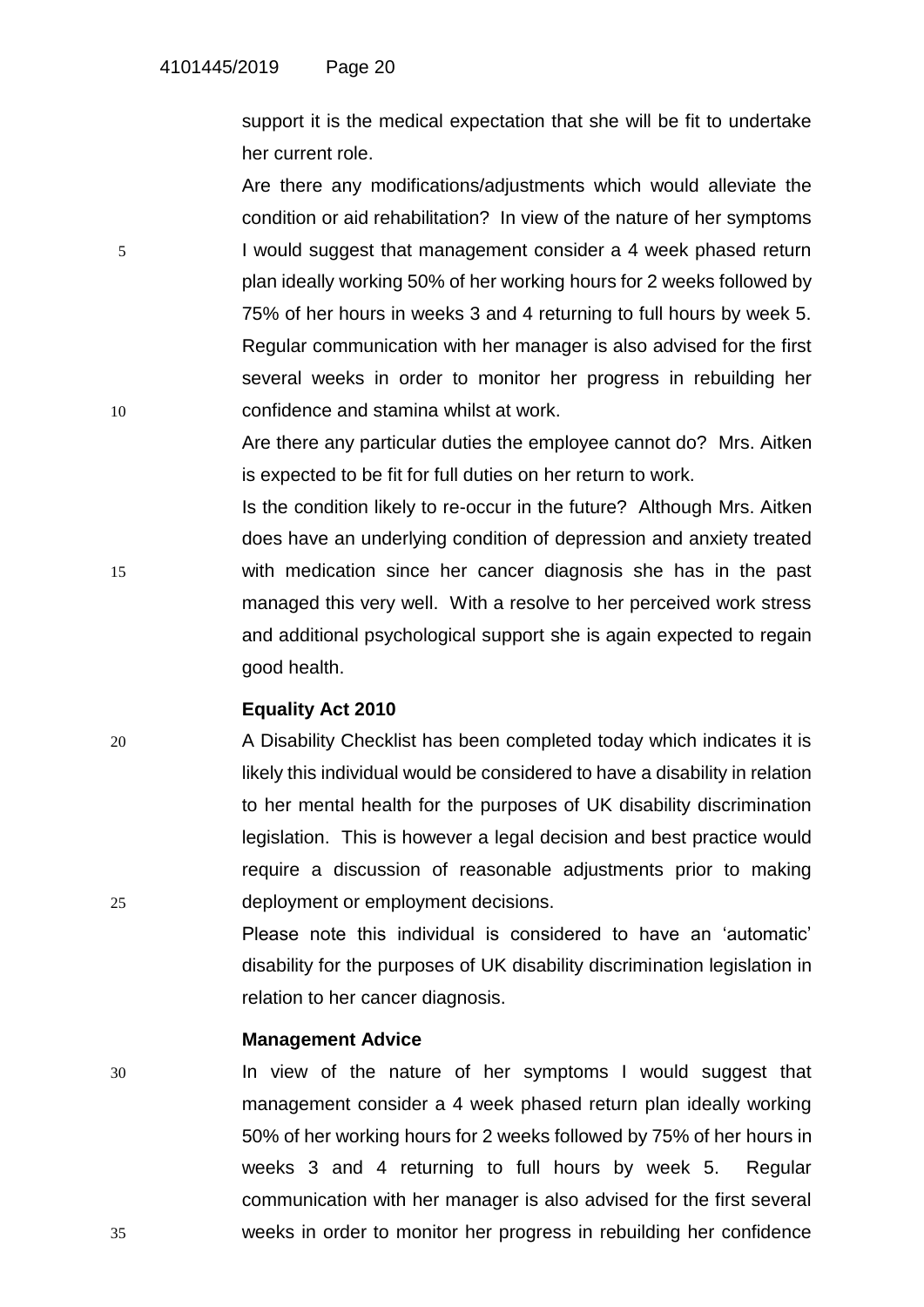and stamina whilst at work. With regards to transferring to another work area, this is for management to discuss further. Mrs. Aitken will be medically fit to return to her role. I would also suggest that a referral is made for counselling as soon as possible.

5 I am unable to identify any additional support or adjustments at this time which would assist in the management of this condition. ….."

No further occupational health review was scheduled.

- 40. At some point around this time it was decided that the claimant would be managed by Graham Clark rather than Ms Mason. Mr Clark met with the 10 claimant on 24 January. An attendance management record of this meeting was lodged (p107). Once again the Tribunal accepted the claimant's position that considerably more was discussed at this meeting than is minuted. In any event it was noted that the respondent would progress a referral to counselling. This never in fact happened. The action 15 agreed was that the claimant was to renew her options for work based return and inform the respondent of her decision by 26 January.
- 41. A further meeting took place on 23 February 2018. A minute of this meeting was lodged (p109-110). Once again the Tribunal accepted the claimant's position that much more was discussed at this meeting than is 20 mentioned there. The claimant was told that a letter was going to her providing various options. The options which were provided to the claimant were those set out in the list provided (AC4) which has already been referred to. It was suggested that the claimant would be referred for another occupational health appointment. It is noted that CBT sessions 25 were ongoing.
	- 42. The claimant attended a further occupational health consultation on 18 April 2018. The report from this was lodged (p111-112). Under current issues it states

"As you are aware from previous occupational health correspondence 30 Mrs. Aitken remains absent from work in relation to ongoing perceived work stress.

> Mrs. Aitken continues with medication and cognitive behaviour therapy from a Psychologist which is helping however still remains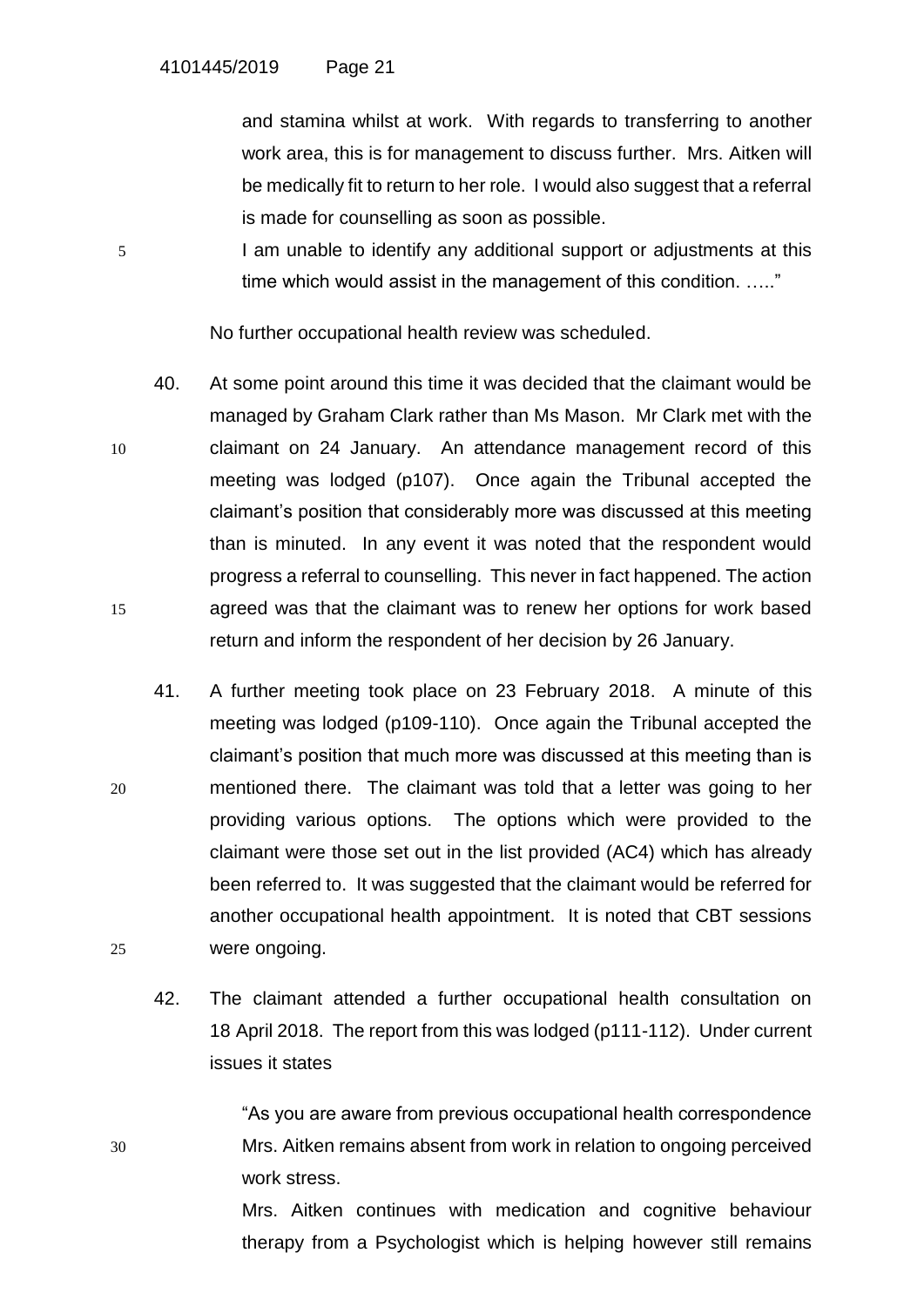very emotional at times with high levels of anxiety when thinking about her work situation. Mrs. Aitken states that her appeal is not concluded adding to her stress.

I understand that Mrs. Aitken has been offered different work locations 5 however has not been able to accept these.

> She is now of the opinion that as a result of previous work issues, she will be unfit to return to work within a nursery environment without further exacerbating her health and now wishes to be considered for redeployment."

10 Under 'OH opinion' it is noted the claimant remained unfit for work. The report goes on to state

> "Mrs. Aitken is now of the opinion that she cannot return to nursery work due to past work events resulting in heightened levels of stress and anxiety."

### 15 The report went on to state

"It is my opinion that it is now unlikely that Mrs. Aitken will be fit to return to her original role working with children in a nursery environment."

The report goes on to confirm as before that it is likely that the claimant 20 would be considered to be disabled under UK legislation. Under 'Management Advice' it states

"In view of the nature of her symptoms I would suggest that management now consider the option of medical redeployment which we have discussed in detail. A meeting with management is advised 25 in order to discuss this further. I am unable to identify any additional support or adjustments at this time which would assist in the management of this condition other than regular communication to continue with her manger over the next few months enabling her symptoms to fully settle."

30 43. As noted in the occupational health report the claimant's view by this time was that she was bashing her head against a brick wall. Following pressure from her Mrs Shelagh McLean the Head of Education and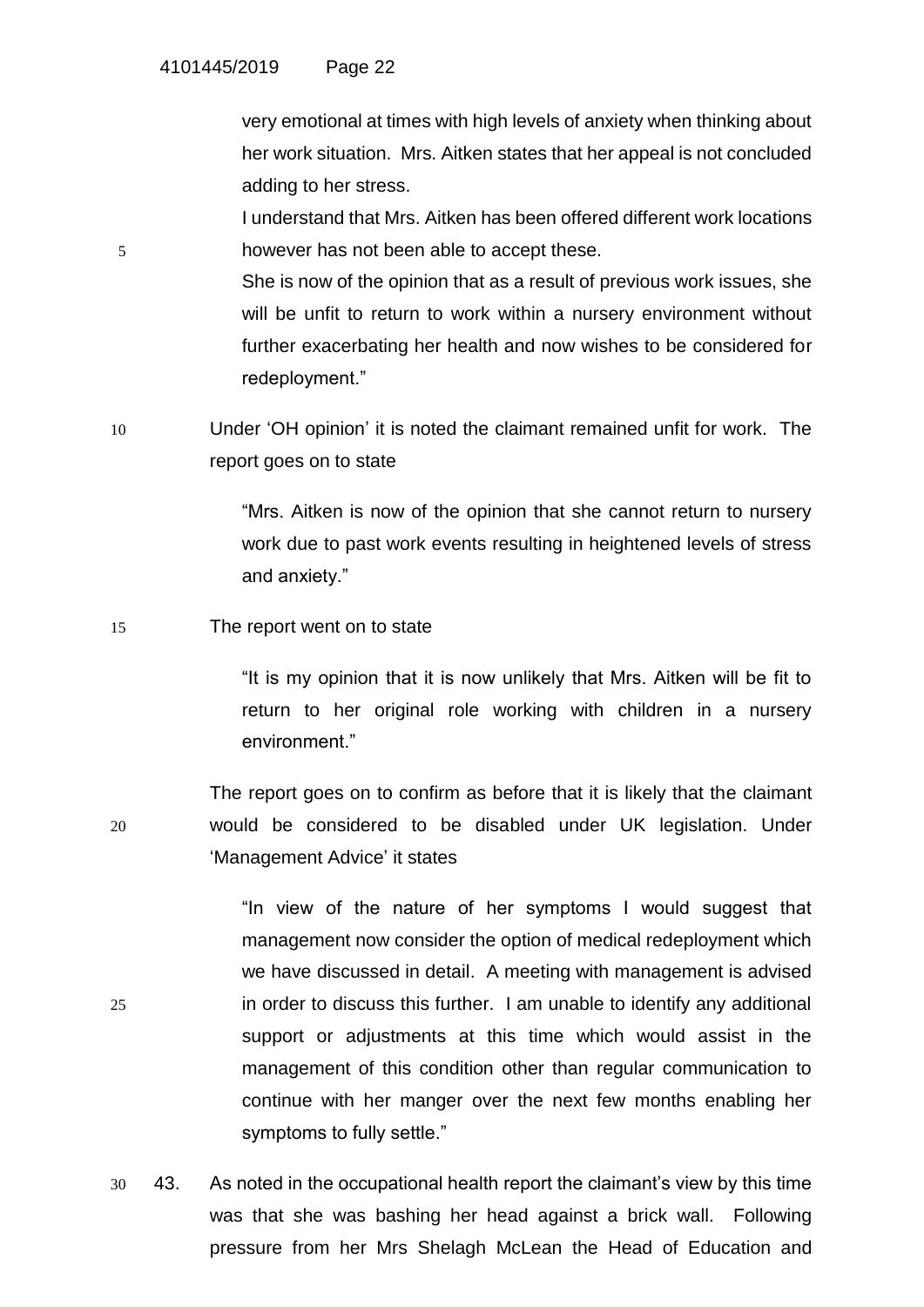Children's Services had produced a review of the grievance and written to the claimant the letter dated 9 April 2018 which has been referred to previously in this judgment. The claimant felt that there was no real possibility of the respondent changing their treatment of her. She was 5 concerned that in her view she had been doing her job and pointing out poor practice. She considered that as a professional Early Years Officer she would be obliged to continue to do this if she worked in any other post in early years. She believed that if she did this she would continue to suffer poor treatment. She felt that in those circumstances she would 10 rather be redeployed to a different post rather than return to a post as Early Years Officer where she felt she would have to compromise her principles.

- 44. The claimant attended an absence review meeting on 4 May 2018. A minute of this meeting was lodged (p113). Once again the Tribunal 15 accepted the claimant's position that more was discussed at this meeting than is recorded in the minute. In any event the outcome of this meeting was that the claimant commenced a 12 week period during which she entered the claimant's Medical Redeployment Policy. The claimant emailed the respondent on 8 May 2018 to formally confirm that she would 20 comply with redeployment. The medical redeployment policy was not lodged. The procedure involves employees going online and seeking information regarding any vacancies which might be suitable for them. Precise details of how the policy operates in practice are unclear. The Tribunal accepted the claimant's evidence that she was not offered any 25 posts during this redeployment period nor was she advised of any options which might be suitable for her. In any event, by the end of the period the claimant had changed her position and was willing to return to a job as an Early Years Officer provided she could return to Newburgh. This remained her position up to and after her dismissal.
- 30 45. By this stage the claimant felt absolutely devastated. She considered that Fife Council had dug their heels in about letting her back. She kept hoping that someone within the Council would recognise that what they were doing was wrong. She found that her mental health continued to be seriously affected. She continued to be weepy. She continued to avoid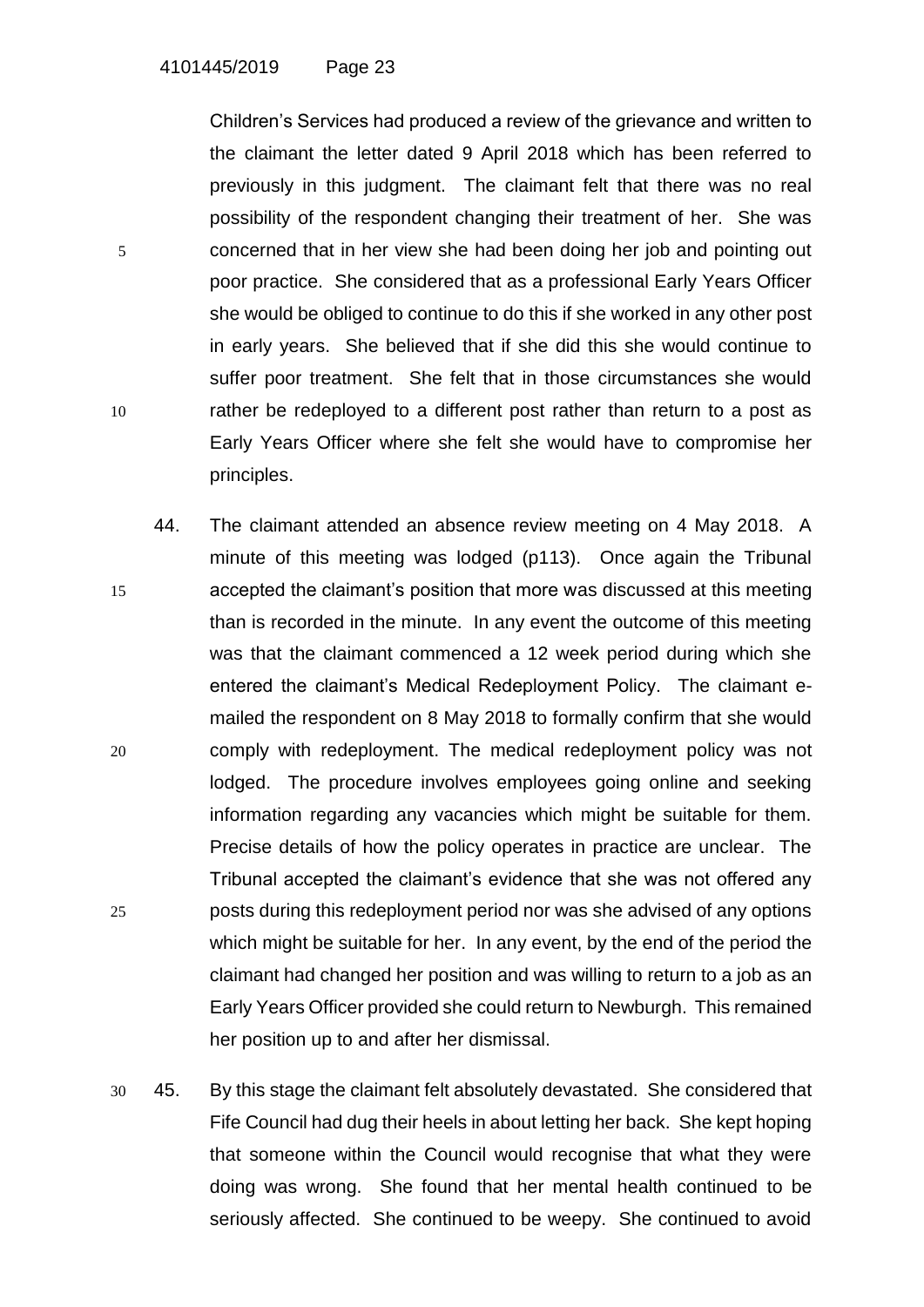social occasions. She would re-live the whole situation every night when she went to bed.

- 46. The claimant avoided talking about matters with her family. The claimant had a part time job with Tesco as a Checkout Assistant working weekends. 5 She had this job whilst she was working at Newburgh and had worked there many years. She continued to attend at weekends. She found this therapeutic as she told no-one there about her situation and because the store was in a different location (Perth) she did not have to talk about matters with anyone. The claimant considered asking Tesco if they could 10 provide her with more hours but was unhappy about doing this. She believed that if she asked for more hours then Tesco management would ask her why she was no longer continuing as an Early Years Officer. She felt that it would be very difficult to explain this and that doing so would have a negative effect on her mental health.
- 15 47. Following the end of the redeployment process without the claimant having been redeployed the respondent asked for a further occupational health report. The claimant attended an appointment on 11 September 2018 and following this the occupational health provider produced a report. This was lodged (p117-118). The report stated
- 20 "Current issues

This consultation followed on your concerns regarding Ms Diane Aitken's fitness for work.

From my discussion with Ms Diane Aitken, I understand that she has been on a sick leave since 14/08/2017 due to stress reaction to 25 protracted complex work related issues. Her stress reaction has been manifested as emotional frailty, excessive worry, anxiety, low confidence and poor sleep pattern.

She has been supported by her GP and family members. It appears that, to date, the work related issues have not been resolved and 30 continue to have adverse impact on Ms Aitken's emotional and psychological wellbeing. I noted from your referral that she has been put on a redeployment register and, to date, no alternative employment has been identified.

OH opinion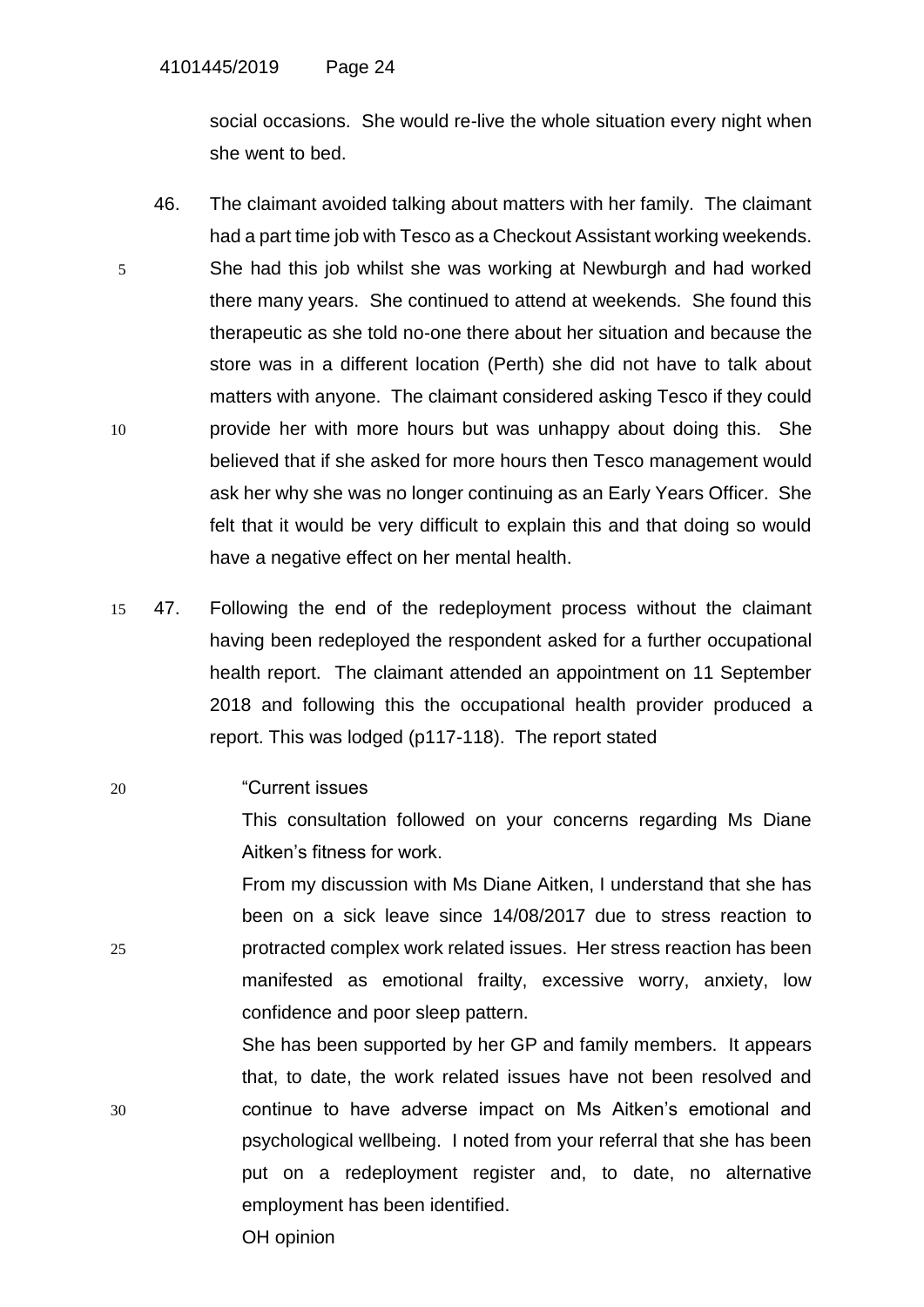Based on my discussion and assessment of Ms Diane Aitken, it was evident today that she has been adversely affected by the on going work related issues.

In my opinion, the most effective measure that could facilitate Ms 5 Aitken's return to work would be that she meets with the management in an attempt to address in detail and resolve the work related issues to mutual satisfaction. This would mitigate her stress reaction and result in her returning to her duties. Should these issues remain unresolved, I am concerned that it may adversely affect Ms Aitken's 10 mental and physical health.

> In my opinion, the above issues are out with occupational health scope."

48. A further absence review meeting took place on 21 September 2018. A minute of this meeting was lodged (p119-120). Once again the Tribunal 15 accepted the claimant's position that more was said at this meeting than is included in the minutes. It is probably as well however to set out the minute in full.

"Clark welcomed everyone and apologised for not having the meeting any earlier and enquired how Dianne was keeping. Dianne said she 20 was just the same.

Clark asked her what her opinion of the Occupational Health report was. Dianne said she agreed with it, but felt that the real reason for her health problem had not been addressed through her grievances complaint. Clark pointed out that this meeting was about Dianne's 25 attendance and the grievance process has been concluded.

Lee-Anne also added that Shelagh McLean, Head of Service, had conducted a thorough review of the grievance documentation and had responded directly to Dianne about this. Dianne stated that she feels that nobody is listening to her and Fife Council just want to ignore this 30 matter.

> It was noted that the time for redeployment was up in August 2018, and no alternative employment had been found. Dianne indicated that nothing was suitable and asked what happens next.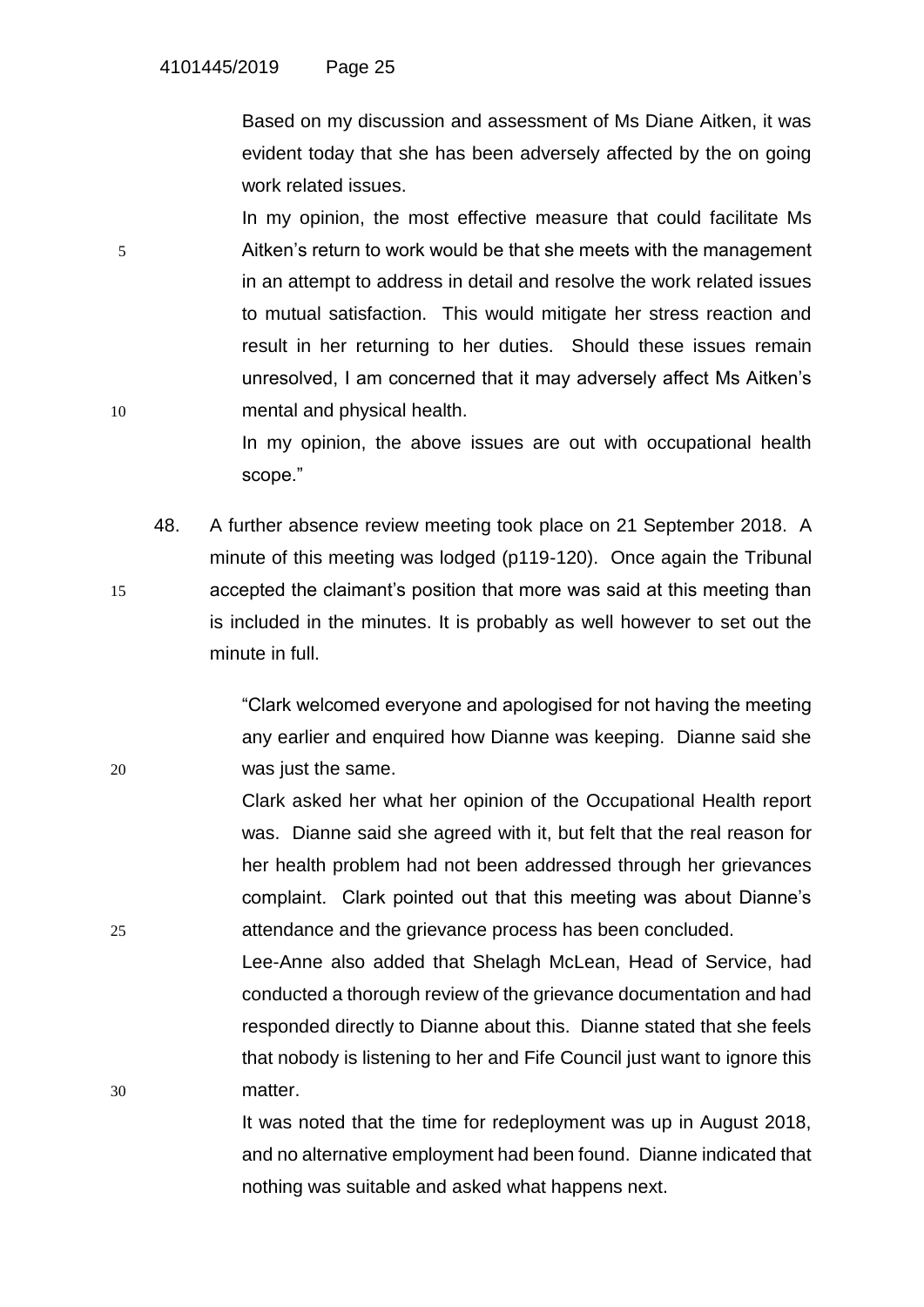It was explained that the next step would be a Capability Hearing and Dianne asked what would be the outcome of that. Lee-Anne explained that there would be four possible outcomes:

- 1. Further time Dianne asked what that would entail and Lee-5 Anne explained that the Service could allow a further period of time, if for example if recovery is underway and an employee is close to being fit to return to work
	- 2. Redeployment
- 3. Referral to Occupational Health if we need further medical 10 information
	- 4. Dismissal from your post due to ill health

Dianne asked if she would be able to bring Morghan [her niece] to the Capability hearing. Lee-Anne explained it was usually either a union representative or a colleague but she should ask the Chair if she could 15 bring Morghan for support instead. She asked how long it would take until the meeting and was told she would get at least five working day notice before the meeting."

- 49. In the event a capability hearing took place on 30 October 2018. The capability hearing was conducted by Lynn Porter an Education Manager 20 with the respondent. She had not been involved in the claimant's case before. She is an experienced manager and does around three capability hearings per annum. She was familiar with the respondent's absence management processes. The claimant attended and was accompanied by her niece. Lee-Anne French an HR Advisor with the respondent also 25 attended as did Clark Graham an Early Learning Officer who was the person who had been dealing with the claimant's absence management. Lorraine Rennie of the respondent took minutes. These minutes were lodged (p123-130). In advance of the hearing Mr Graham had produced a management report which was also lodged (p121-122). The report sets 30 out the history of the matter and refers to the occupational health report.
	- 50. Mr Graham presented his report at the outset of the meeting. The minutes then report that Ms Aitken asked a number of questions. This states

"DA referred to Appendix 8 of the report the OH report from 11 September which advised that 'DA should meet with the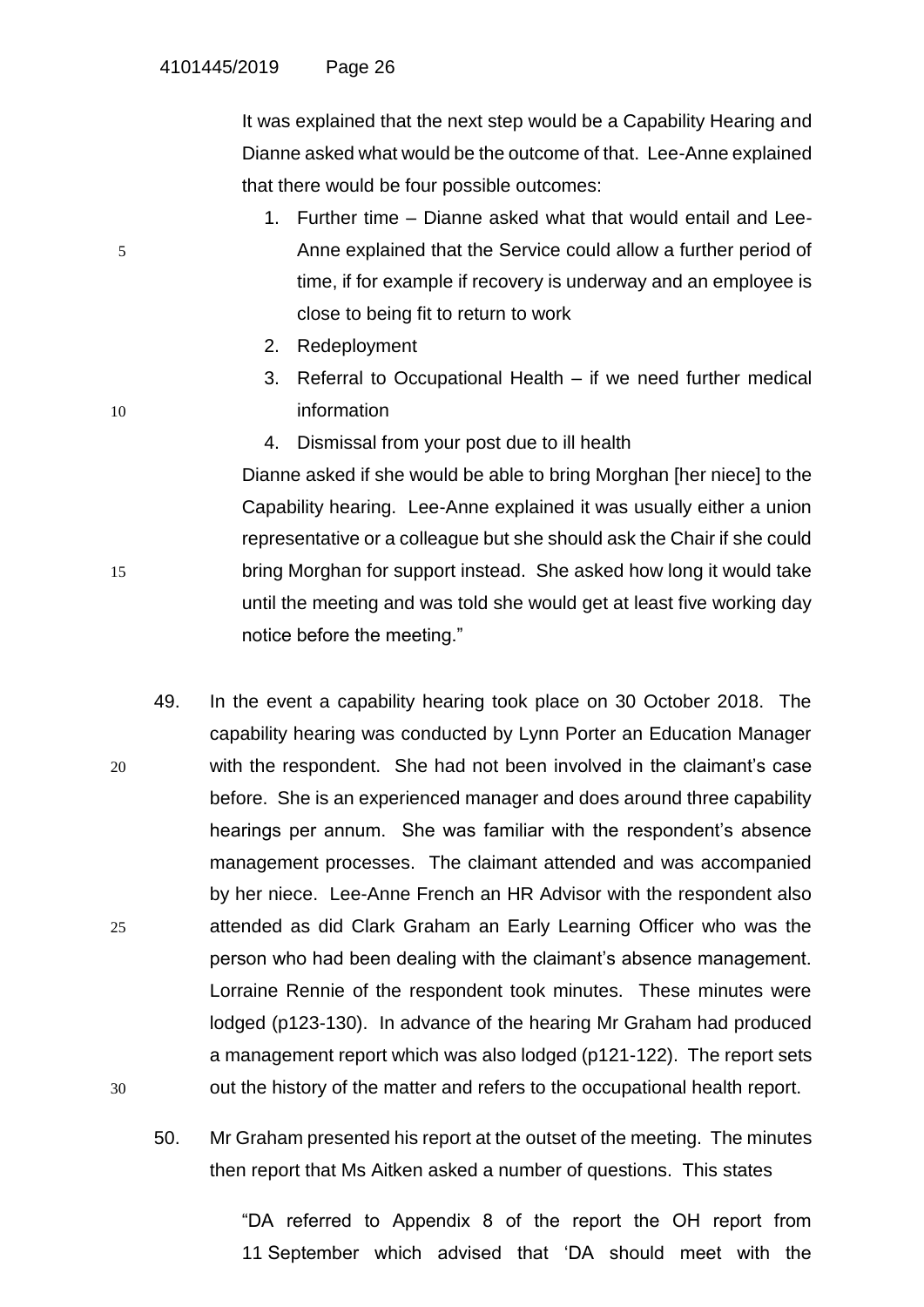management in an attempt to address in detail the work related issues to mutual satisfaction, should these issues remain unresolved there would be concern that it may adversely affect DA's mental and physical health'. DA confirmed this meeting had never happened."

5 Ms Porter advised the claimant that it was her understanding that the grievance procedure had been exhausted and a full review had been completed by a Head of Service.

"DA said that she believes the grievance was not carried out properly and she could not move on until whoever needs to know about the 10 **grievance issues knows.** 

> CG clarified that it was outwith his scope to review the detail of the grievance, his role was to manage DA's attendance.

> DA replied that CG should have transferred her to someone who could help.

15 LP stated that we can't go back and review the outcome of a grievance. LP advised that formal processes and procedures were in place and the service cannot look at the grievance and review again. Process has to be followed.

LP asked DA if she was interviewed as part of the process.

20 DA confirmed she had but wished to address certain points.

DA stated that at a meeting with Jane Mason where she expressed that she felt she had been bullied LAF had told her you've not been bullied, and DA stated she was surprised to see LAF in attendance at the hearing. LAF stated that she had not said that to DA.

25 LP advised that Shelagh McLean, Head of Service, had conducted a review of the entire grievance process. DA stated yes however nobody had spoken to her about this and said how can you review a process without speaking to the people involved. DA stated that she was not given the right of appeal following the outcome of her 30 grievance. LAF confirmed that she did have the right of appeal and DA did submit a stage 2 grievance. However in line with procedure this was reviewed by a Head of Service and did not meet the criteria to proceed to a stage 2 grievance.

LP asked if there were any other questions for CG. DA stated no."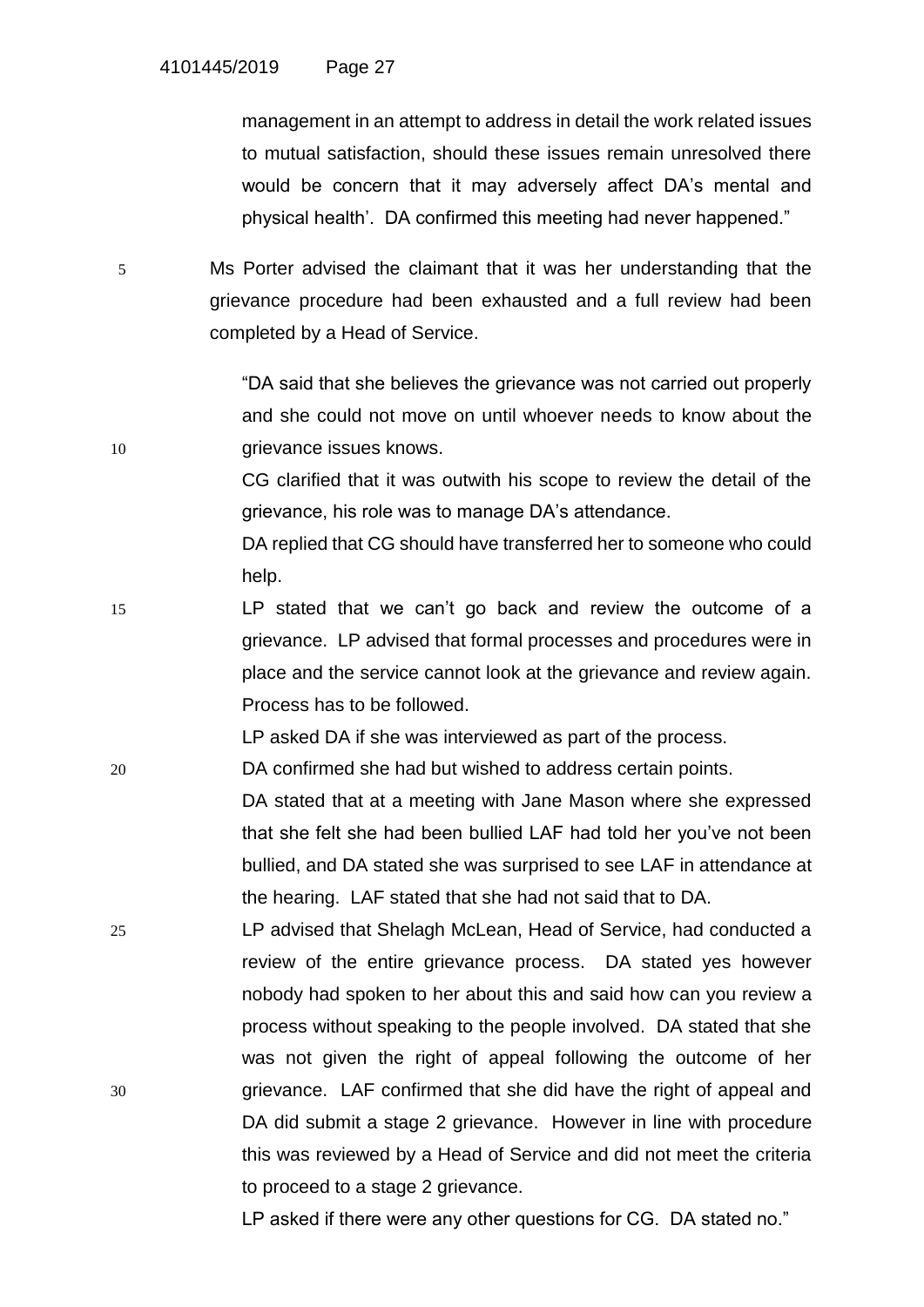4101445/2019 Page 28

- 51. The claimant then presented her case which she did using presentation notes. These notes are replicated in Appendix 1 to the minute (p127-130). Following the claimant making her presentation Lee-Anne French had asked her if she had any questions and stated she had not. Ms Porter 5 then asked the claimant if she had anything to add and the claimant spoke again referring to the fact she felt she had been bullied. Ms Porter then adjourned the hearing to consider the outcome. During the adjournment she consulted with Lee-Anne French. The claimant's position was that if she were allowed to resume her role at Newburgh Primary School then 10 she would be able to return to work. To this end the claimant wanted to have the meeting with senior management suggested by the respondent's occupational health advisers. The claimant's position was that if she was able to speak to someone who could understand where she was coming from and the source of the upset then she would be able to return to work.
- 15 52. Ms Porter's understanding of the position was that the decision not to allow the claimant back to Newburgh had been made as a result of the grievance process. It had been made by management which was senior to her. At the Tribunal hearing she indicated she was unsure as to precisely who had made the decision but presumed it was probably JF. 20 Her understanding was that management had decided that there was no possibility of this decision being changed. Ms Porter felt that despite what the claimant was saying about the importance of having a meeting with senior management that despite the fact that this had been suggested by the respondent's own occupational health providers this was not 25 something which ought to be allowed. Her view was that the claimant clearly saw this meeting as a path to being allowed to go back to Newburgh. Ms Porter felt that the claimant understood that the purpose of the meeting with management would be to review the decision taken after the grievance that she not be permitted to go back to Newburgh. 30 Ms Porter considered that given that there was no possibility of this outcome then it would simply cause the claimant more upset to arrange a meeting where at the end of the day the outcome which the claimant was seeking was not a possibility.
- 53. Ms Porter therefore decided to make her decision based on her 35 understanding that if the claimant was not permitted to return to Newburgh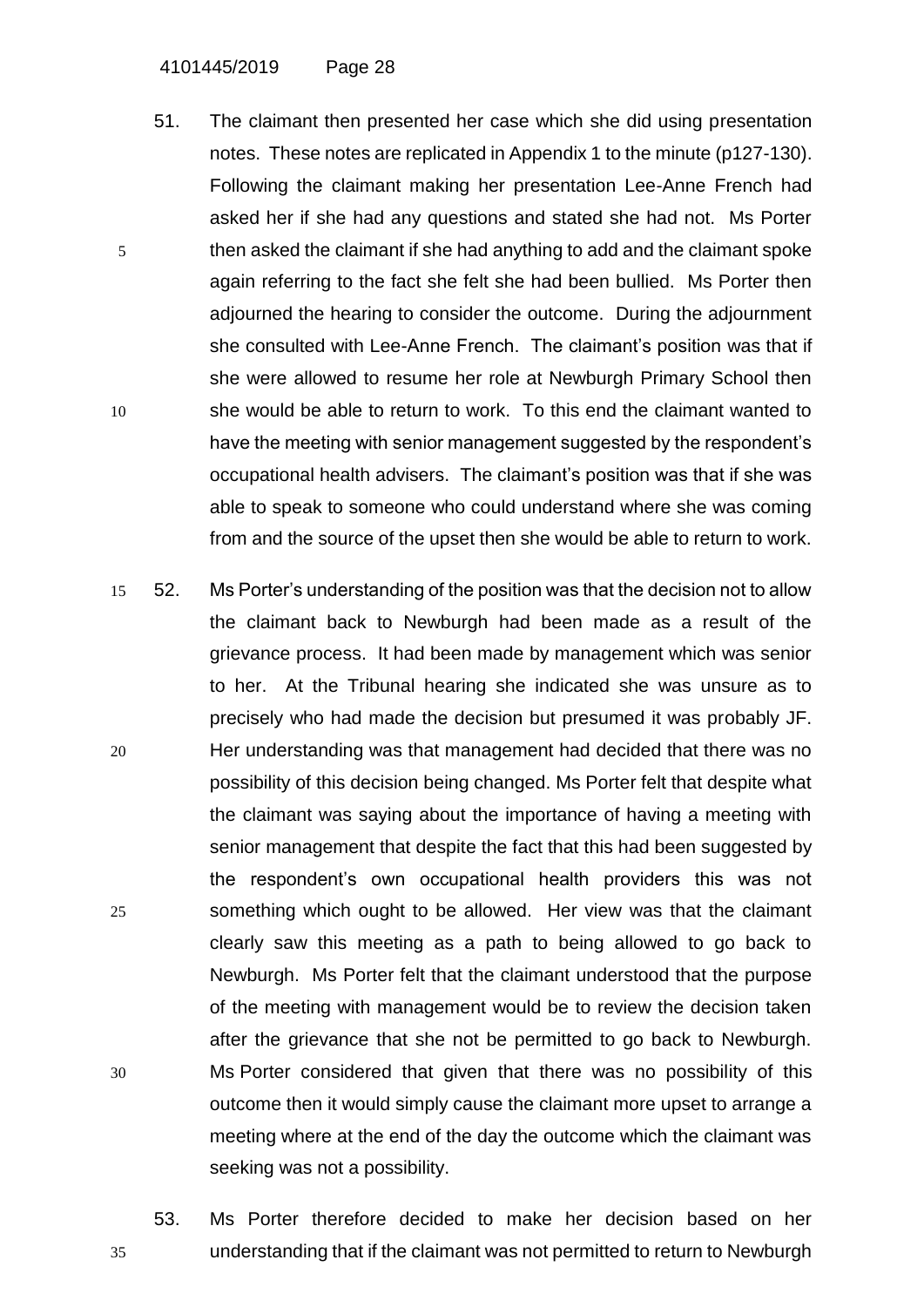then there appeared to be no possibility of her returning to work within a reasonable timespan. Ms Porter therefore decided that the appropriate way to deal with the matter was to dismiss the claimant.

- 54. Before making this decision Ms Porter did not consult with senior 5 management. She did not explore whether or not there would be any possibility of reviewing the grievance outcome. She did not consider that the letter advising the claimant of the grievance outcome had specifically stated that this outcome would be reviewed. After the adjournment the claimant was advised that she was being dismissed. It stated
- 10 "LP had explained the four possible outcomes of today's capability hearing but DA had indicated today that she would only consider returning to Newburgh Primary School or receiving a settlement package, and neither of these were within LP's power to grant. It was also clear that further time would not result in a return to work or a 15 further referral to OH would not provide any new information and as redeployment had already been fully explored this had not resulted in an alternative post being found. The service could no longer sustain the length of absence therefore the decision was to dismiss DA on the grounds of ill-health with effect from today's meeting of 30 October 20 2018."
- 55. Ms Porter wrote to the claimant in a letter dated 2 November 2018 confirming the decision (p131). The respondent has a system where employees who are dismissed have a right of appeal to the elected members. The claimant duly appealed. The appeal was considered by 25 the elected members. It is not the respondent's policy to minute these meetings or for any notes to be taken. The outcome of the appeal to the elected members was that the claimant's dismissal was confirmed.
- 56. Following her dismissal the claimant has not started alternative employment. She has applied and on two occasions was offered 30 interviews. On each occasion she found the idea of attending for interview and potentially having to explain to a new employer what had happened to her at Fife Council to be more than she could deal with. On one occasion she got to the car park but was unable to go into the building where the interview was to be held. The first of these jobs was with a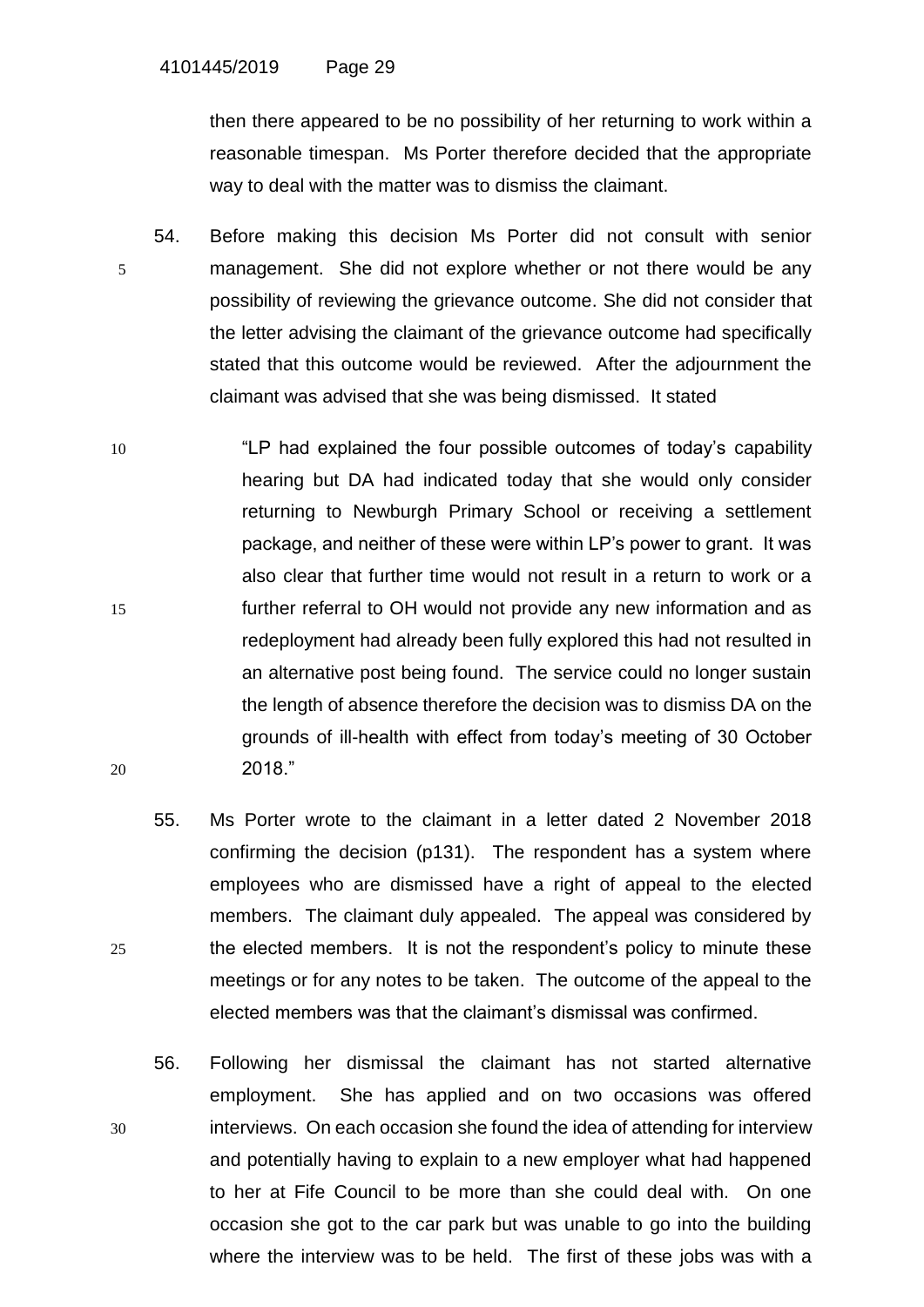company called Time to Explore which is in the private care sector. The second interview was as a Customer Adviser with SSE. She was unable to attend either interview because of her health.

57. The claimant continues to work at her weekend job at Tesco where she 5 has worked for 24 years.

58. In May 2018 the claimant started working as a volunteer at CAB. She felt able to do this since she did not have to attend any interview or go through any process prior to starting. She felt that if there had been any such process which involved her going over what happened at Fife Council then 10 she would not have been in a position to do this. It was agreed at the hearing that if the claimant were successful the issue of remedy would be considered at a later remedy hearing.

## **Matters arising from the evidence**

59. The major difficulty in this case was that much of the evidence which the 15 Tribunal would have found of assistance in determining matters was not actually lodged. The Tribunal did not have copies of the claimant's grievances nor the grievance outcome. The Tribunal did not have copies of the respondent's grievance procedures. The Tribunal did not hear any first hand evidence from anyone from the respondent who was involved in 20 the grievance process or the management of the claimant up until Ms Porter who essentially met her for the first time at the meeting where she decided to dismiss her. The respondent's other witness Ms McElroy had practically no first hand evidence to give at all as to what had happened in this case. She was the manager to whom Lee-Anne French 25 the HR Adviser who had supported management at various meetings reported. Ms McElroy could give evidence relating to the respondent's procedures and what she understood to have happened given her recollection of conversations with Ms French. Whilst I accepted that both witnesses were trying to be truthful in their evidence there were substantial 30 gaps. There were many areas where they indicated they simply did not know the answer to questions which had been asked. Where they did give answers it was sometimes unclear as to what these answers were based upon and the Tribunal in general preferred the evidence of the claimant on these points.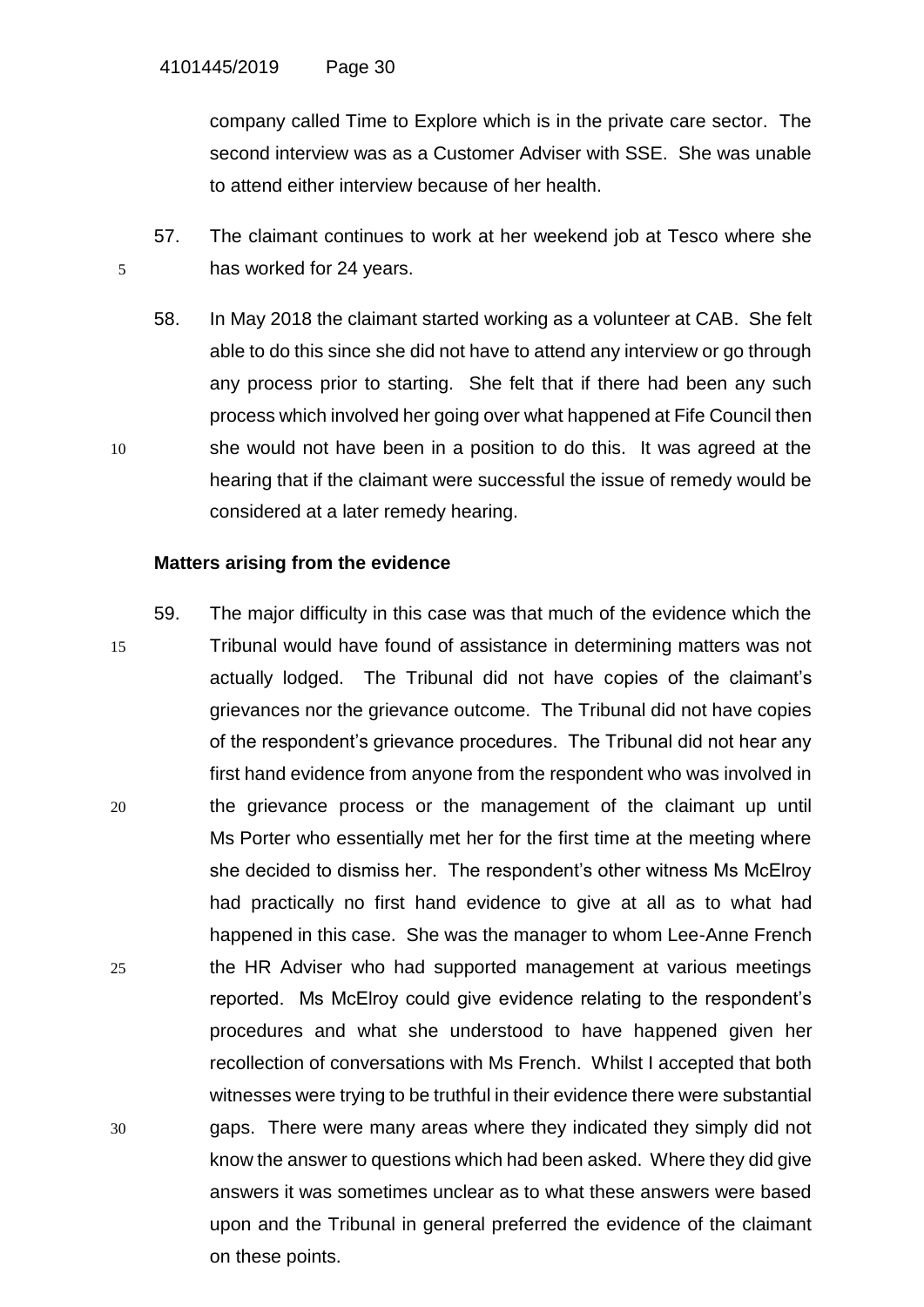4101445/2019 Page 31

60. The shortcomings in the evidence were particularly noticeable during the evidence of Ms Porter which occurred on the first day of the hearing. Ms Porter's evidence was quite clear that she herself had worked on the basis that senior management of the respondent had decided that the 5 claimant was not going back to Newburgh and that was that as far as she was concerned. She made it clear that she herself had not carried out any review whether or not it would be possible to send the claimant back to Newburgh. Her evidence was that, as stated in her findings in fact, her view was that there was no possibility of the claimant going back to 10 Newburgh because senior management had decided that and that in her view there was no point in arranging a meeting with senior management as suggested by HR as this would simply be exposing the claimant to disappointment. It was clear at least to the Tribunal that this caused the respondent some difficulty given that part of their case was that as stated 15 in their ET3

"… a capability hearing was held. At that meeting it was clear that the claimant was still not prepared to accept the outcome of her grievances and that she sought to challenge that outcome. She confirmed that the only outcome which she would find acceptable was 20 to be returned to her role as an Early Years Officer at Newburgh or to be offered a settlement package. The Respondents considered the position carefully. They considered that it was neither appropriate nor safe to accede to the Claimant's request that she be returned to Newburgh."

- 25 It was absolutely clear at the end of Ms Porter's evidence that if anyone at the respondents had "considered the position carefully" or made a decision based on appropriateness or safety it was certainly not Ms Porter. The Employment Judge asked the respondent's solicitor if he was intending to lead another witness given Ms Porter's testimony. He 30 indicated that he was considering the matter and would let the Tribunal know when the Tribunal was next due to sit which was the following Monday. In the event the respondent chose not to call another witness.
	- 61. Ms McElroy was able to give some limited evidence in relation to what she understood of the grievance process and in particular advised that where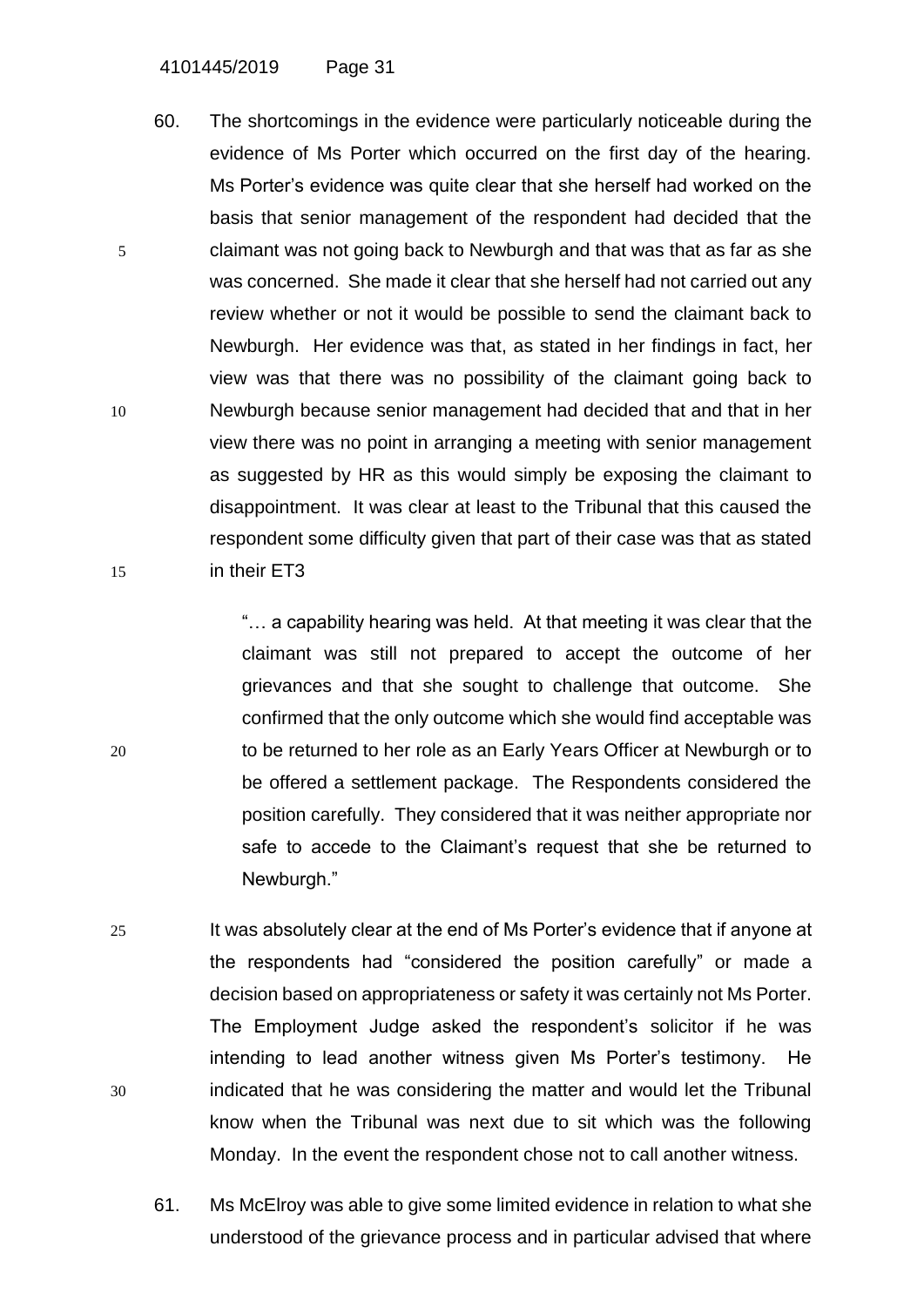Ms McLean in her letter set out what she understood the process to be that she was accurately quoting from the respondent's processes. The Tribunal were prepared to accept on this basis that the respondent's processes were indeed as set out by Ms McLean albeit that there may be 5 other parts of the process which were not quoted by Ms McLean of which the Tribunal is completely unaware. Ms McElroy also gave evidence to the effect that she understood that the SSSC had been in contact with the respondent in relation to the incident reported by the claimant and that the respondent had spent some considerable time with the SSSC but that they 10 had finally indicated that they were satisfied with the position and took no further action. Ms McElroy also indicated that it was her understanding that the decision to redeploy the claimant was taken by Ms JF. She was able to give general information relating to the respondent's redeployment process and confirmed that the respondent's grievance process does 15 indeed require a grievance appeal to pass a sift by senior management before it is considered further. Ms McElroy gave evidence that she understood that the statement by Mrs P MacLean the claimant's colleague lodged at page 63 had been before Ms JF at the grievance meeting with the claimant. She was frank in giving evidence to the effect that had she 20 been faced with such a statement then she would have expected some further investigation to take place. She could not give any explanation as to why Ms JF had not either instructed the investigator to speak to Pauline MacLean or sought to obtain further information herself. Ms McElroy volunteered the opinion that if she had been dealing with the grievance 25 she would certainly have made further enquiries based on Pauline MacLean's statement.

62. The Tribunal found Pauline MacLean to be a reliable and credible witness. It was clear to us that she felt troubled by the way that the claimant had been dealt with by the respondent. Despite this she gave her evidence in 30 a measured way and was careful not to give evidence which was outwith her direct knowledge. The Tribunal also found the claimant to be a credible witness. She is not a trained lawyer and given that she was representing herself some of her evidence was not delivered in a particularly coherent or logical sequence. At the end of the day however 35 the Tribunal were satisfied that her evidence was both credible and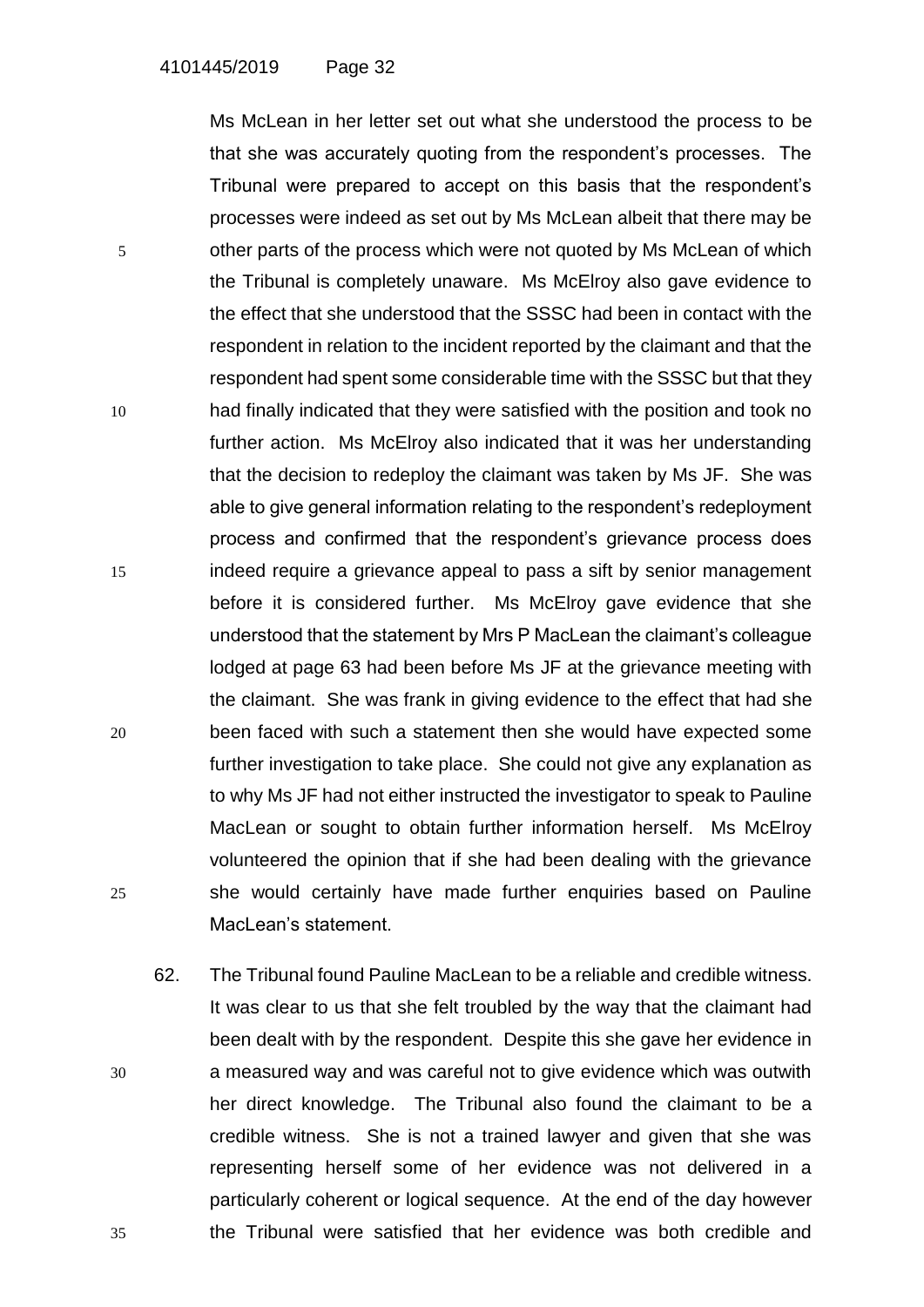reliable. We accepted her evidence regarding the effects of her illness on her ability to carry out day to day activities and her evidence in relation to the medication prescribed to her. We accepted her factual evidence although at times we felt that her take on things was somewhat emotional 5 and she was seeking to impute a sinister purpose to events which may well have been unintended or accidental. The claimant raised issues relating to the fact that it took the respondent some time to sort out her sick pay and also the fact that the respondent appeared to have advertised her job in June 2017. The Tribunal did not feel it appropriate to make 10 detailed findings regarding these matters. We should also record that the evidence given in relation to what had happened at Auchtermuchty was not raised by the claimant as part of her claim but was elicited by the respondent in cross examination.

#### **Issues**

15 63. The claimant claimed ordinary unfair dismissal in terms of section 98. It was also her position that she had been automatically unfairly dismissed in terms of section 103A of the Employment Rights Act 1996. It was her position that the sole or principal reason for her dismissal was that she had made protected disclosures. The respondent's position was that the 20 reason for the claimant's dismissal was capability however they had an Esto position which was that given the breakdown in the relationship between the claimant and her colleagues it was not possible for the respondent to return the claimant to her job at Newburgh and such a circumstance would amount to some other substantial reason under 25 section 98(1)(b). The Tribunal would require to determine which of the competing reasons was correct and in the event that we did not find the dismissal to be automatically unfair we would require to determine whether the dismissal was fair in terms of section 98(4) of the Employment Rights Act 1996. The claimant claimed disability discrimination. The respondent 30 did not accept disability and the Tribunal would require to establish whether or not the claimant was disabled and in the event that we did (which we did) whether or not she had suffered unlawful discrimination. The claimant's claim as set out in her particulars did not refer to particular sections of the Equality Act however we understood the claimant to be 35 making claims in respect of section 15 (discrimination arising from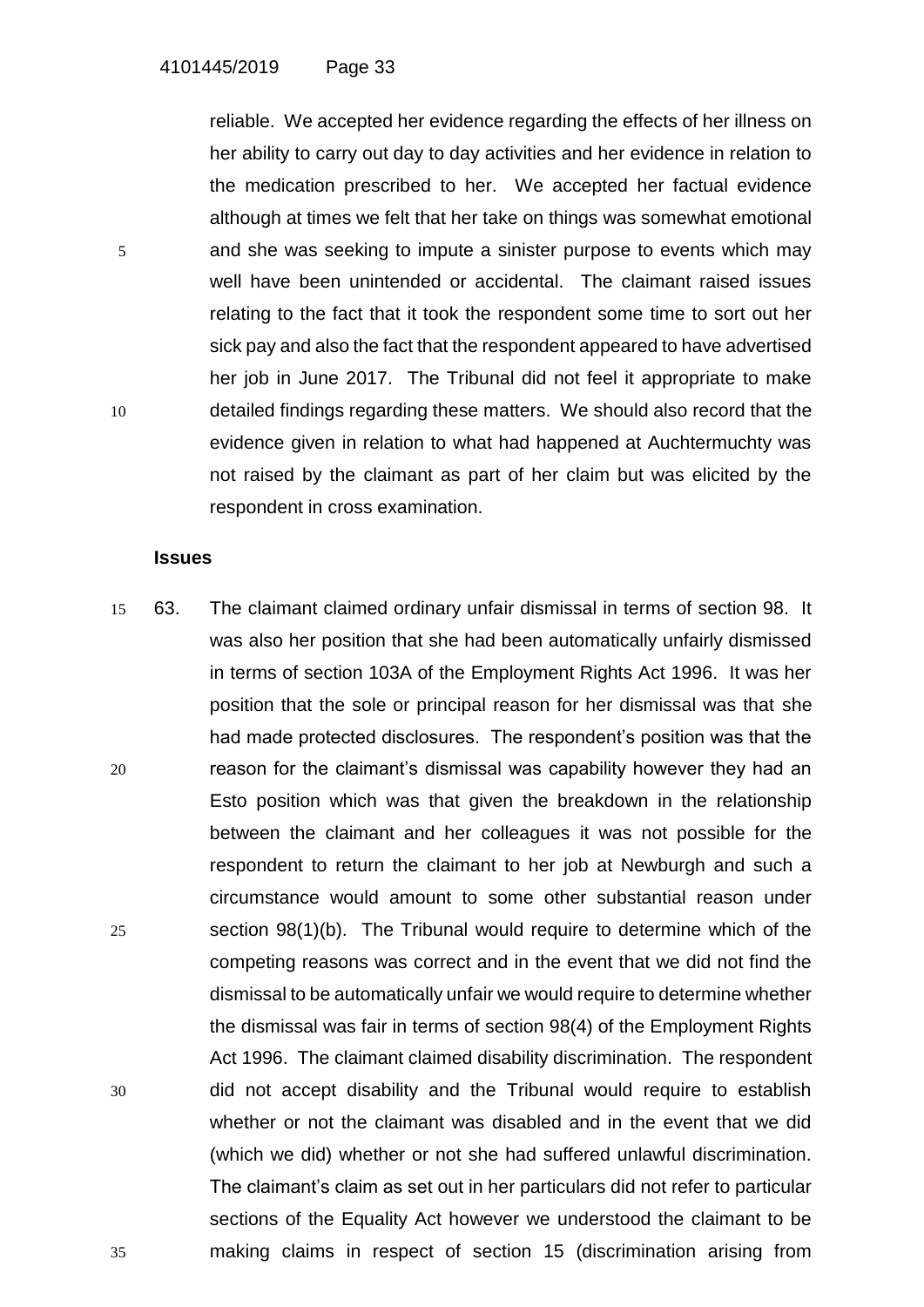disability) and section 20/21 of the Act (failure to make reasonable adjustments).

64. We also understood the claimant to be making a claim of detriment for making public interest disclosures in terms of section 47B of the Act. We 5 understood this related to the respondent's decision in 2017. It was the respondent's position that the claimant had not made protected disclosures nor had she suffered a detriment as a result thereof. In any event, their position was that even if the claimant had suffered a detriment in 2017 any claim ought to have been raised at that time and given that it 10 was not any such claim was now time barred. On the issue of time bar the claimant did not seek to argue that it had not been reasonably practicable for her to raise her complaint within the statutory period of three months following the date of the act complaint of. During the course of the Tribunal the parties agreed that the present hearing would deal 15 solely with the issue of liability. Any calculation of the claimant's losses will involve a calculation relating to loss of pension and generally speaking it is of assistance to Tribunals to obtain specialist input before making such a calculation. It was therefore agreed that in the event that the claimant was successful there would be a separate remedies hearing.

# 20 **Discussion and decision**

65. Both parties made full submissions. The claimant's was necessarily less focused than that of the respondent's since the claimant does not have legal training. Rather than set out the submissions at length they have been referred to where appropriate in the discussion below.

# 25 **Discussion and decision**

66. Given that the claim involved the assertion that the claimant had made protected disclosures and the assertion that the claimant was disabled, the Tribunal considered it appropriate to set out our decision in relation to these matters in advance of consideration of the individual claims.

# 30 *Did the claimant make protected disclosures?*

67. Section 43B of the Employment Rights Act 1996 states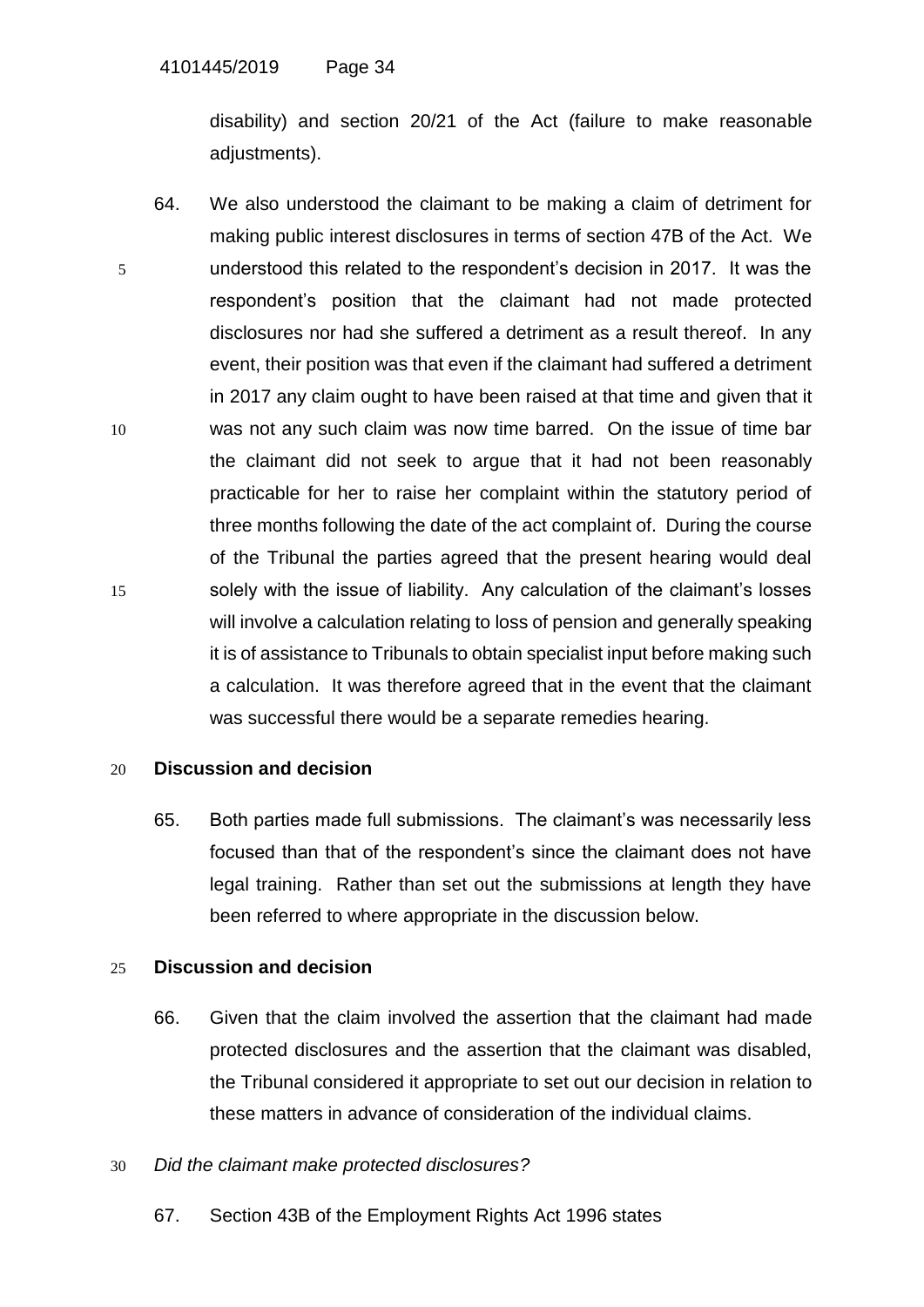"(1) In this Part a 'qualifying disclosure' means any disclosure of information which, in the reasonable belief of the worker making the disclosure, is made in the public interest and tends to show one or more of the following –

- 5 (a) that a criminal offence has been committed, is being committed or is likely to be committed,
	- (b) that a person has failed, is failing or is likely to fail to comply with any legal obligation to which he is subject,
- (c) that a miscarriage of justice has occurred, is occurring or is 10 **likely to occur,** 
	- (d) that the health or safety of any individual has been, is being or is likely to be endangered,
	- (e) that the environment has been, is being or is likely to be damaged, or
- 15 (f) that information tending to show any matter falling within any one of the preceding paragraphs has been, or is likely to be deliberately concealed."
- 68. Section 43C-43J goes on to list various legal persons to whom, if a qualifying disclosure is made then the qualifying disclosure qualifies for 20 protection. The section of particular relevance in this case is section 43F which states

"(1) A qualifying disclosure is made in accordance with this section if the worker –

- (a) makes the disclosure to a person prescribed by an order made 25 by the Secretary of State for the purposes of this section, and
	- (b) reasonably believes
		- (i) that the relevant failure falls within any description of matters in respect of which that person is so prescribed, and
- 30 (ii) that the information disclosed, and any allegation contained in it, are substantially true."
	- 69. The Public Interest Disclosure (Prescribed Persons) Order 2014 (SI2014/2418) as Amended lists the current persons prescribed in terms of section 43F. Amongst the persons prescribed are the Scottish Social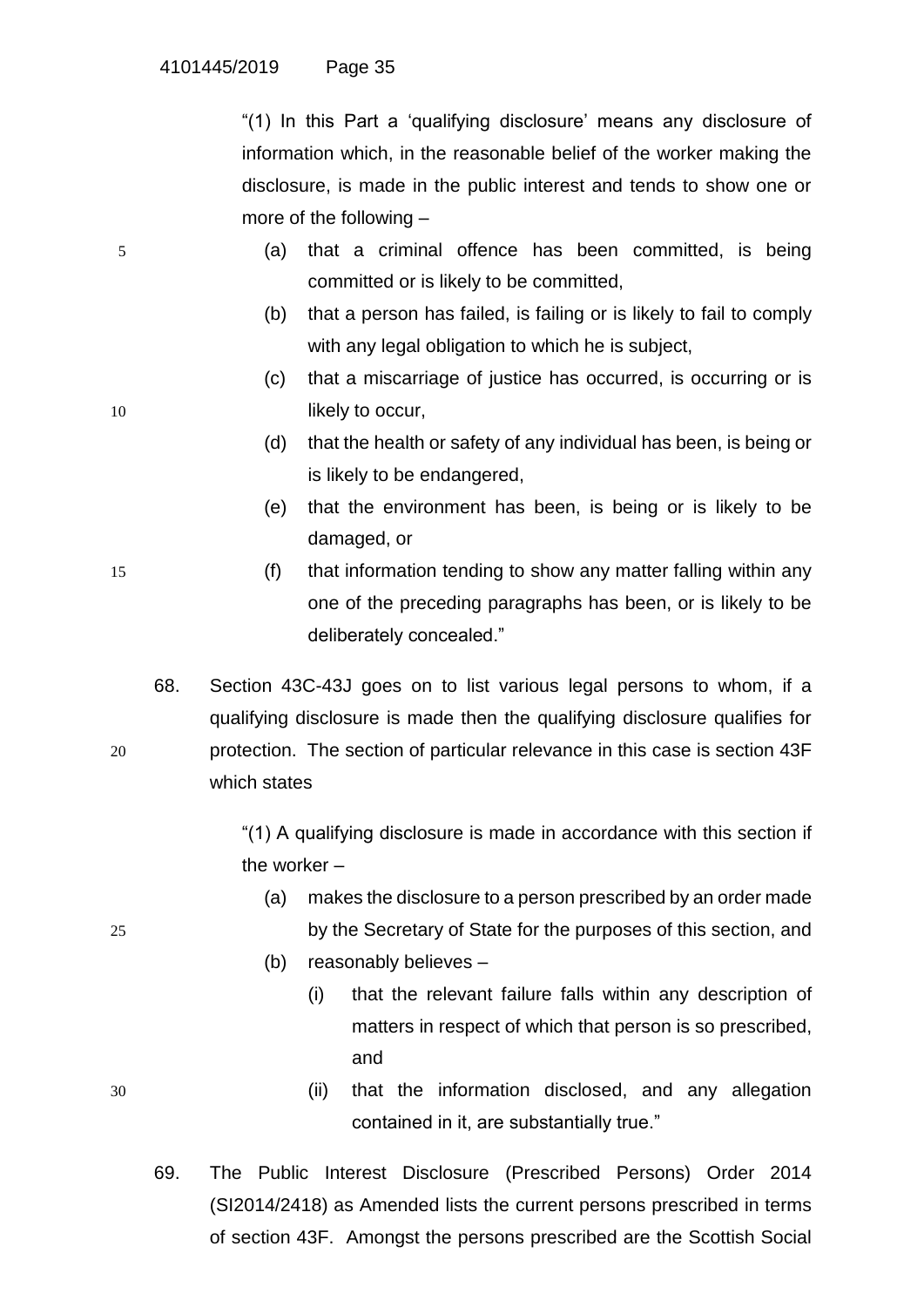Services Council (SSSC) which is prescribed in respect of "matters relating to the registration of the Social Services Workforce by the Scottish Social Services Council under the regulation of Care (Scotland) Act 2001" and the Care Inspectorate who are registered in relation to "matters 5 relating to the provision of Care Services as defined in the Public Services Reform (Scotland) Act 2010." Also of potential relevance is section 43D which states

> "(1) A qualifying disclosure is made in accordance with this section if the worker makes the disclosure

- 10 (a) To his employer, or
	- (b) where the worker reasonably believes that the relevant failure relates solely or mainly to
		- (i) the conduct of a person other than his employer or
- (ii) any other matter for which a person other than his 15 employer has legal responsibility to that person."
- 70. In this case the claimant's position was that she had made a substantial number of qualifying disclosures to her employers over the years. It was her position that, as she put it, she would point out poor practice where she saw it. She only gave detailed evidence however in respect of four 20 specific matters. One of these was in relation to the incident in Auchtermuchty which the Tribunal did not understand to be relevant to the current proceedings. The claimant's position was that after she made that disclosure she agreed to a move to Newburgh because that suited her. In any event this move happened many years ago and would not be relevant 25 to these proceedings. The claimant also referred to two specific disclosures in detail. One of these was in relation to her disclosure to the Care Inspectorate that children were, in her view, having to get changed in an area which was not properly heated. The Tribunal accepted on the evidence that the claimant disclosed this information to the Care 30 Inspectorate. We considered that this disclosure was in the public interest as the lack of heating affected children of members of the public who were attending the school. It is in the public interest that the health and safety of children is protected. The Tribunal considered that this information tended to show that the health and safety of an individual has been, is 35 being or is likely to be endangered and that accordingly this was a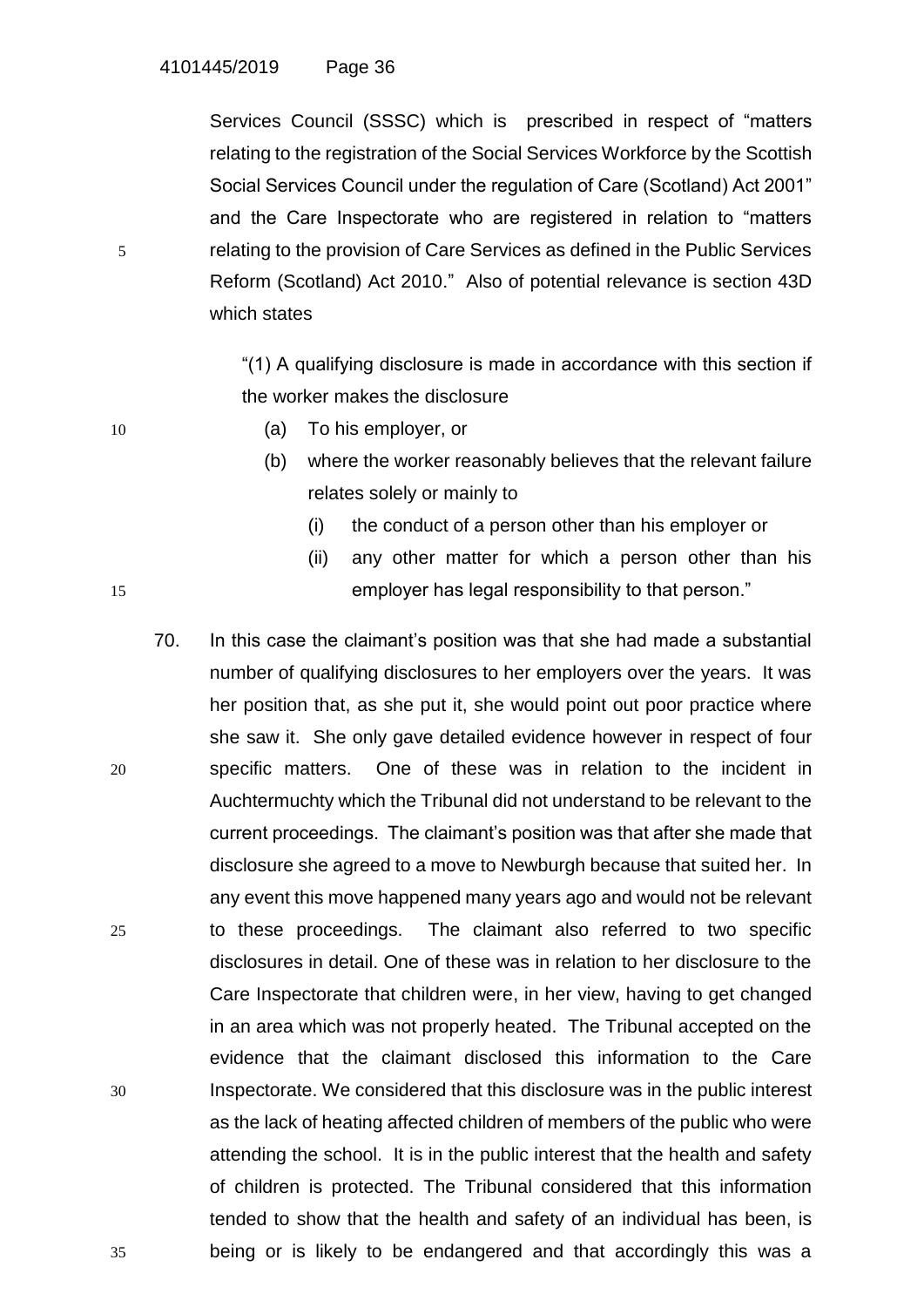protected disclosure. It would appear however that this disclosure was made in 2015 which was some time prior to the alleged detriment occurring.

- 71. The most significant disclosure which the claimant alleged she made was 5 in March 2017 which the tribunal considered a more significant disclosure.
- 72. On the basis of the evidence, on this occasion the claimant disclosed information to (1) the friend of the mother of the child who came to pick up the child, (2) the child's mother, (3) the Head Teacher of the school, (4) the Care Inspectorate, (5) the SSSC. The information provided was that the 10 child had suffered an injury as a result of the person designated to provide that child with one to one care having left the child unattended and second that the injury had not been recorded in the accident book. The Tribunal accepted that this was information which tended to show that the health and safety of an individual had been, is being or was likely to be 15 endangered. The Tribunal did not accept that the friend of the child's mother who picked the child up was a person within any of the categories listed in sections 43C-43J of the Employment Rights Act. We did consider that disclosure to the Head Teacher was tantamount to disclosure to the employer. The Tribunal felt the issue of whether a disclosure had in fact 20 been made was a matter which we required to consider very carefully before coming to a conclusion as the difficulty for the claimant was that her evidence in relation to what she actually said to the Head Teacher was fairly slight. Her evidence was that she had tried to see the Head Teacher on the Thursday afternoon and Friday to report matters to her but the Head 25 Teacher was away from school. The claimant had attended the usual Monday morning meeting at which the Head Teacher was present and tried to speak to her after that. It was unclear what was said. What the claimant said was that the Head Teacher by this time already been approached by the child's mother and told the claimant that matters were 30 being dealt with. The claimant met the Head Teacher again that morning but all she could say was that there had been a discussion of the issue at which thee head teacher had made it clear she was not happy that the claimant had told the mother about the incident. The claimant could not repeat what precisely was said. On balance however and bearing in mind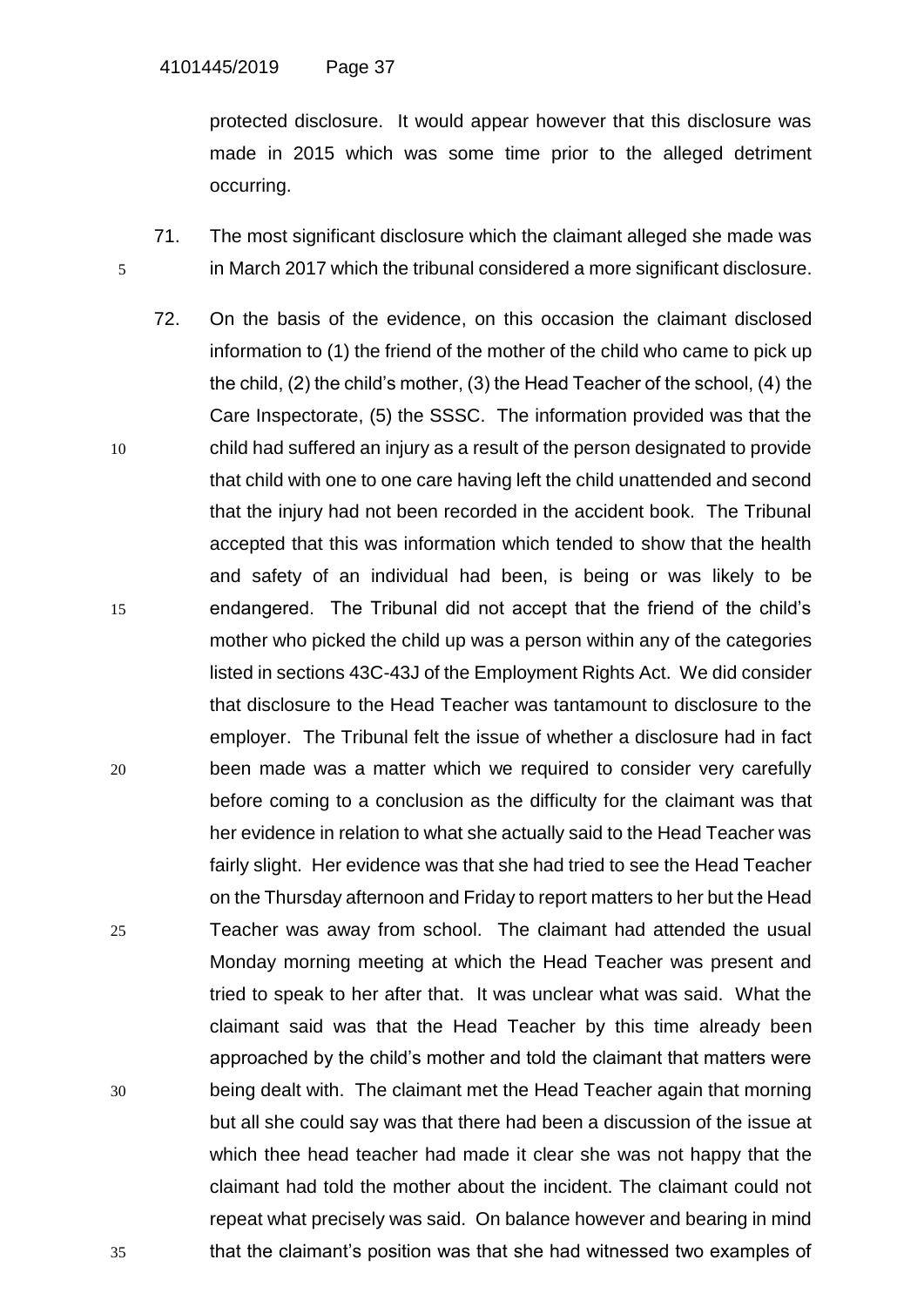unacceptable behaviour and given that we accepted her evidence that this was the kind of thing she was always pointing out the Tribunal considered that a disclosure of information had been made to the Head Teacher on the Monday morning.

- 5 73. With regard to the disclosure to the mother we accept that this was a disclosure of information. The claimant's evidence was that she told the mother what had happened. It appears to the Tribunal that this is a disclosure falling within section 43C(1)(b). Failure related solely or mainly to the conduct of her fellow worker who the claimant considered had not 10 been properly looking after the child on a one to one basis and had failed to put the accident in the accident book. The matter related to the child for whom the child's mother had legal responsibility.
- 74. The Tribunal also accepted the claimant's evidence that she had brought this matter to the attention of the Care Inspectorate and the SSSC. The 15 claimant's position in evidence was that she had telephoned the SSSC a week or so after the incident and reported the matter to them. They had told her to telephone the Care Inspectorate and she had telephoned them and given them the information. Ms McElroy indicated that the subsequent investigation had been carried out by the SSSC. The Tribunal 20 found it slightly confusing that the SSSC having apparently told the claimant in the first instance to contact the Care Inspectorate had then gone on to investigate the matter themselves. That having been said the Tribunal were in no doubt, based on the evidence, that the claimant had contacted both the SSSC and the Care Inspectorate. The Tribunal were 25 also satisfied that the claimant had disclosed information to them namely what had happened in relation to the child and that this was information falling within section 43B(d). We also note the evidence of Ms Pauline MacLean who, as someone employed to look after a child, confirmed that in her view this was a health and safety issue. She did this both in the 30 letter she sent to the respondent at the time and in her evidence to the tribunal.
	- 75. The Tribunal considered that the disclosure was in the public interest. It is in the public interest that those charged with looking after children at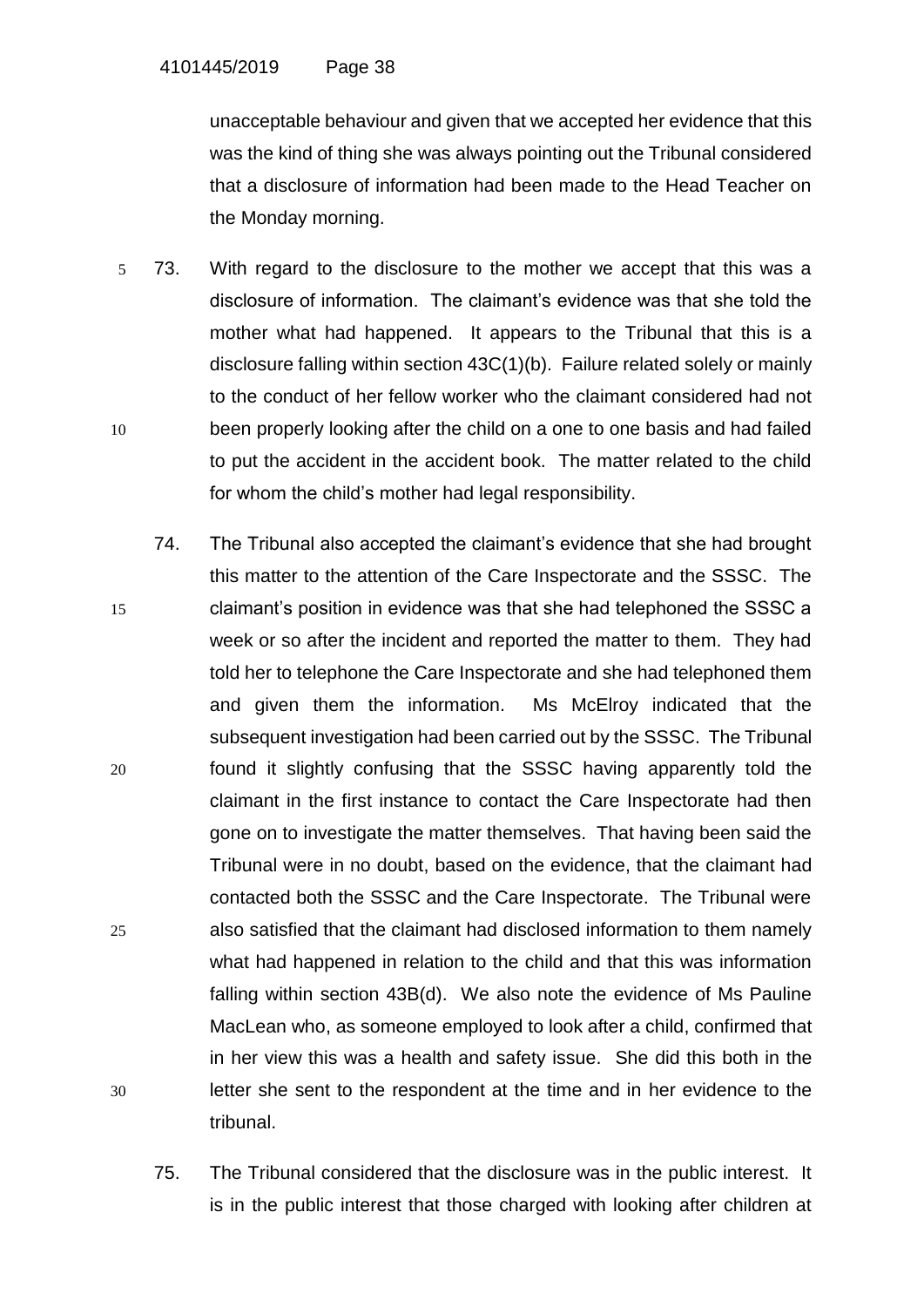school or nursery school carry out their duties properly and care for the health and safety of those placed in their charge.

- 76. The fourth disclosure was in relation to the claimant contacting the Physiotherapist and Head Teacher about her concern that the child in the 5 care of her colleague was not getting the daily exercises which she required. The Tribunal considered that this was a disclosure of information and that it was made to the employer on the basis that it was made to the Head Teacher. The Tribunal considered that it was information which tended to show that the health and safety of the child was being or likely 10 to be endangered made in the public interest because again it is in the public interest that children who attend school and who have been designated a worker to carry out a specific are plan on a one to one basis have that care plan carried out.
- 77. Overall, the Tribunal accepted that the claimant had made these protected 15 disclosures in the period during and leading up to March 2017.

# **Disability**

## *Was the claimant disabled?*

- 78. The definition of disability is contained in section 6 of the Equality Act 2010. It states
- 
- 20 "(1) A person P has a disability if-
	- (a) P has a physical or mental impairment, and
	- (b) The impairment has a substantial and long-term adverse effect on P's ability to carry out normal day-to-day activities."
- 79. Further guidance is given on matters to be taken into account in 25 determining questions relating to the definition of disability. Schedule 1 of the Equality Act and in further guidance provided by the Secretary of State in terms of section 6(5) of the Act. The current guidance is set out in 2011.
- 80. The claimant's position was that she suffers from two impairments. One of these was the cancer with which she was diagnosed in 2015. The 30 Tribunal noted that the respondent's occupational health providers considered that the claimant was deemed to be disabled as a result of this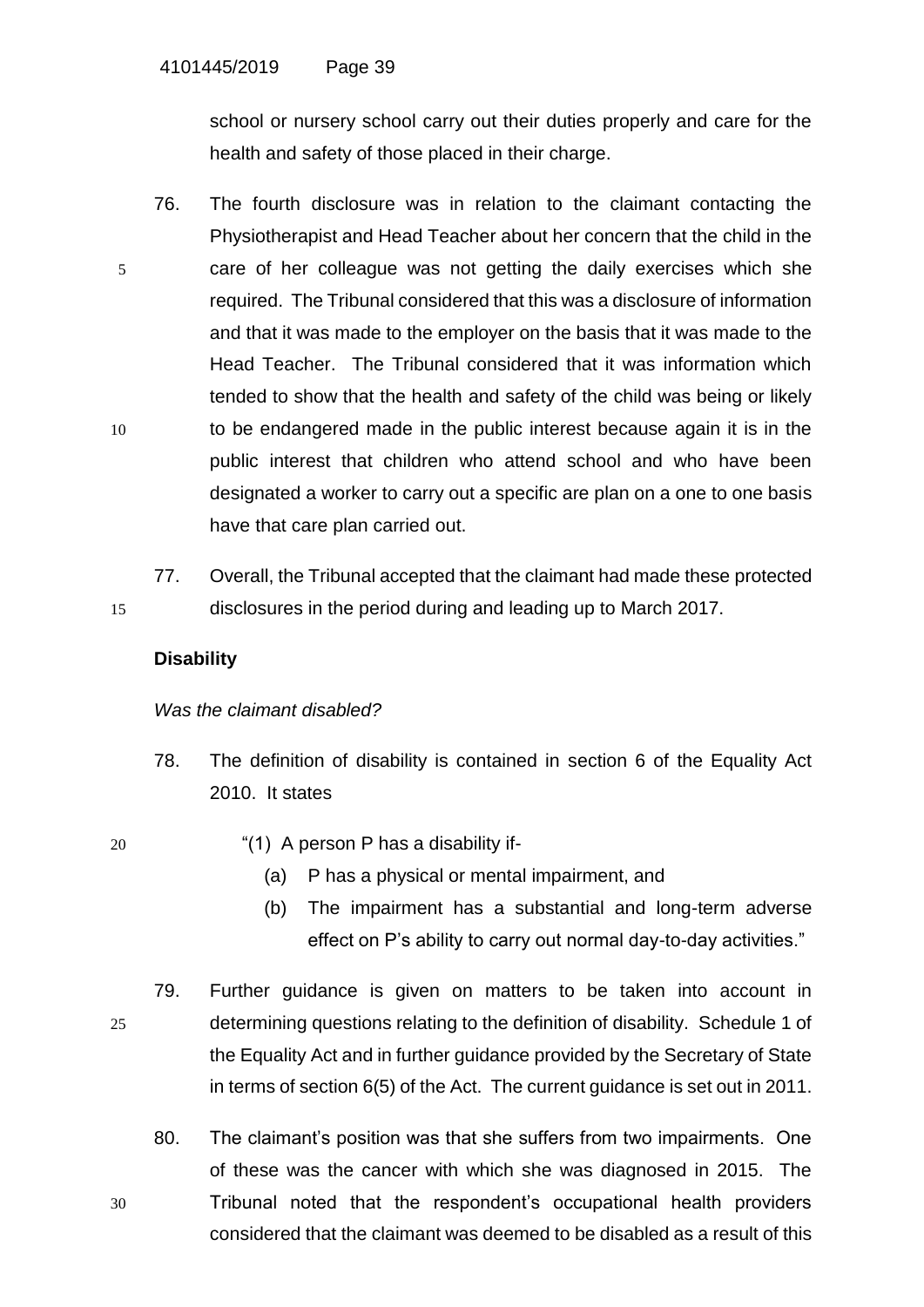condition within the terms of paragraph 6 of Schedule 1 to the Equality Act 2010. The Tribunal agreed with this and considered the claimant to be disabled on the basis of her suffering from cancer. Cancer is one of the conditions where a sufferer is deemed to be disabled in terms of 5 paragraph 7 of schedule 1 of the Equality Act 2010.

- 81. The thrust of the claimant's claim however was that she was also disabled as a result of suffering from depression and anxiety. The Tribunal accepted the claimant's evidence in relation to her diagnosis and also in relation to the effects of this on her ability to carry out day-to-day activities. 10 The claimant's evidence in relation to this was given at various points in her oral testimony. The claimant accepted that she had first been diagnosed with depression in 2015. She understood that it was not uncommon for individuals who had survived cancer to be in denial for a few months before the implications hit them and that this could then lead 15 to a depressive illness. We accepted that the claimant had been prescribed Sertraline and that the dosage had been increased over the years. We also accepted that the claimant had been prescribed Diazepam which was to be used to assist her to attend meetings. The Tribunal considered that, albeit there was no GP report or other evidence from the 20 claimant's medical records, that the claimant was suffering from an impairment namely depression and anxiety from late 2015 to date.
	- 82. We considered this impairment to be long term as it had lasted more than twelve months.
- 83. With regard to the effect of the impairment on the claimant's ability to carry 25 out day-to-day activities the claimant's evidence was that she was often tearful. This was confirmed by the evidence of Ms Porter in relation to the claimant's presentation at the meeting she attended. It was also confirmed by Pauline MacLean that the claimant would become tearful and upset. It is clear that the claimant continued to attend work until June 30 2017. We accepted the claimant's evidence that at that point matters reached the stage where she was deeply distressed and that she had spoken to her GP who advised that she needed time away from work in order to allow her health to settle. We accepted the claimant's evidence that over the period both before and after her absence she had ceased to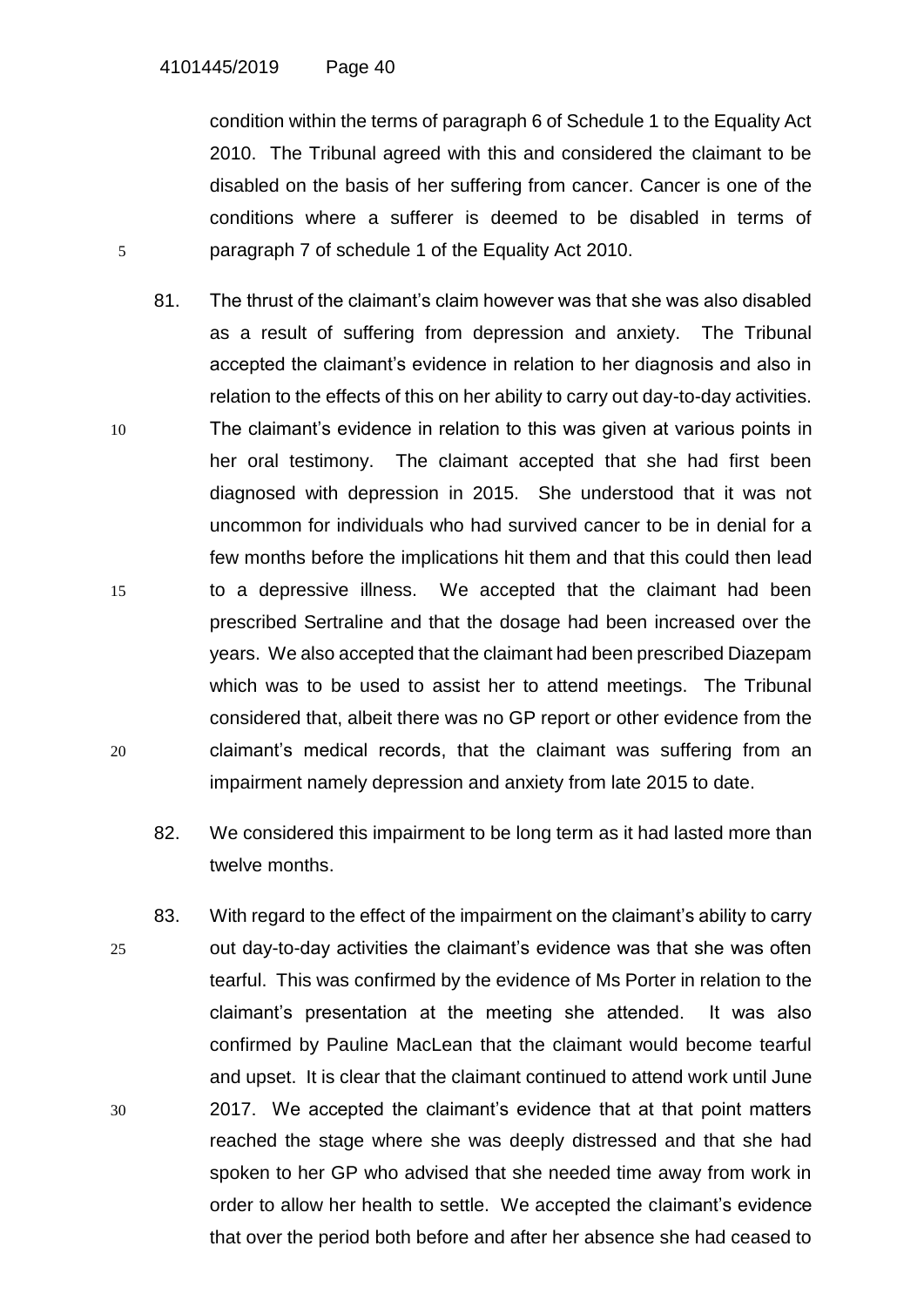attend social activities. We accepted her evidence that by and large she would only leave the house when she absolutely had to. We accepted that the claimant did continue to attend her work at Tesco however we accepted her explanation regarding this. It also appeared to the Tribunal 5 that given that the claimant's dosage of Sertraline was increased over the period that we required to take into account that without this the symptoms of her impairment would have been even worse.

84. Taking all matters into consideration we note that we required to consider whether the effect on the claimant's ability to carry out day-to-day activities 10 was significant rather than trivial. We accept that this is not a case where the claimant was unable to leave the house at all. We note that she did continue to carry out some day-to-day activities. That having been said it appeared to us that looking at matters in the round there was really no question but that the effects of her impairment on her ability to carry out 15 day-to-day activities was substantial. Even for a person with disabilities life must go on and a person such as the claimant may continue to carry out some day-to-day activities whilst having serious difficulty in carrying out others. We considered that this was one of those cases. We also accepted the effect of her impairment would have been worse without the 20 medication. It was our view that the claimant met the definition of disability contained in the Equality Act and was therefore entitled to its protection.

## **Claim: unfair dismissal**

85. The first point which the Tribunal required to determine was what was the reason for dismissal. The case of *Abernethy v Mott, Hay and Anderson*  25 *[1974] IRLR 213 CA* defines a reason for dismissal as a set of facts known to the employer or beliefs held by him which cause him to dismiss the employee. In this case there were three different suggested reasons put forward by the parties. The respondent's position was that the reason for dismissal was capability in that the claimant was unfit to return to her role. 30 Their secondary position was that the claimant was dismissed because it was not possible to return her to her role at Newburgh Primary School and that this amounted to "some other substantial reason" in terms of section 98 of the Employment Rights Act 1996. The claimant's position was that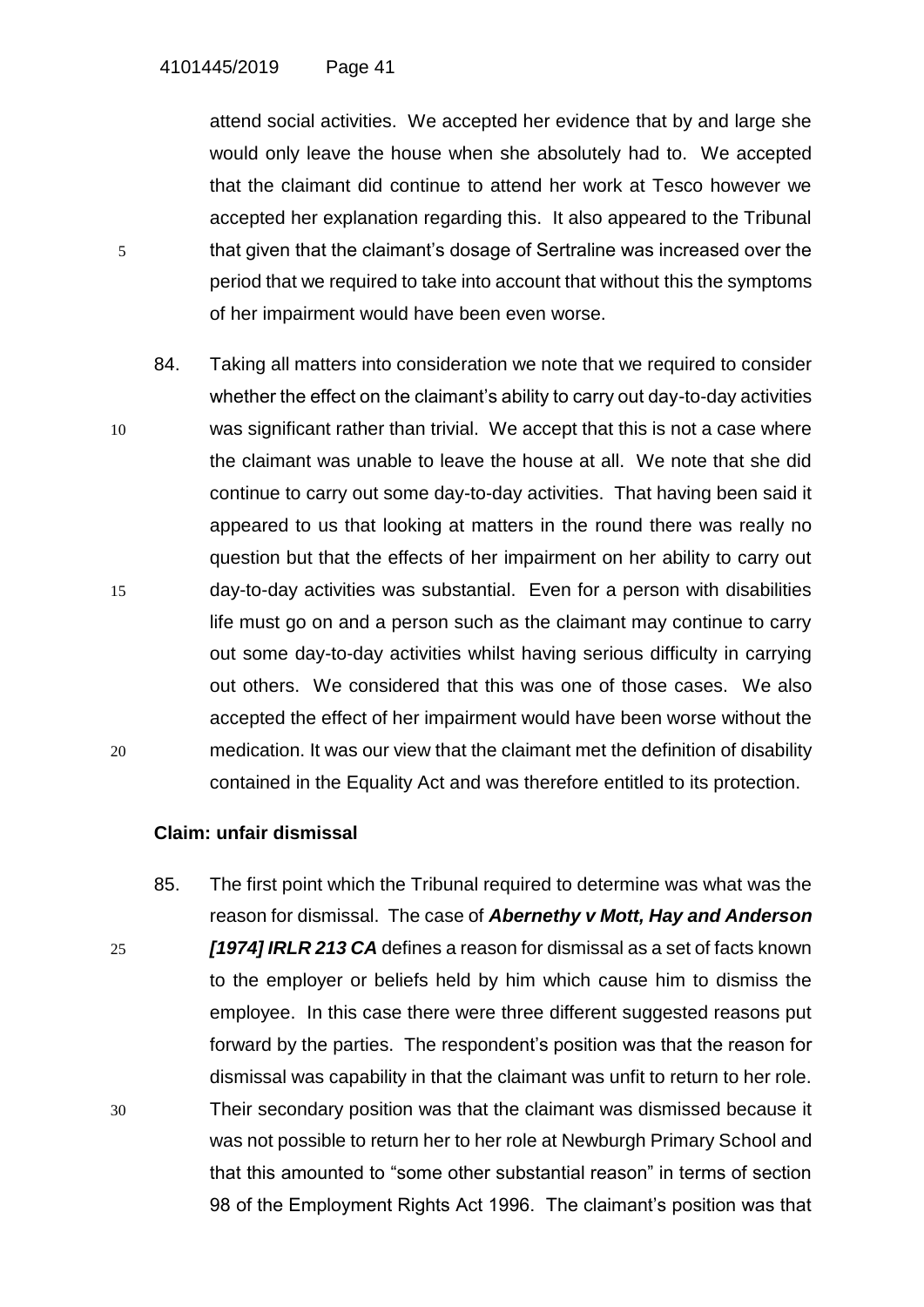the sole or principal reason for her dismissal was that she had made protected disclosures.

- 86. So far as the burden of proof is concerned the burden of proof is on the respondent to show that they have established a potentially fair reason for 5 dismissal so the burden of proof was on the respondent in respect of the first two reasons. On the other hand the burden of proof is on the claimant in respect of establishing the reason suggested by her although to be more accurate the employee acquires an evidential burden to show that there is an issue which warrants investigation and which is capable of establishing 10 the competing automatically unfair reason advanced. Once the employee satisfies the Tribunal that there is such an issue the burden reverts to the employer who must prove on the balance of probabilities which of the competing reasons was a principal reason for dismissal. This approach was set out in the case of *Maund v Penwith District Council [1984] ICR*  15 *143 CA.* It was also applied in the case of *Kuzel v Roche Products Ltd [2008] ICR 799 CA*. This was the approach which the Tribunal adopted in the current case.
- 87. With regard to the respondent's primary case that the reason for dismissal was incapacity the Tribunal felt this was not established on the facts. The 20 fact of the matter was that the claimant indicated that she would be able to return to work if she were restored to her previous role at Newburgh Primary School. This was the claimant's clear evidence at the hearing. Ms Porter's position when asked was that the claimant was extremely distressed at the meeting, that she was unsure if on this basis it would 25 have been appropriate to simply send the claimant back to Newburgh Primary School. Ms Porter was however clear that her decision to dismiss was not based on any analysis along those lines. Her decision to dismiss was that the respondent's management senior to her had already decided that the claimant was not going back to Newburgh Primary School and 30 there was therefore absolutely no possibility of this happening. This was not a decision which was open to her to revisit. It was clear that the respondent decided to ignore the advice of their own occupational health adviser which was that a meeting should be set up with management in order to discuss a way forward. Ms Porter's position was that she was not 35 prepared to follow this advice since there was no possibility of the decision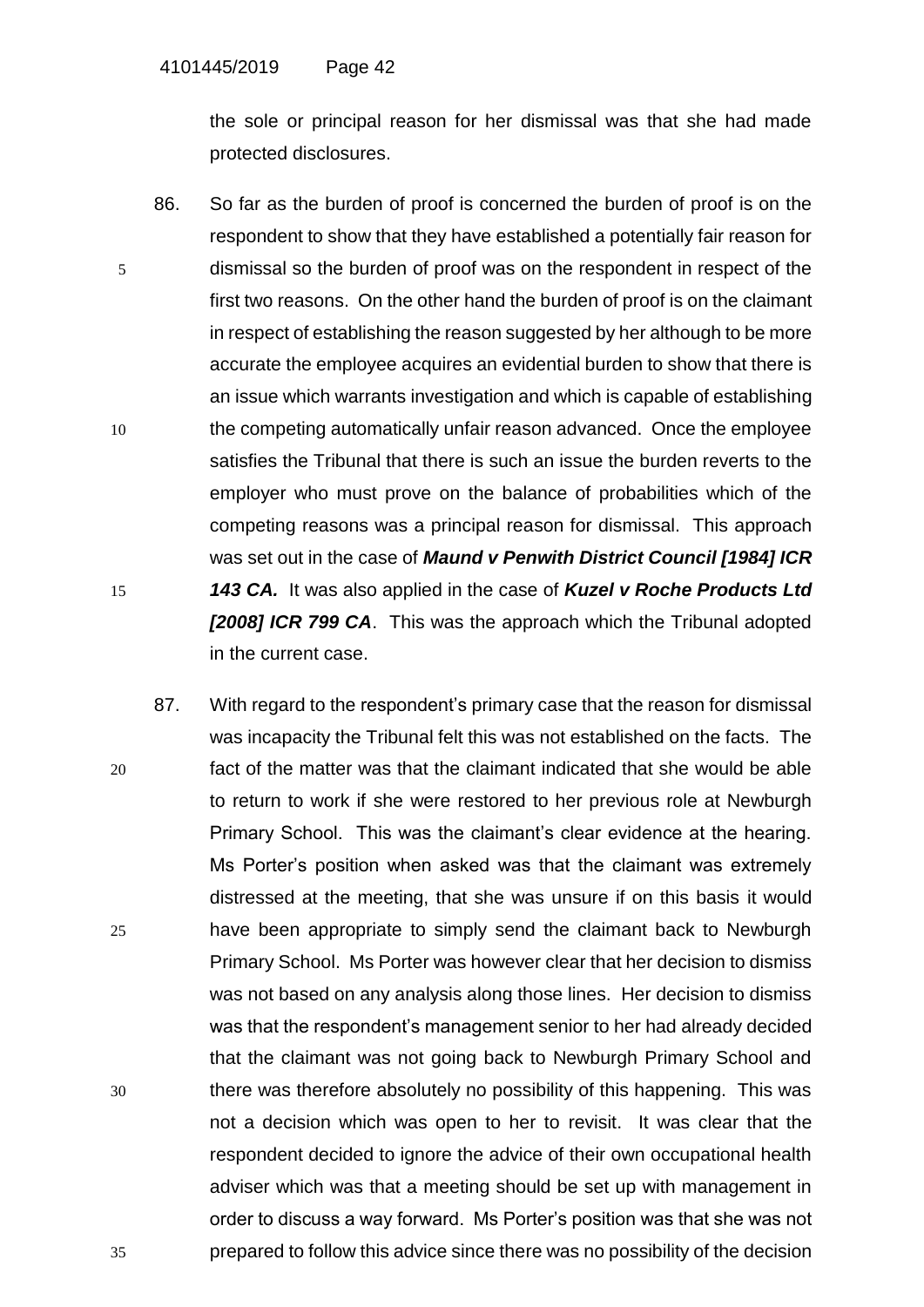to allow the claimant to return to Newburgh Primary School being reversed. It was clear to the Tribunal that the reason for dismissal was not to do with the claimant's capability. The reason was the decision that the claimant was not to be permitted to return to Newburgh Primary 5 School.

- 88. The Tribunal then considered the respondent's Esto position which was that this amounted to some other substantial reason. It was noted that the only first hand evidence we received regarding the grievance process was from the claimant. It was clear that neither of the respondent's witnesses 10 were in any position to give any relevant first hand evidence that the decision to refuse to allow the claimant to return to Newburgh Primary School amounted to some other substantial reason. The only evidence from the respondent with any information bearing on the issue of why it was decided to take this action was in the letter from Sheila MacLean to  $15$  the claimant of 9<sup>th</sup> April 2018. The respondent's representative in cross examination suggested to the claimant that her four colleagues had said they would not work with her. It was not something which was put in evidence. The suggestion was also made in submissions that given the breakdown in relations it was easier to require the claimant to move than 20 to try to move her four colleagues. It was also suggested that the fact that the contract contained a mobility clause meant that it could not be challenged. The Tribunal's view was that the respondent had entirely failed to establish that the decision not to permit the claimant to return to Newburgh Primary School in the particular circumstances of this case 25 amounted to some other substantial reason justifying dismissal. This is particularly the case where, as here, the claimant was disabled and where the claimant, an employee of standing with a good sickness record had indicated that the only way she returned to work was if she returned to Newburgh Primary School and where the respondent's own occupational 30 health service had recommended a meeting to discuss this.
	- 89. Given that the respondent failed to establish a potentially fair reason for dismissal, the dismissal would be unfair under section 98 in any event. However, the Tribunal went on to consider whether the dismissal was automatically unfair in terms of section 103A.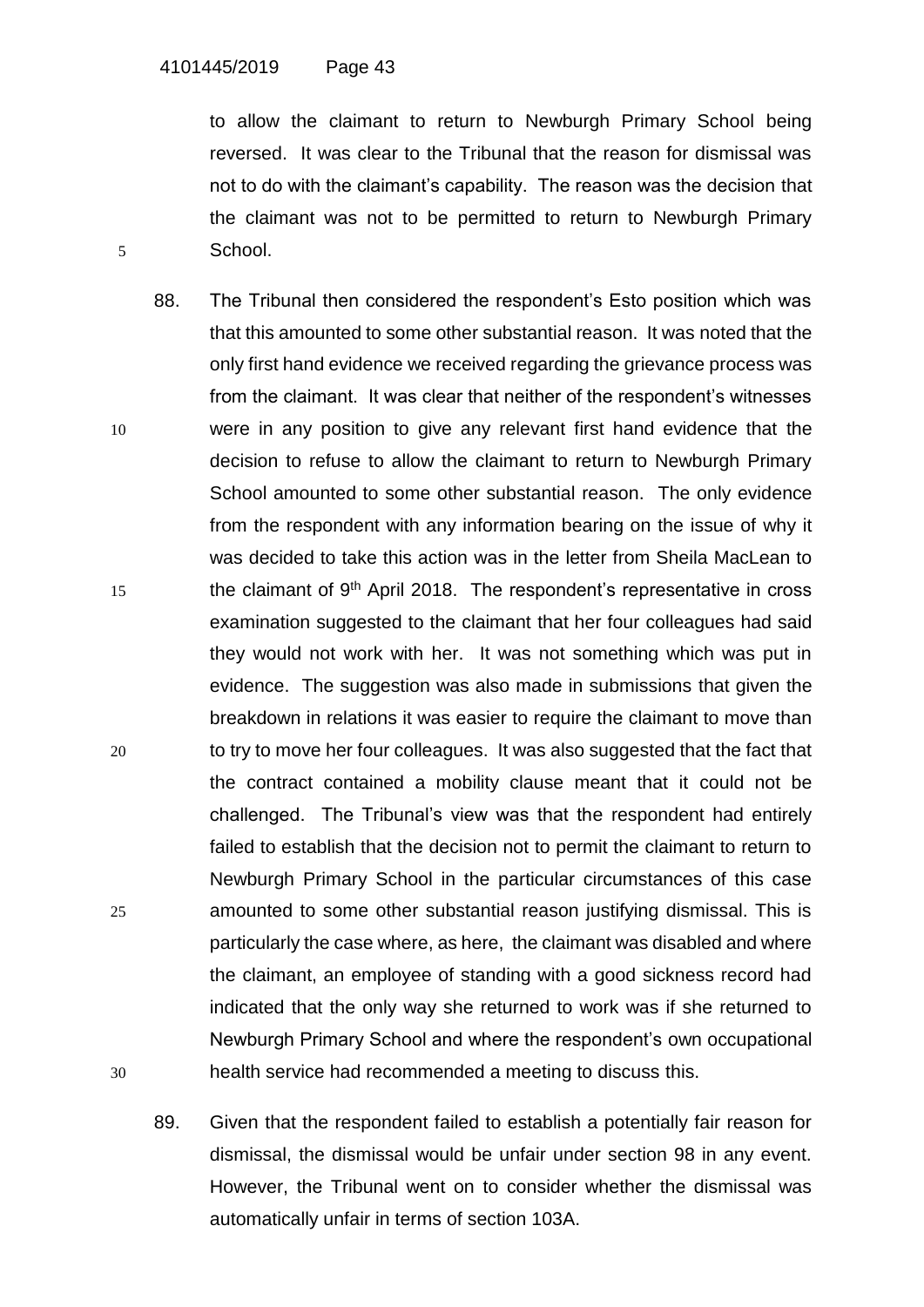4101445/2019 Page 44

90. As noted above we considered it established that the claimant had made protected disclosures. The principal protected disclosure was the disclosure made to SSSC and the Care Inspectorate and to a lesser extent to the child's mother, in relation to the treatment of child X. Following this 5 the claimant was involved in submitting a grievance and was the target of a grievance submitted by others.

- 91. Although the point was not specifically made in the evidence it is clear that the grievance process would be going on around the same time as the SSSC investigation into the disclosure made by the claimant. 10 Ms McElroy's evidence was that the respondent had spent some considerable time on the matter.
- 92. We also have the claimant's evidence, which we accepted, which illustrated the respondent's general attitude to previous protected disclosures made by her. We note that she was specifically warned on 15 one occasion that if the Head Teacher's managers discovered who had been responsible for reporting the heating issue to the SSSC then she would be in trouble. We also have the claimant's evidence regarding what she was told in relation to raising a further grievance and that this could result in disciplinary action. Ms McElroy confirmed in cross examination 20 that the respondent's procedures do allow for disciplinary action to be taken in relation to a grievance which is considered to be malicious. There has not at any point been any suggestion from the respondent that the claimant was acting maliciously.
- 93. It was clear to us on the basis of the evidence which we heard that the 25 claimant's grievance was inextricably linked with the protected disclosure which she made regarding child X. It appeared to us that the outcome of the process that she be compulsorily moved from Newburgh was also inextricably linked to the protected disclosure which she made.
- 94. The respondent made much in their submissions of the fact that their 30 grievance procedure specifically indicates that one of the outcomes can be that an individual is compulsorily moved. The Tribunal indicated at the time that this was not a matter which we were used to seeing in grievance procedures. In case there can be any doubt in the matter, the reason for this is that typically procedures are used as a way of providing managers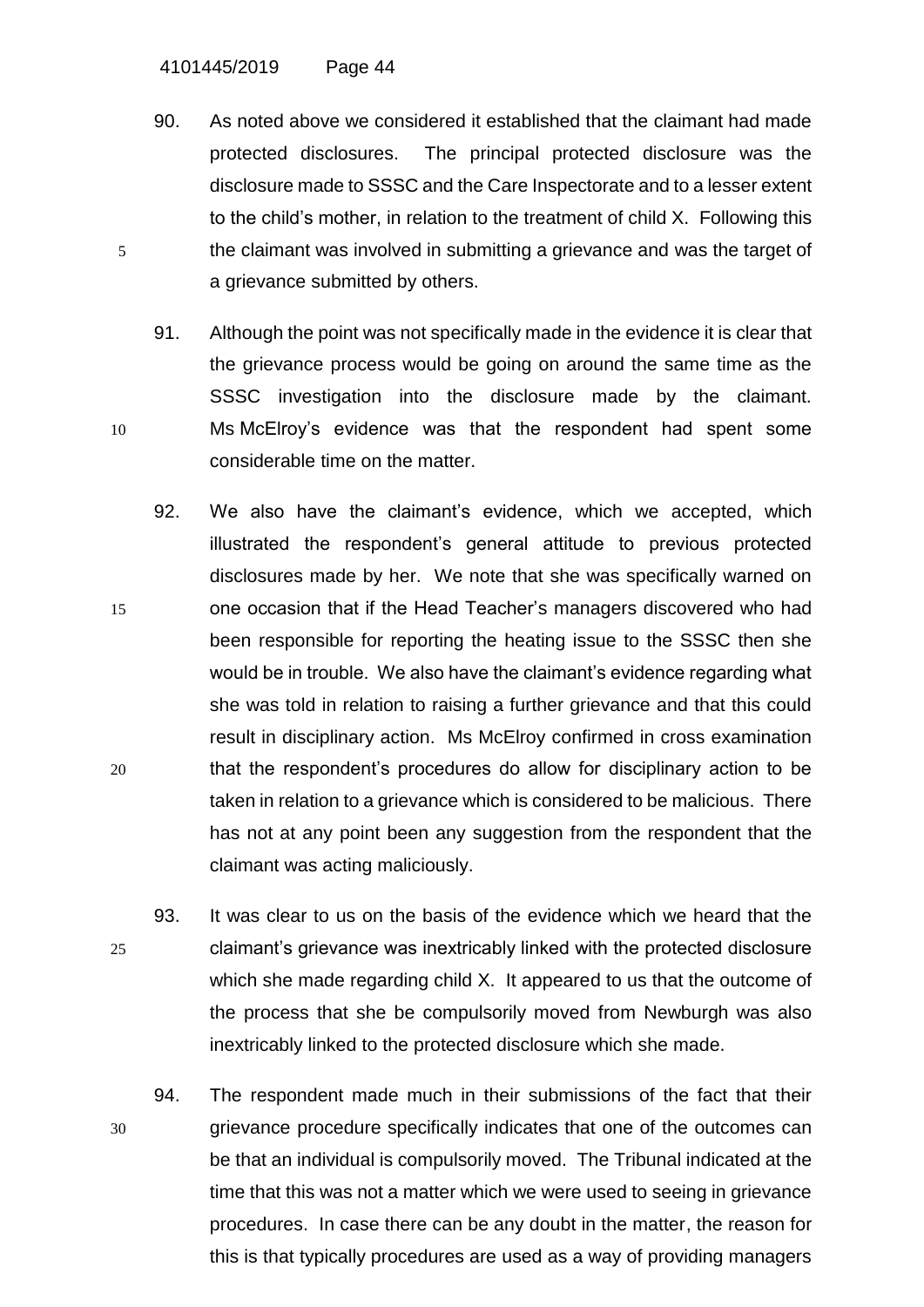who may not be employment experts with guidance so as to ensure that they are acting within the law. Typically, grievances lodged by employees may involve complaints of discrimination or, as in this case, relate to disclosures of information which are protected disclosures. Most 5 employees would see being compulsorily moved as being a detriment. This is the case whether or not there is a mobility clause in the contract. To have as an outcome of the grievance process something which can clearly amount to a detriment is simply inviting a manager to consider an outcome which in the case of an allegation of discrimination would amount 10 to unlawful victimisation contrary to section 26 of the Equality Act or in the case of protected disclosure an unlawful detriment in terms of section 47B of the Employment Rights Act. Clearly, in the case of the respondent, managers appear to have HR advice however the Tribunal was not reassured by Ms McElroy's answers to questions which indicated that if 15 an employee wished to take advantage of their protection relating to whistleblowing they would require to invoke the respondent's whistleblowing policy. In any event, going back to the facts of this case it appeared to be absolutely clear to the Tribunal that the decision to refuse to allow the claimant to return to her role at Newburgh Primary School was 20 due to the fact that she made a protected disclosure. As noted above, Ms Porter felt that it was not within her powers to review this decision. Not just that but she felt that the management position on the matter was so clear and entrenched that there was no point in even arranging a meeting between the claimant and management to discuss the matters. It 25 therefore appears to the Tribunal that following matters logically the principal reason for the claimant's dismissal was the fact that she had made protected disclosures. The dismissal is therefore automatically unfair in terms of section 103A.

## **Disability discrimination**

30 95. The claimant made claims in relation to her treatment over the period. The respondent's position was that whilst they did not accept that the claimant was disabled that they had treated her throughout the process as if she had been. The tribunal noted that the occupational health reports throughout indicated that the claimant could be regarded as disabled for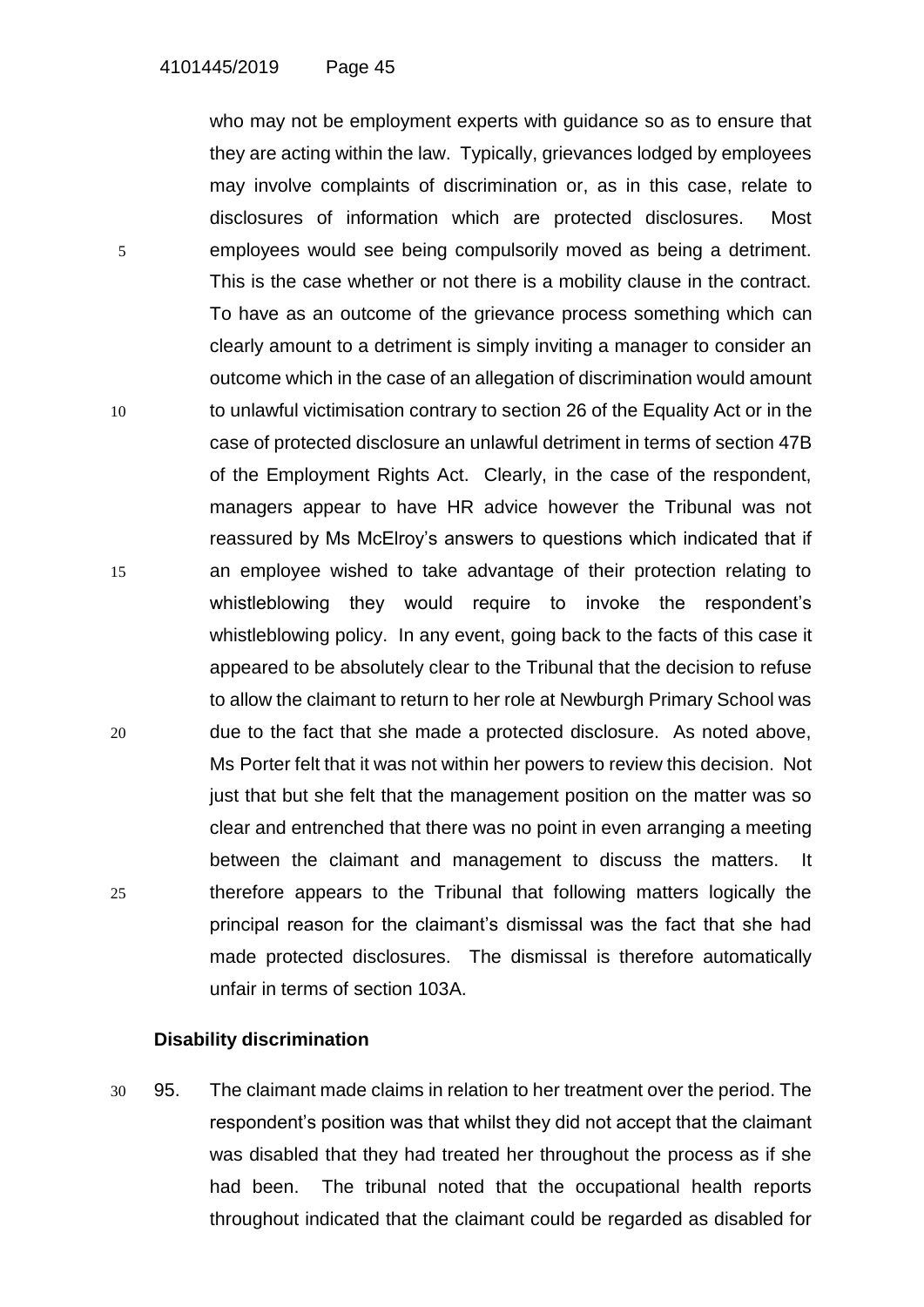the purposes of the legislation and the tribunal considered that the respondent knew or ought to have known that the claimant was disabled.

- 96. The claimant made various claims about her treatment generally along the lines of the fact that the respondent refused to engage with her and that 5 this amounted to unfavourable treatment arising from her disability. The claimant was frequently tearful at meetings. She tried to make points which were ignored by the respondent. At the end of the day while we had considerable sympathy for the claimant's position regarding this we did not feel that the evidence was sufficiently specific for us to make any 10 finding in relation to this.
- 97. Where the Tribunal did consider the respondent was guilty of disability discrimination was in respect of two matters. The first of these was in relation to the fact that there was no review of the decision not to allow the claimant to return to Newburgh Primary School. As noted above the 15 Tribunal did not have before it a copy of the letter sent to the claimant in which this sanction was imposed. Shelagh McLean however specifically states in her letter that there was due to be a review in September 2018. No review took place. The only evidence we have as to the reason for this is Shelagh McLean's own statement that this is because the claimant was 20 off ill. The claimant was off on disability related illness. It appears to us that it was undoubtedly unfavourable treatment of the claimant to refuse to review the decision that she could not return to Newburgh Primary School. At the end of the day this was the main thing the claimant wanted. The evidence was that circumstances on the ground at the school had 25 changed with at least two of the employees with whom she had previously had problems no longer being there. It was also in our view the failure to review this decision and failure to even countenance a review which led to the claimant being dismissed. Ms McLean's own statement is that the review did not take place because the claimant was on disability related 30 leave. This is clearly something arising from her disability and the respondent have therefore unlawfully discriminated against the claimant in this respect.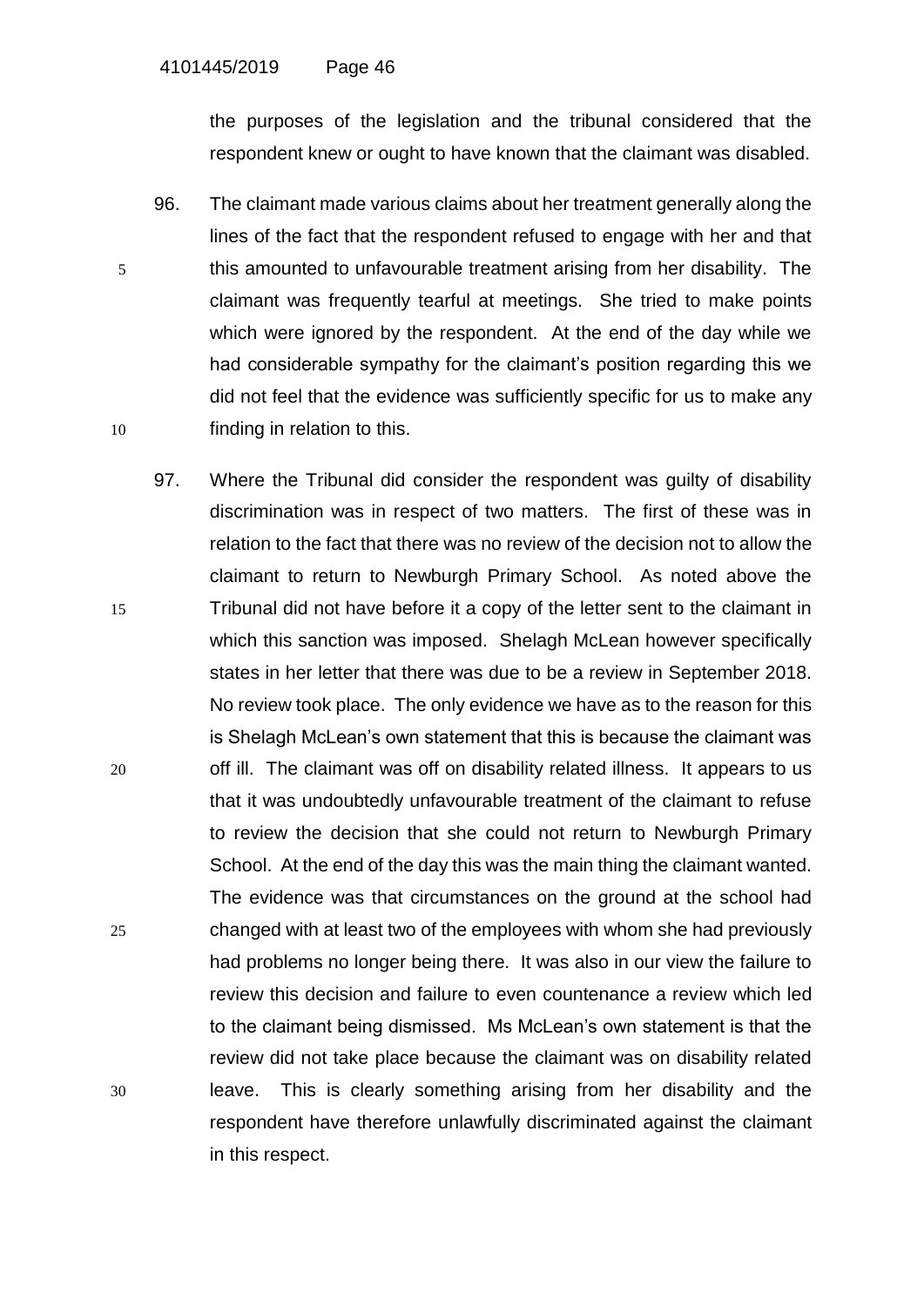4101445/2019 Page 47

- 98. The second point is that the final occupational health report had as its recommendation that a meeting be set up between the claimant and senior management in order to discuss her work related issues.
- 99. The claimant's disability, which arose at least in part from her work related 5 issues, was causing her to be absent from work and eventually led to her being dismissed. The claimant was frustrated that the respondent was not prepared to engage with her on the matter. The refusal to engage was a provision, criteria or practice applied by the respondent. It clearly placed the claimant at a disadvantage for the reasons already stated. The 10 occupational health advice was that this would assist the claimant and perhaps allow her to return to work. In the view of the Tribunal it would have amounted to a reasonable adjustment. The respondent refused to contemplate it. It is noted Ms Porter's evidence was simply to the effect that she understood the decision had been made elsewhere. She was not 15 particularly clear as to who had made the original decision. The Tribunal's view was that it was unreasonable for the respondent not to make this adjustment. The respondent therefore also unlawfully discriminated against the claimant on grounds of her disability in this respect also.

### **Detriment – section 47B**

- 20 100. The respondent's position was that this claim was time barred. The detriment occurred when the claimant was advised of the decision of the grievance in June 2018 and she ought to have raised the claim within three months of that date. She did not. Although it is clear that the claimant has been ill for the whole of this period, it was clear to the Tribunal that despite 25 this she had been in a position to carry on correspondence with the respondent and attend meetings. The claimant could have obtained legal advice but did not. The claimant did not give any evidence in relation to any claim that it had not been reasonably practicable for her either to take legal advice within the prescriptive period or indeed to lodge her claim 30 during this period. On this basis the Tribunal required to conclude that this claim was time barred and the Tribunal had no jurisdiction to hear it.
	- 101. The parties were in agreement that should we find in favour of the claimant, which we have done, then the matter of remedy should be considered at a subsequent Tribunal. A remedy hearing should be listed.